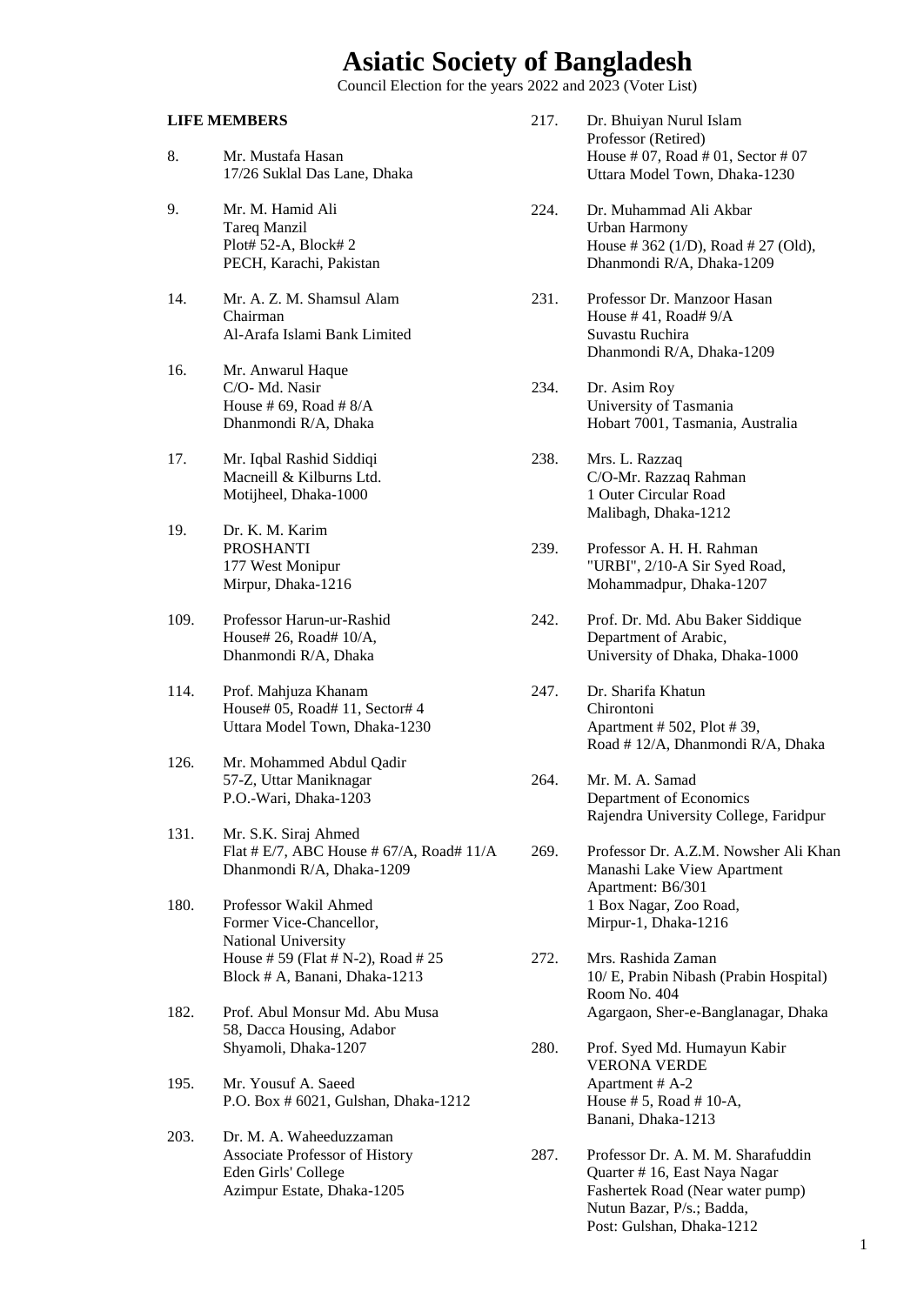- 291. Al-Haj A.K.M. Abdul Hai Propietor Asiatic Civil Military Press 43/10 C, Swamibagh, Dhaka-1100
- 304. Professor Abu Tweb Abu Ahmed Department of Zoology (Retired) University of Dhaka, Dhaka-1000 Apt.# 402, House # 6, Road # 3, Block # K, Baridhara Diplomatic Enclave, Dhaka-1212
- 310. Prof. M. Mufakharul Islam Flat # 2/C, House # 19, Road # 3, Dhanmondi R/A, Dhaka-1205
- 324. Professor A H M Abdul Haye Block  $# D$ , Road  $# 1$ , House # 8E, Apartment # B7 Basundhara R/A, Dhaka
- 336. Professor Dr. M. Delwar Hossain House # 25, Apt. # A4, Road # 10/A Dhanmondi R/A, Dhaka 1209
- 342. Dr. Muntassir Mamoon Professor of History, DU ISMAIL ARCADE Apt. # A-3, House # 27, Road # 14/A Dhanmondi R/A, Dhaka
- 345. Professor Jahanara Huq Choudhury House # 18, Road # 120, Gulshan-1, Dhaka-1212
- 348. Prof. Mohammad Mohabbat Khan Dept. of Public Administration, University of Dhaka, Dhaka- 1000
- 353. Professor Emeritus A. K. M. Yaqub Ali Department of Islamic History & Culture University of Rajshahi, Rajshahi
- 355. Dr. Munibur Rahman Chowdhury Retired Professor of Mathmatics, DU House # 34, Apt. # A-5, Road # 11, Dhanmondi, Dhaka
- 377. Prof. S. M. Habibur Rahman Department of Economics University of Rajshahi, Rajshahi-6205
- 381. Dr. Safar Ali Akanda Formerly Professor & Director, Institute of Bangladesh Studies, R.U. House # 14, Road # 24 Sector # 07, Uttara Model Town, Dhaka-1230
- 383. Dr. Md. Altaf Husain Department of Zoology University of Rajshahi, Rajshahi-6205
- 391. Dr. Md. Khalequzzaman Department of Zoology University of Rajshahi, Rajshahi
- 395. Professor Qamrun Rahman Dept. of Islamic History & Culture University of Rajshahi, Rajshahi-6205
- 403. Professor Abdul Matin Sarkar House # 12, Apartment # 401 Road # 35, Gulshan, Dhaka-1212
- 412. Mr. Justice Abdul Motin Chowdhury 64, Green Road (1st Floor), Dhaka-1205
- 413. Dr. Rashida Begum Assistant Professor Department of Bangla Language & Literature, Islamic University, Kushtia
- 414. Dr. Sowdagar Mahfuzar Rahman Professor Department of Zoology University of Rajshahi, Rajshahi
- 417. Mr. Md. Abdur Razzaque Miah (M.A., L.L.B) Advocate, Bangladesh Supreme Court Room # 131 (Old-17) Supreme Court Bar Association Building, Dhaka-1000
- 425. Dr. Md. Abul Hassan Professor of Botany, University of Dhaka, Dhaka-1000
- 429. Prof. Dr. Habiba Khatun 'Bonolata' Flat # F 2, House # 73 Road # 12/A, Dhanmondi R/A, Dhaka-1209
- 432. Dr. A. B. M. Enayet Hossain Professor of Botany Jahangirnagar University, Savar, Dhaka
- 434. Dr. Shishir Kumar Mazumder Flat # 11-C Multiplan Green Villa 61, Green Road, Dhaka-1205
- 435. Mr. Mollah M. Haque 63, Naya Paltan Dhaka-1000
- 440. Dr. Eke Eden Brunnsgaton-1 SE-413 12 Goteborg, Sweden
- 443. Dr. Firoz Mahmud College View, 27, Mirpur Road, Post Office: New Market, Dhaka-1205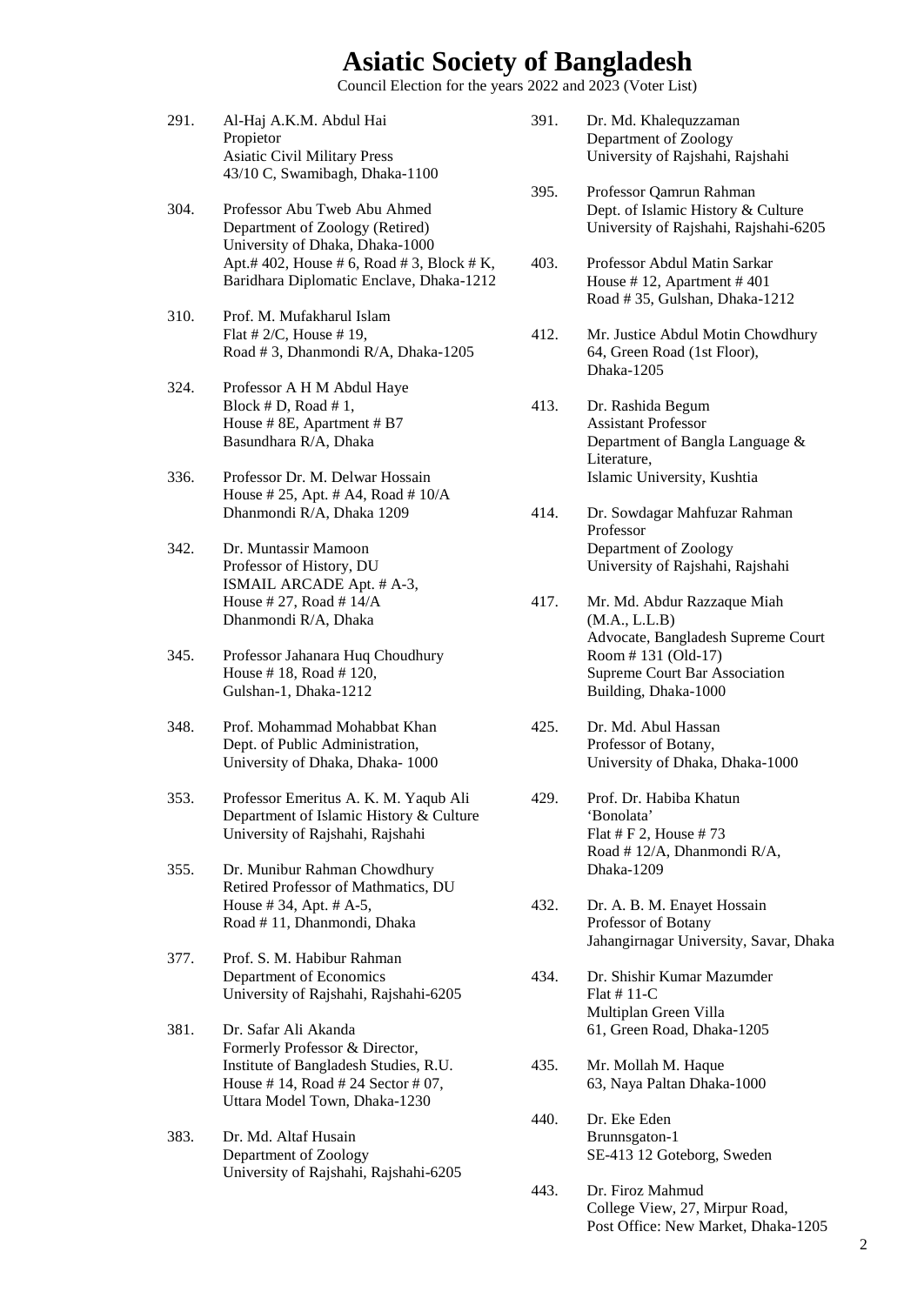- 445. Mr. Mohammad Quasem Fair Apparels Ltd. A/28-29, BSCIC Industrial Estate Fatulla, Narayanganj 1420
- 448. Professor (Dr.) Razia Sultana Lauren Vista Apt.# G-8 169, Elephant Road, Dhaka
- 451. Professor (Dr.) Md. Abdul Qayyum 76/D, Siddheshwari Road, Dhaka
- 453. Dr. Md. Ali Reza Khan Department of Zoology University of Dhaka, Dhaka-1000
- 456. Mrs. Akhtarunnessa Chowdhury Department of Zoology University of Dhaka, Dhaka-1000
- 461. Mr. A. K. M. Eakubul Islam Lecturer Dept. of Soil, Water & Environment, University of Dhaka, Dhaka
- 465. Mr. Achyntananda Saha Puthipatra 9, Anthony Bagan Lane, Calcutta-9, India
- 466. Mr. Ekram Ahmed Apartment #  $A/4$ , House # 24/A, Road # 3 Dhanmondi R/A, Dhaka-1205
- 467. Professor Dr. Habib Mohammad Zaforullah Adjunct Faculty, School of Humanities, Arts, and Social Sciences University of New England (UNE), Australia
- 468. Dr. S. A. Timol Winterton Hospital Sedgefield Co.Durham, TS, 21 3EJ, England
- 469. Mr. Basharatul Mowla House # 36, Road # 03, Dhanmondi R/A, Dhaka-1205
- 471. Professor Dr. Md. Anwarul Islam Department of Zoology Provost, Amar Ekushey Hall University of Dhaka, Dhaka-1000
- 473. Justice M. Gholam Rabbani Road # 16, House # 19-B Block # B, Banani, Dhaka-1212
- 474. Professor Asgar Ali Talukdar House # 49, Road # 11, Sector # 10, Uttara Model Town, Dhaka-1230
- 475. Dr. Akbar Ali Khan Flat  $#$  4-B, House  $#$  4 Road # 77, Gulshan # 2, Dhaka- 1212
- 478. Mr. A.K.M. Mukhlesur Rahman Siddique Department of Biology Northeast Louisiana University Monroe, LA 71209, USA
- 490. Professor A.K.M. Nazrul Islam Department of Botany University of Dhaka, Dhaka-1000
- 491. Dr. Jamal Ara Rahman Department of History University of Dhaka, Dhaka-1000
- 493. Mr. Md. Nasiruddin Principal Scientific Officer Entomology Division BARI, Joydevpur, Gazipur-1701
- 500. Professor Dr. M. A. Sattar House # 7, Road # 13, Sector # 12, Uttara Residential Area, Dhaka-1230
- 502. Professor Dr. Shirin Hassan Osmany Eastern Harmony Apt. # 501/A, House # 11/A, Road # 71, Gulshan-2, Dhaka
- 506. Major P. Sen Sarma Bangabasi College Calcutta 700009, India
- 507. Mr. Golam Mustafa Department of Bengali Chittagong University, Chittagong
- 509. Professor Dr. Anwarul Karim (Formerly Pro-Vice Chancellor) Adviser, NUB and Executive Director Bangabandhu Research Centre Northern University Bangladesh House # 13 Road # 17, Banani C/A, Dhaka-1213
- 510. Professor Md. Anisuzzaman House # 12, Road # 10, Sector # 07, Uttara Model Town, Dhaka-1230
- 514. Dr. Muhammad Al-Faruque C/O Prof. M M Haq Concord Emporium Flat # 12-J, 253-254 Elephant Road, Kantabon, Dhanmondi, Dhaka-1205
- 516. Mr. Ahmed Mazahrul Huq House# 52, Road# 8/A Dhanmondi, Dhaka-1205
- 519. Professor Syed Anwar Husain Al Baraka Tower Apartment # 9/A-1, 252, Elephant Road, Kataban, Dhaka-1205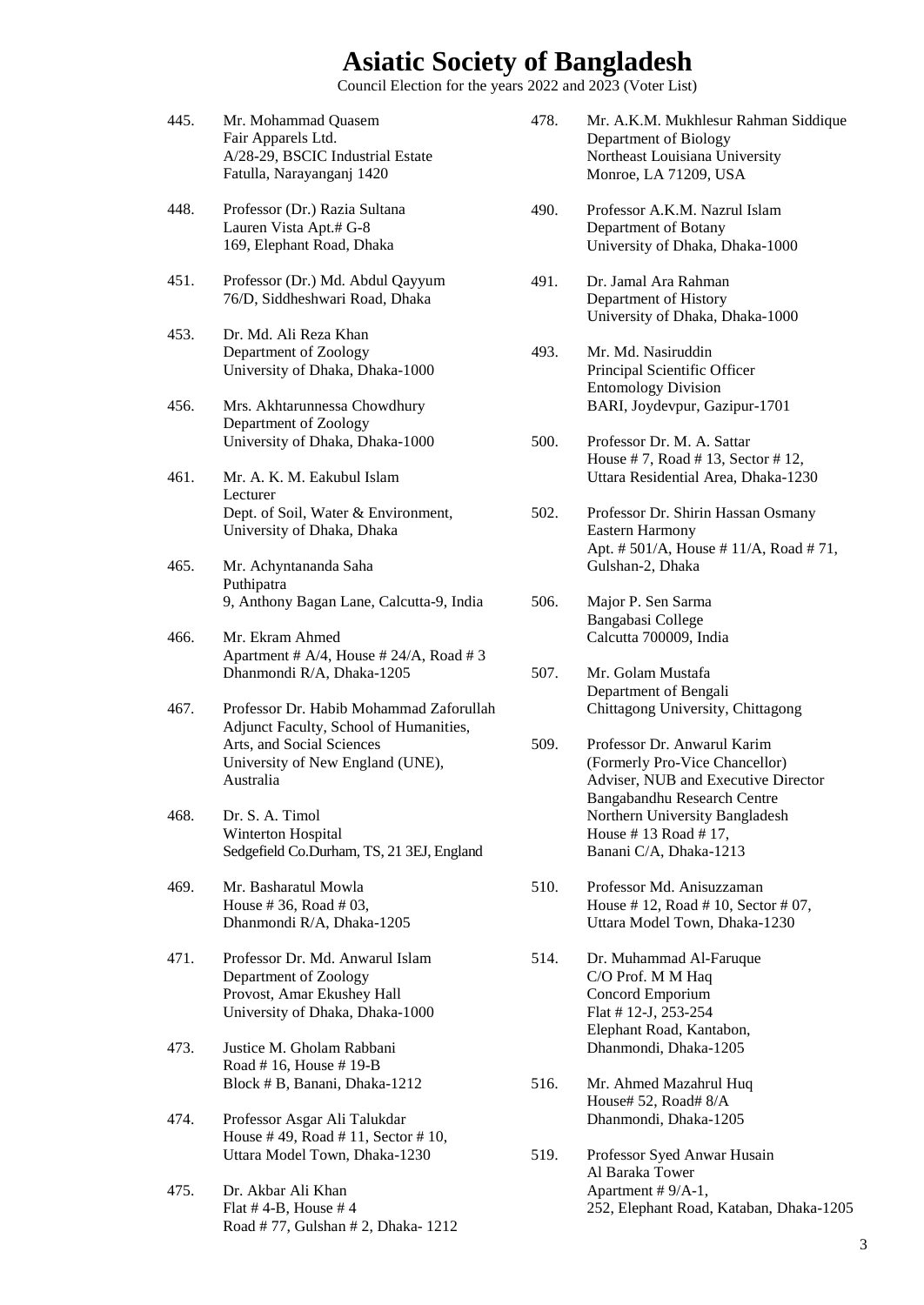- 520. Professor Md. Inamul Haque 32 C, Hill View Residential Society West Sholoshohor, P.O : PTI, Chittagong
- 523. Professor Perween Hasan House  $\# 54$ , Road  $\# 2/A$ Dhanmondi R/A, Dhaka-1205
- 527. Mr. Chowdhury Tanbir Ahmed Siddiky Baliadi Bhaban House # 16, Road # 62 Gulshan Model Town, Dhaka
- 528. Mr. Promode Baran Biswas Village & Post: Satpar District- Faridpur
- 529. Mr. Asad Chowdhury *Shahana* House # 27/8, Road # 11, Kalyanpur, Dhaka-1207
- 535. Mr. A.A. Golam Rabbani Khan Senior Instructor (Programme) National Institute of Mass-Communication 59-A, Satmasjid Road, Dhaka-1207
- 541. Professor Shahjahan Mian Department of Bengali University of Dhaka, Dhaka-1000
- 544. Dr. Syed Shah Khaliduzzaman 132, Azimpur Road, Dhaka-1205
- 545. Dr. Farrukh Ahmed Department of Turkish Institute of Modern Language University of Dhaka, Dhaka-1000
- 547. Professor Md. Junaid House # 17, Road # Lake Drive, Nikunja-1, Dhaka-1229
- 548. Professor Dr. Anwarullah Chowdhury Former Vice Chancellor, D.U. Aptt. 14 H, Diganta Complex 3-3A, Paribagh, Dhaka-1205
- 549. Dr. Kamal Uddin Siddiqui Former Principal Secretary, Old Shangshad Bhaban Tejgaon, Dhaka-1215
- 552. Mr. Md. Shahajan Khadem Lake view House # 352, Flat # A-5 (Level 5) Road # 11, Block # D Basundhara R/A, Dhaka-1229
- 557. Professor Dr. Nandalal Sharma Metropolitan University Alhamra ZindaBazar, Sylhet-3100
- 558. Professor Sharifullah Bhuiyan Retired Professor of History, DU 2/6, Kazi Nazrul Islam Road, (1st Floor) Lalmatia, Dhaka-1207
- 565. Professor Dr. Quazi Mafizur Rahman House # 21, Road # 11, Sector # 4 Uttara, Dhaka – 1230
- 573. Professor Abul Hussain Ahmed Kamal Department of History University of Dhaka, Dhaka-1000
- 574. Mr. Hossain Mir Musharraf SEL BALAKA House # 7, Flat # 3/A, Road # 15, Sector # 4, Uttara Model Town, Dhaka-1230
- 581. Dr. Hameeda Hossain 7/C, New Baily Road, Ramna, Dhaka-1000
- 584. Ms. Begum Afroz Akmam H-4, Red Castle 584, Sheorapara (on Rokeya Sharani) Mirpur, Dhaka-1216
- 586. Mrs. Nasryne Fatema Ahmed House  $\#$  44, Road  $\#$  3/A Dhanmondi R/A, Dhaka-1205
- 587. Dr. Gulshan Ara Latifa Profeesor of Zoology University of Dhaka, Dhaka-1000
- 589. Mr. Md. Asahabur Rahman Consultant World Bank Office Dhaka E-32, Agargaon Sher-e-Bangla Nagar, Dhaka-1207
- 591. Dr. Md. Badiuzzaman Sheltech Falguni Flat # 3, House # 03, Road # 05, Block # A, Section # 11, Mirpur, Dhaka-1216
- 595. Dr. Muhammad Abdul Mazid (Former Secretary and Chairman, NBR)  $B-12$ , Building #6 Ramna Estate Complex 124, Moghbazar, Dhaka 1217
- 596. Dr. Shamsul Hossain Flat 5b, Nasiruddin Chowdhury House (1891 Bagmoniram) Mount Valley Residential Area 93 Chatteswari Road, Chattogram
- 599. Mr. Md. Sadeque Ali Ex Director, BARI 107, Pisciculture Housing Society Block # Ka, Road # 4, Shyamoli, Mohammadpur, Dhaka-1207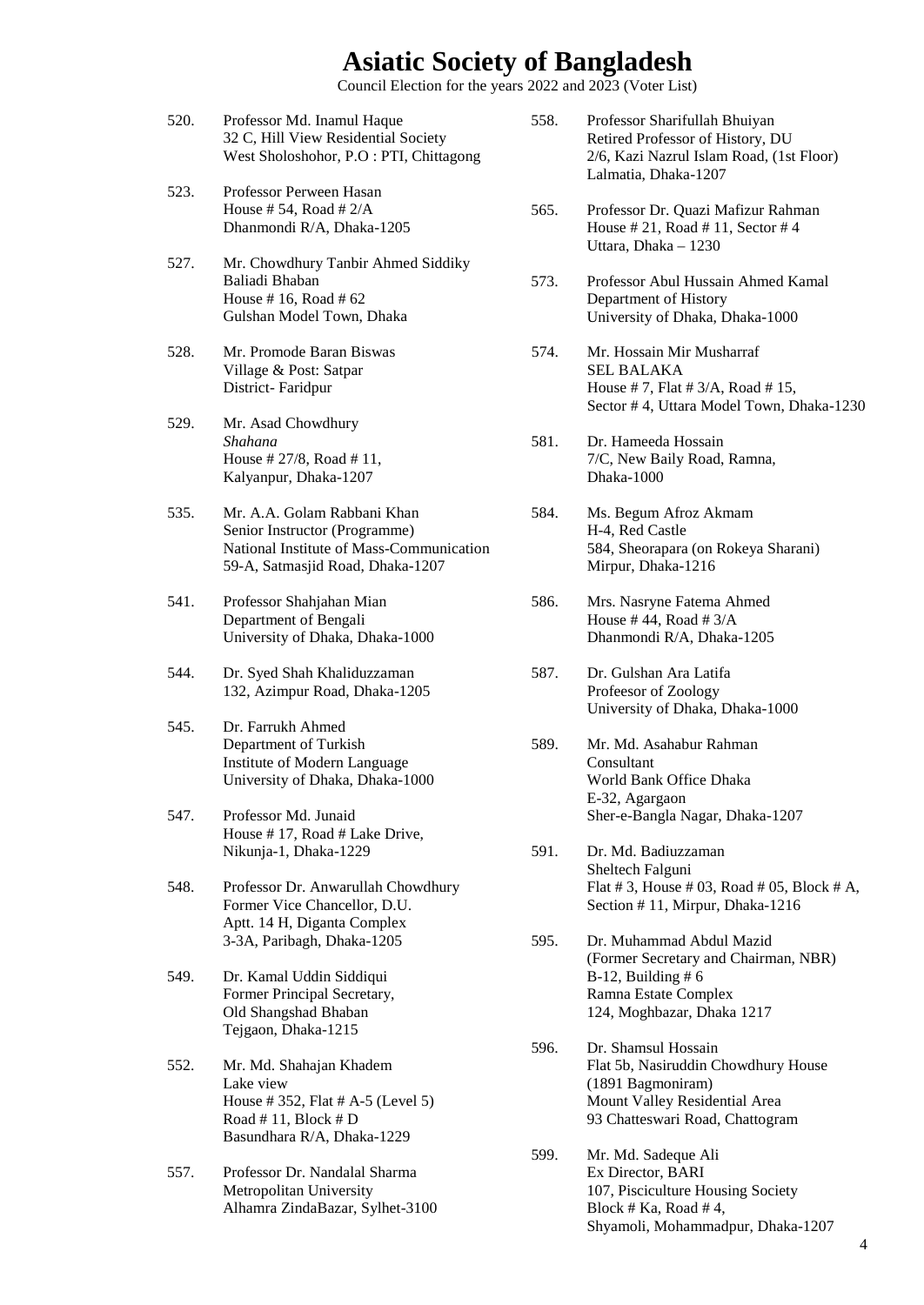- 601. Mr. S. Dara Shamsuddin Department of Geography and Environment Jahangirnagar University, Savar, Dhaka
- 602. Mr. Muhammad Abdus Salam 225/4, South Pirerbagh (West of Amtala Market) Promising Kinder Garten School Building (Ground Floor, Eastern Flat), Mirpur, Dhaka-1216
- 604. Brother John Rozario Saint Joseph High School Mohammadpur, Dhaka-1207
- 606. Dr. Donald K. Adams 152, South Clark Drive Bevery Hills, California 90211 USA
- 610. Mr. Shah Md. Hasanuzzaman Chairman, (Krishi Gobeshona Foundation) 74/1, Indira Road South of Sher-E-Banglanagar, Dhaka-1215
- 612. Mr. Obaidullah Waheedi 59, Colotola Lane, Tanugung Lane Sutrapur, Dhaka
- 613. Mr. Farooque Mahmod Shaikdi, P. O. Matuail, Dhaka
- 615. Professor M. Imdadul Haque Department of Sociology University of Dhaka, Dhaka-1000 House # 398, Road # 07, Block # F, Basundhara Residential Area, Dhaka-1229
- 616. Dr. Kazi Mashiur Rahman Professor of Microbiology Bangabandhu Sheikh Mujibur Rahman Medical University (BSMRMU), Shahabagh, Dhaka
- 618. Dr. Qazi Kholiquzzaman Ahmad Flat # 204, 41, Eskaton Garden, Ramna, Dhaka-1000
- 619. Professor Sadrul Amin Department of English University of Dhaka, Dhaka-1000
- 623. Professor Mesbah-us-Saleheen Department of Geography & Environment Jahangirnagar University Savar, Dhaka-1342
- 624. A. S. M. Enayet Karim 280/1 Bangla Sarak Rayer Bazar, Dhaka
- 629. Dr. A.K.M. Shamsul Alam House # 6, Road # 19, Sector # 11, Uttara Model Town, Dhaka-1230
- 630. Professor Dr. Abdul Quadir Bhuiyan Flat # D-3, Capital Mohua Mo/70/3, Merul Badda, Dhaka-1212
- 632. Mr. M. Sakhawat Hossain Flat # D-5, House # 77/1 *Sky View Garden*, Shantinagar, Dhaka-1217
- 635. Prof. (Dr.) Md. Farid Ahsan Department of Zoology University of Chittagong, Chittagong-4331
- 636. Professor Abul Kalam Department of International Relations University of Dhaka, Dhaka-1000
- 643. Mr. A.F.M. Khalilur Rahman Deputy Project Director Universal Primary Education (IDA) Project, Road # 12 (New), House # 23, Dhanmondi R/A, Dhaka
- 644. Mr. M. Fazlur Rahman Apt # A-5, (Rangs Qamar Garden) House # 01, Road # 77, Gulshan, Dhaka-1212
- 648. Professor Md. Harun-ur-Rashid Department of Philosophy University of Dhaka, Dhaka-1000
- 650. Professor Hasina B. Matin Retired Professor of History House  $# 3$ , Road  $# 2$ , Sector  $# 3$ , Uttara, Dhaka-1230
- 652. Dr. Md. Shahidul Islam House # 41, Road # 11, Sector # 13, Uttara Model Town, Dhaka-1230
- 653. Mr. Nikunja Behari Biswas C/O-Mrs. Bhagirathi Biswas M. Ed., Ph.D. Research Lecturer, Department of Sanskrit University of Dhaka, Dhaka
- 654. Mrs. Sultana Razia Former Member Secretary, (BARC), House # 38, Road # 03, Sector # 05 Uttara Model Town, Dhaka-1230
- 655. Mr. Khandakar Majidul Hossain Agricultural Chemistry Section Division of Soil Sciences BARI, Joydebpur, Gazipur
- 656. Prof. Dr. Noor Jahan Sarker Department of Zoology University of Dhaka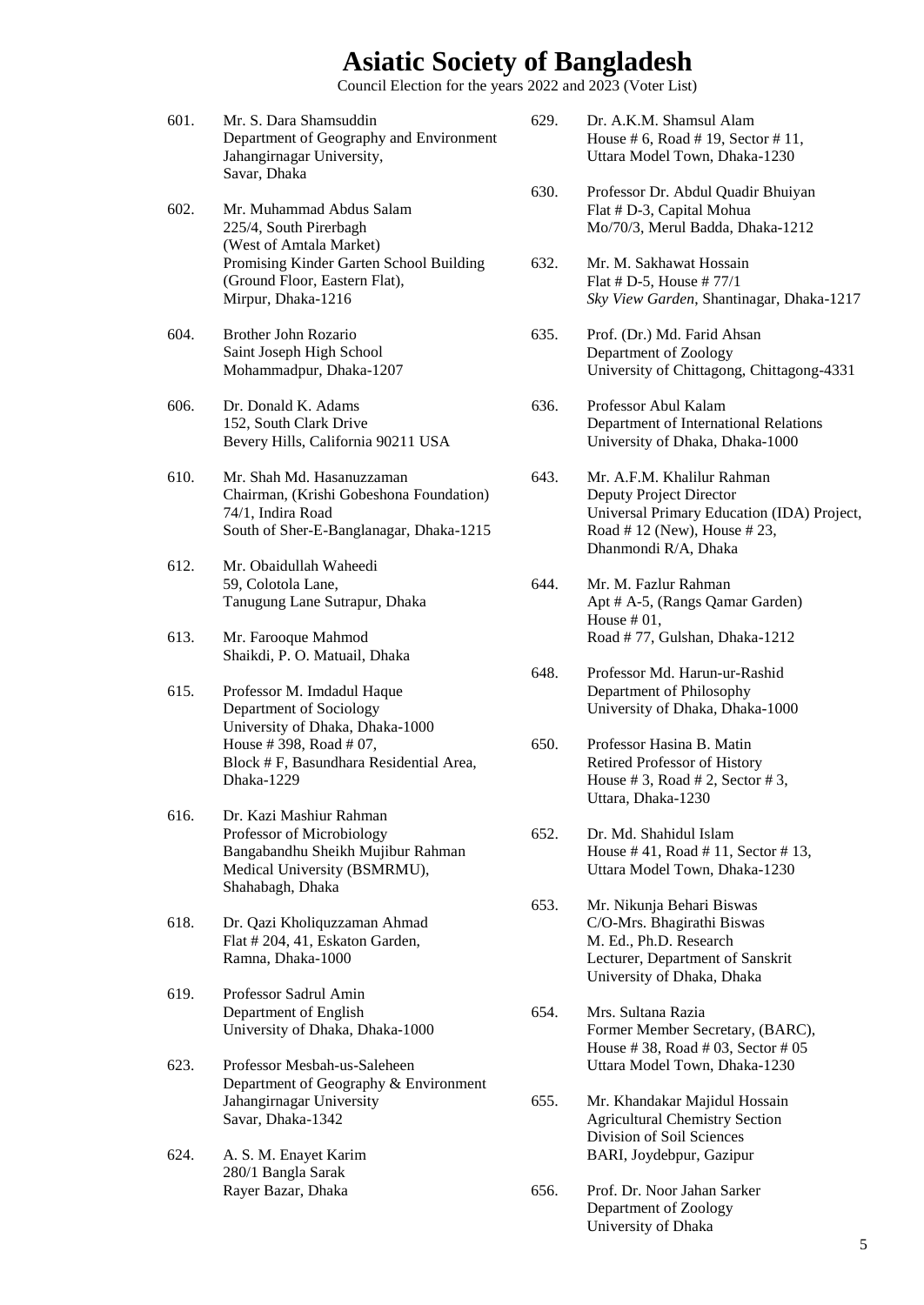- 659. Dewan Md. Shameem Al-Hasan Managing Directior Shameem Group of Industries 166, Lake Circus, Kalabagan Dhanmondi, Dhaka-1205
- 660. Mr. Gholam Nabi House # 27, Road # 19, Sector # 11 Uttara Model Town, Dhaka 1230
- 661. Dr. Anwarul Haque House # 27, Road # 2, Sector # 5 Uttara Model Town, Dhaka-1230
- 663. Professor Dr. Kazi Nurul Islam House # 470, Flat # A-3, Road # 16, Block # F, Basundhara R/A, Dhaka-1229
- 667. Dr. M. A. Fazal 48, Woodbank Drive, Wollaton, Nottinghamngi, 4 BU, England
- 668. Mr. M. A. Hasan 78, Airport Road, Dhaka-1215
- 670. Dr. Maniruzzaman Suvastu Ruchira House # 41, Apt. # 4-E, Road # 9A, Dhanmondi R/A, Dhaka-1209
- 671. Dr. Tajul Islam Hashmi Director, School of Liberal Arts & Science, Independent University Bangladesh, House # 6, Road # 14 Baridhara, Dhaka
- 672. Prof. Z. N. Tahmida Begum Flat # C-1, C-2, Priyo Prangon, 2 Paribag, Dhaka-1000
- 673. Mr. Alauddin Talukder 14-G, Eastern Housing Apts Siddeshwari, Dhaka
- 674. Mr. M. A. Zafar Shah Rangs Waterfront Apt. # A-13, House # 1, Road # 15 Gulshan# 1, Dhaka-1212
- 677. Professor Abu Jafar Mahmood House # 51/B, 3rd floor (Level 4) Road # 6 A, Dhanmondi R/A, Dhaka - 1209
- 679. Mr. Thomas A. Timberg 3519 Porte St. Washington DC-20016, USA
- 682. Prof. A. Z. M. Iftikhar-ul-Awwal Dept. of History, Dhaka University Tel. 9675947 (R)
- 684. Mr. Sarwar Hossain Department of Library Science University of Dhaka, Dhaka-1000
- 687. Prof. Dr. Nurul Islam Apt. # 4-B, House # 49 Road # 8/A, Dhanmondi R/A, Dhaka
- 689. Dr. Muhammad Yunus Professor of Economics 2-G, Shamoli, Dhaka-1207
- 692. Mr. Md. Shahidul Haque 394, Reaz Bagh, Taltola Khilgaon, Dhaka-1217
- 695. Dr. Ataur Rahman Khan House No. 278, Main Road Jahangirnagar University Housing Society (Arunapalli), Savar, Dhaka - 1342
- 697. Mr. Jamil Rahman Khan 7, Baily Road, Dhaka-1000
- 698. Professor Md. Ramjul Haque Department of International Relations University of Dhaka, Dhaka
- 699. Dr. Md. Abdul Baqi Honorary Professor Department of Islamic Studies University of Dhaka, Dhaka
- 701. Dr. Abul Kalam Monzur Morshed Professor Department of Linguistics University of Dhaka, Dhaka-1000
- 702. Prof. Dr. M. Shamsher Ali House # 28, Road # 4 Dhanmondi Residential Area, Dhaka-1205
- 709. Mr. Abul Monsur Shahitya Nikatan 110, Nur Ahmed Road, Chittagong
- 713. Dr. Moqbul Hossain Department of Mathematics Jahangirnagar University, Savar, Dhaka
- 717. Mr. N.A.M. Eskender 11/12, Joynag Road, Dhaka
- 719. Mr. Md. Mosharraf Hossain Chowdhury 'Nabaneer' NHA Building # 29, Flat # D-1, Khiljee Road Mohammadpur, Dhaka-1207
- 721. Dr. Syed Hadiuzzaman Department of Botany University of Dhaka, Dhaka-1000
- 722. Dr. Kazi Shahidullah Department of History University of Dhaka, Dhaka-1000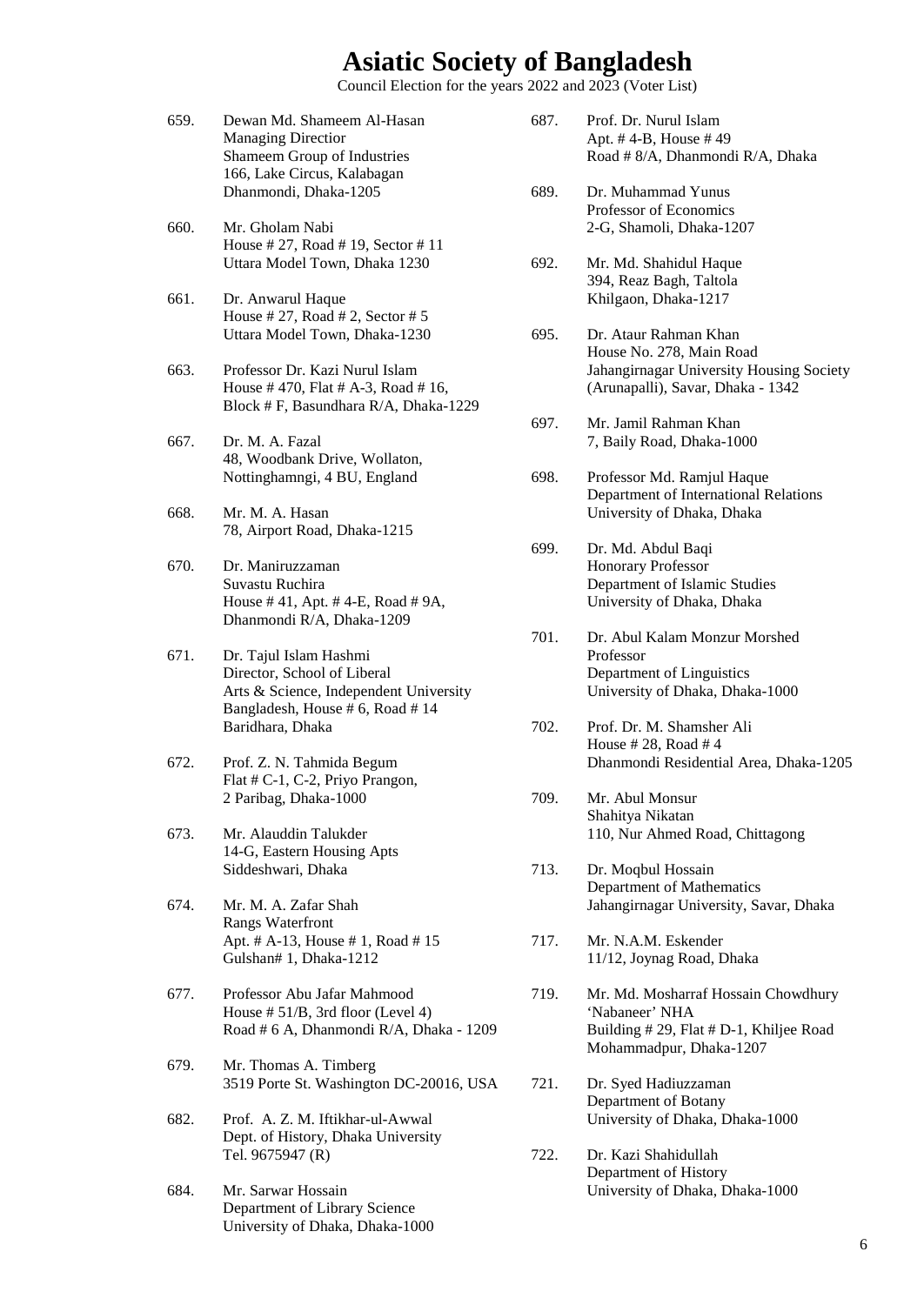- 730. Mr. Asif Ali Dr. Nowab Ali Tower (9th floor) 24, Purana Palton, Dhaka-1000
- 733. Professor Aminul Islam Department of Philosophy University of Dhaka
- 736. Dr. Syed Akram Hossain Department of Bengali Univesity of Dhaka, Dhaka-1000
- 738. Prof. Sultana Razia Begum Ahmedpur (Bosepara Tetultola) P.O.-Ghoramara, Rajshahi-6205
- 739. Mr. Komeruddin Ahmedpur (Bosepara Tetultola) P.O.-Ghoramar, Rajshahi-6205
- 740. Mrs. Zareen Rahman C/O-Golam Rahman House # 13, Sector # 13, Sonargaon Janapath Uttara Model Town, Dhaka-1230
- 743. Mr. Md. Fazle Shahid Assistant Engineer House  $\# 2/18$ , Block  $\# B$ Lalmatia, Dhaka-1207
- 744. Akmal Hussain, Ph.D Retired Professor Dept. of International Relations University of Dhaka 3/1 Goznobi Road, Mohammadpur, Dhaka-1207
- 746. Professor Dr. Iqbal Aziz Muttaqi House # 34, Apartment A4, Road # 04, Dhanmondi R/A, Dhaka 1205
- 747. Mr. Mansurul Alam Khan 314/A, Road # 15 (New) Dhanmondi R/A, Dhaka
- 748. Prof. (Dr.) M. Shajahan Mian Tapan Apartment # A-2 / B-2 LAKE VENEZIA 25/D Lake Drive Road, Sector- 7, Uttara Model Town, Dhaka-1230
- 749. Professor Dr. Jitendra Lal Barua Flat  $# 5-B$ , House  $# 66/A$ , Kadamtala School Road, Basabo, Dhaka-1214
- 750. Mr. Tony Kevin Stewart Dissertation Research Fellow Department of South Asian Languages and Civilization, University of Chicago 1130, East 59 Street Chicago, Illinois 60637, USA
- 751. Dr. Md. Mubarak Hossain Department of Mathematics University of Dhaka
- 753. Advocate K.G.N. Faruqui Flat # D-2 (2nd floor) Rangs Hafiz Tower 65-66, Siddheswari Road, Dhaka
- 754. Mr. Sugata Chakma Director, Tribal Cultural Institute, Rangamati
- 755. Mr. Md. Abdul Wahab Plot  $\# 304$ , Building  $\# 02$  (3rd floor) Japan Garden City Ltd. 24/A Tajmahal Road (Ring Road) Mohammadpur, Dhaka-1207
- 756. Professor Dr. Md. Khalilur Rahman Department of Zoology University of Dhaka, Dhaka
- 757. Dr. Amir Hussain Khan Department of Physics Jahangirnagar University, Savar, Dhaka-1342
- 758. Dr. Trailokya Nath Upraity 21/472 Kalikasthan Kathmundu, Nepal
- 760. Dr. S. M. Lutfor Rahman C/o. Anupa Parvin, Librarian Mohammad Abdul Hye Mmorial Reading Room University of Dhaka, Dhaka-1000
- 763. Mr. Md. Abdul Gaffar Mazumder Advocate Bangladesh Supreme Court 312, Elephant Road Dhanmondi R/A, Dhaka-1205
- 766. Professor Sufian Ahmed 63/3 Gowalkhali (Bara Rasta) Post: Khulna G.P.O., Khulna-9000
- 768. Dr. Bratindra Nath Mukherjee Apt # 5A & 5B Dr. Meghnad Saha Sarani Calcutta 700029, India
- 769. Professor Dr. Kirtunia Juran Chandra 34/A/2 Ram Babu Road, Mymensingh-2200
- 774. Mr. Md. Rafiqul Islam Flat # 2B, House # 27/A, Road # 5 Dhanmondi R/A, Dhaka-1205
- 775. Dr. Hedayet Husain Institute of Education and Research University of Dhaka, Dhaka-1000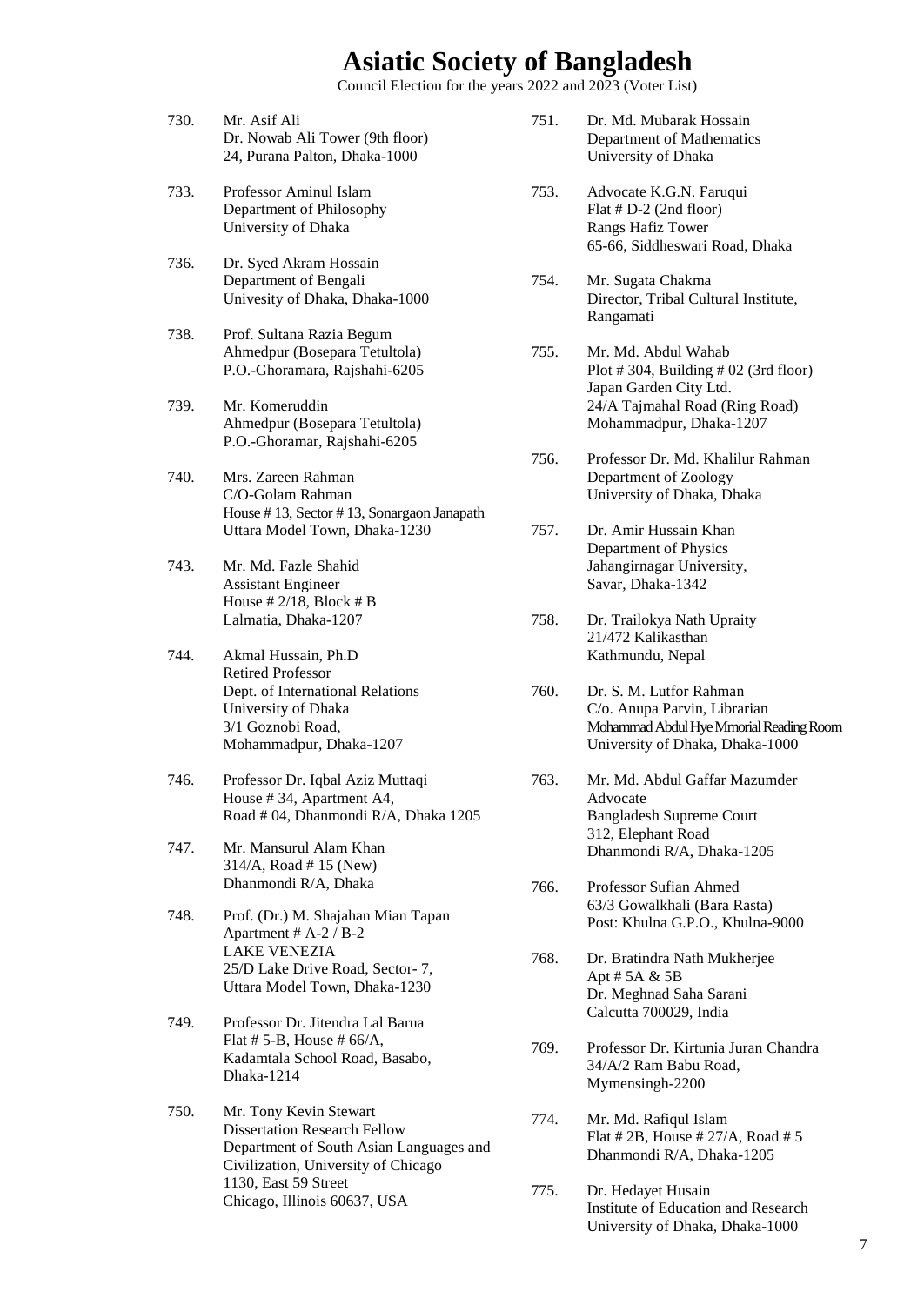- 777. Dr. Salehuddin Ahmed Former Governor, Bangladesh Bank SILICON POINT Apartment # 4, Plot-311, Block-D, Road # 10, Bashundhara R/A, Dhaka-1212
- 779. Mr. Kazi Rafiqul Alam Chairman and Chief Executive Dhaka Ahsania Mission Road # 12 (New), House # 19 Dhanmondi R/A, Dhaka-1209
- 780. Professor Sonia Nishat Amin Department of History University of Dhaka, Dhaka-1000
- 783. Dr. Md. Nazrul Islam *Sun Gloria* House # 11/A, Road # 13, Apt # F-3, Dhanmondi, Dhaka-1209
- 784. Dr. Francis Zannini Block # A-112, Road # 27 Banani, Dhaka-1213
- 785. Professor Dr. Biswajit Ghosh Department of Bengali University of Dhaka, Dhaka-1000 House # 21, Flat # C/12, Road # 7, Dhanmondi, Dhaka-1209
- 789. Mr. Md. Anwar Iqbal Former Member Director Planning & Evaluation, BARC, Apt. # A5, House # 6 (5th Floor), Block  $# B$ , Lane  $# 11$ , Mirpur-10, Dhaka-1216
- 790. Dr. Md. Mizanur Rahman Bhuiyan Professor Soil Science Discipline Khulna University, Khulna-9208
- 793. Professor M. Shahjahan Mina Nishargo, Apt. A/2, House # 21, Road # 3, Dhanmondi, Dhaka
- 794. Professor A.Q.M. Abdus Shakur Khandaker House # 30, Road # 13, Nikunja-2, Khilkhet, Dhaka-1229
- 800. Mrs Hasna Jashimuddin Moudud Writer & Journalist 159, Gulshan Avenue, Gulshan, Dhaka
- 803. Professor Dalia Ahmed House # 18, Road # 06, Flat # 502, Dhanmondi, Dhaka-1205
- 804. Dr. Ayesha Begum *Belvedere* Apt. # 504, House # 37, Road # 1, Dhanmondi R/A, Dhaka-1205
- 805. Mr. Mustafa Zaman Abbasi *Silver Spring* Road # 103, Plot # 7B Gulshan, Dhaka-1212
- 806. Professor Najma Khan Majlis House  $\#$  18/8, Block  $\#$  C, Taj Mahal Road, Mohammadpur, Dhaka-1207
- 822. Dr. M. Mosleh Uddin 8/5 Shegun Bugicha Ramna, Dhaka-1000
- 824. Mr. Syed Ziaul Haque Professional Engineer 134, Ahmedbagh, Bashaboo, Dhaka
- 826. Mr. Willem Van Schendel Associate Professor Department of History, Erasmus University P.O. Box-1738, 3000DR, Rotterdam, Holland
- 828. Mr. Kazi A.B.M. Iqbal 400 New Eskaton Road Flat# 13B, Dhaka 1000
- 829. Mr. M.A. Khaliq, Advocate House # 39 (1st floor, South) Road # 05, Sector # 13 Uttara Model Town, Dhaka-1230
- 832. Mr. Md. Abul Kalam Azad House # 74, Road # 15, Sector # 14, Uttara, Dhaka-1230
- 834 Mr. Peter John Sanday Associate of the Royal Institute of British Architects 22/1, Babar Road, Mohammadpur, Dhaka-1207
- 839. Dr. Hayat Mamud 102/Ka, Dinanath Sen Road, Gandaria, Dhaka
- 845. Mr. Sulaiman Chaudhury Apartment # 3/A, House # 11 Road # 14, Gulshan, Dhaka-1212
- 851. Dr. Khondaker Serajul Haque Dept. of Bengali University of Rajshahi, Rajshahi-6205
- 854. Professor Dr. Anisuzzaman Department of Philosophy University of Dhaka, Dhaka-1000
- 855. Professor Shawkat Ara Husian Department of Political Science University of Dhaka, Dhaka-1000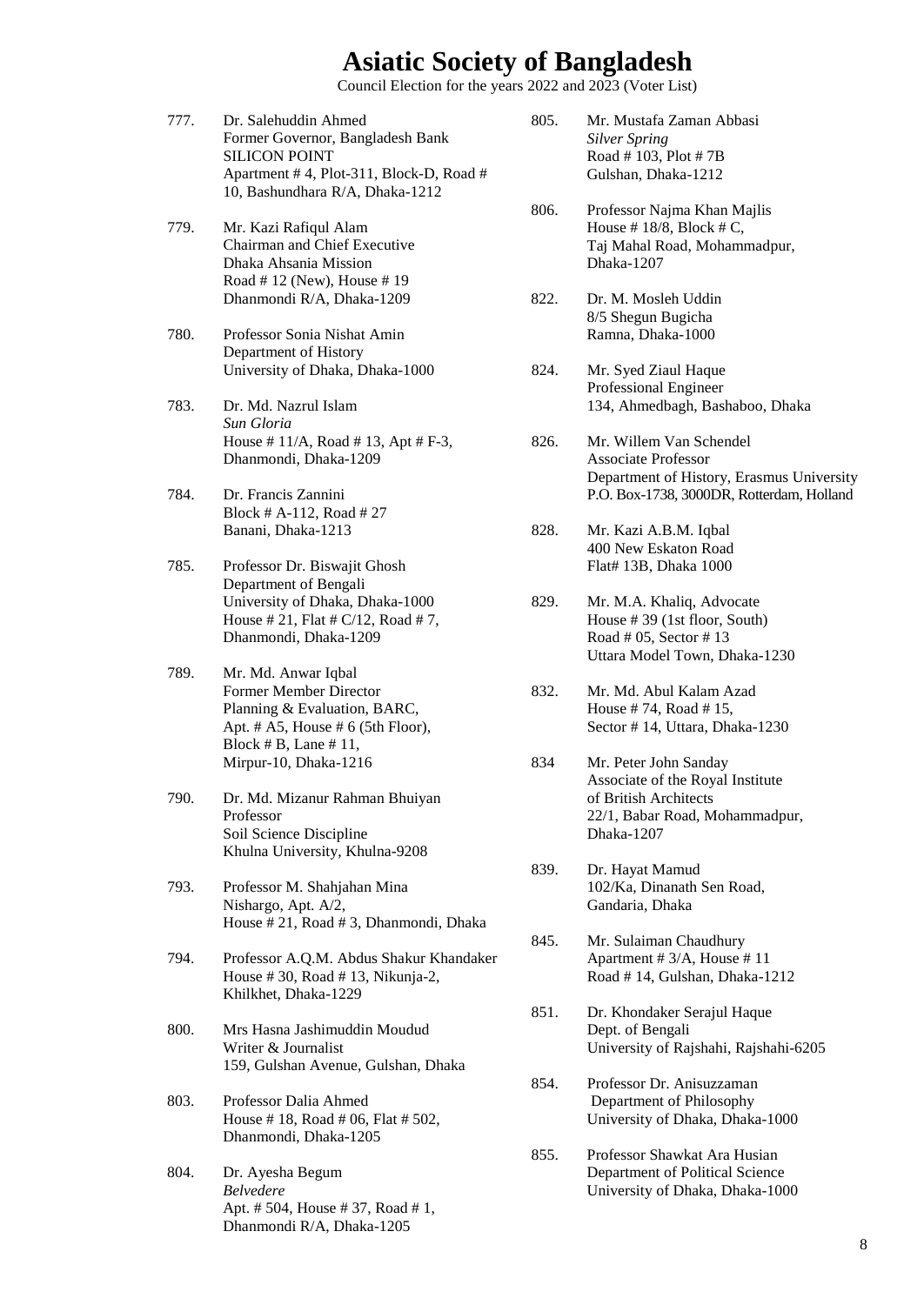- 857. Professor Harun-or-Rashid Former Vice Chancellor National University, Gazipur
- 860. Professor Dr. M. Habibur Rahman Department of Law and Justice Rajshahi University, Rajshahi- 6205
- 861. Professor Dr. Tajmeri S. A. Islam House # 41, Road # 11, Sector # 13, Uttara, Dhaka-1230
- 863. Prof. Khondoker Bazlul Hoque Karabi, 15 E Diganta, Paribag, Dhaka-1000
- 866. Ms. Gul Rukh Selim House # 06, Road # 09 Dhanmondi R/A, Dhaka-1205
- 867. Prof. Kanu Gopal Bala Prince Tower, Flat FB5 135/A, Elephant Road, Dhaka-1205
- 869. Professor Momtaz Uddin Ahmed Flat # B-12 Bashati Green Hamlet 23 Green Road, Dhanmondi Dhaka-1205
- 874. Dr. Md. Hafizuddin Shaikh 214/4, West Agargaon (Uttar Shamoli), Sher-E-Banglanagar, Dhaka
- 877. Mr. Joseph Venantius D'Cruz School of Education Latrobe University, Melbourne, Australia
- 879. Mr. Shawkat Ali Khan Advocate Bangladesh Supreme Court 3/8, Liaquat Avenue, Dhaka
- 880. Dr. Kh. A. I. F. M. Mannan Apt # A3, House # 59, Road # 3/A, Dhanmondi, Dhaka
- 881. Prof. Md. Riazul Islam Apt.# 2-A, House # 388, Room # 6, Baitul Aman Housing Society, Mohammadpur, Dhaka- 1207
- 884. Dr. Abdul Majeed Khan Apt # 4A, House # 35, Road # 114 Gulshan # 2, Dhaka-1212
- 885. Dr. Md. Jahurul Alam Chowdhury 4/B, Sobhan Bagh (Old Colony) Dhaka-1207
- 886. Mrs. Begum Shamsun Nahar 8/B *Lake Ripple* 11/D, NAEM Road Dhanmondi R/A, Dhaka-1205
- 888. Ambassador Waliur Rahman Founder Chairman Bangladesh Heritage Foundation Former Secretary, Ministry of Foreign Affairs Apartment # 5C, House # 21, Road # 5, Dhanmondi R/A, Dhaka-1205
- 891. Dr. Muhammad Anwar Hossain 10/B, Peace Tower 154/3, Kadirganj GPO, Rajshahi-6000
- 892. Professor Kamal Uddin Ahmed Treasurer Jagannath University, Dhaka-1100
- 898. Mr. Abu Taher Muhammed Hasan, 398 Green Valley Road Staten Island, New York 10312, USA
- 899. Professor Dr. Mohammad Yusuf Siddiq Flat  $# W-5$ , House  $# 40$ , Road # 12, Sector # 10, Uttara, Dhaka-1230
- 900. Mr. Mahtabuddin Ahmed Director Information Resource Center United States Information Service (USIS), House #110 Road # 27, Banani, Dhaka-1213
- 901. Dr. Tazeen Mahnaz Murshid Flat # A-5, House # 14, Road # 13/C Block E, Banani, Dhaka-1213
- 904. Professor (Dr.) Kamal Uddin Ahmed *Gitika* 2/20 Lalmatia, Block # C, Dhaka-1207
- 908. Dr. Mujibur Rahman Khan Retired Professor Mizan Villa Santibagh, Patuakhali
- 910. Dr. Shapan Adnan The Shomabesh Institute House # 72, Road # 8A Dhanmondi R/A, Dhaka-1209
- 914. Mr. Syed Amirul Islam Block # 3 7/2 Merul Badda, Dhaka-1212
- 918. Professor Fakrul Alam *Rakta Karabi* Flat # E-4, House # 5, Road #  $2/A$ , Block # J (North), Baridhara Residential Area, Dhaka-1212
- 924. Mr. Saiful Islam House # 1048, Section # 02 East Monipur, Mirpur, Dhaka-1216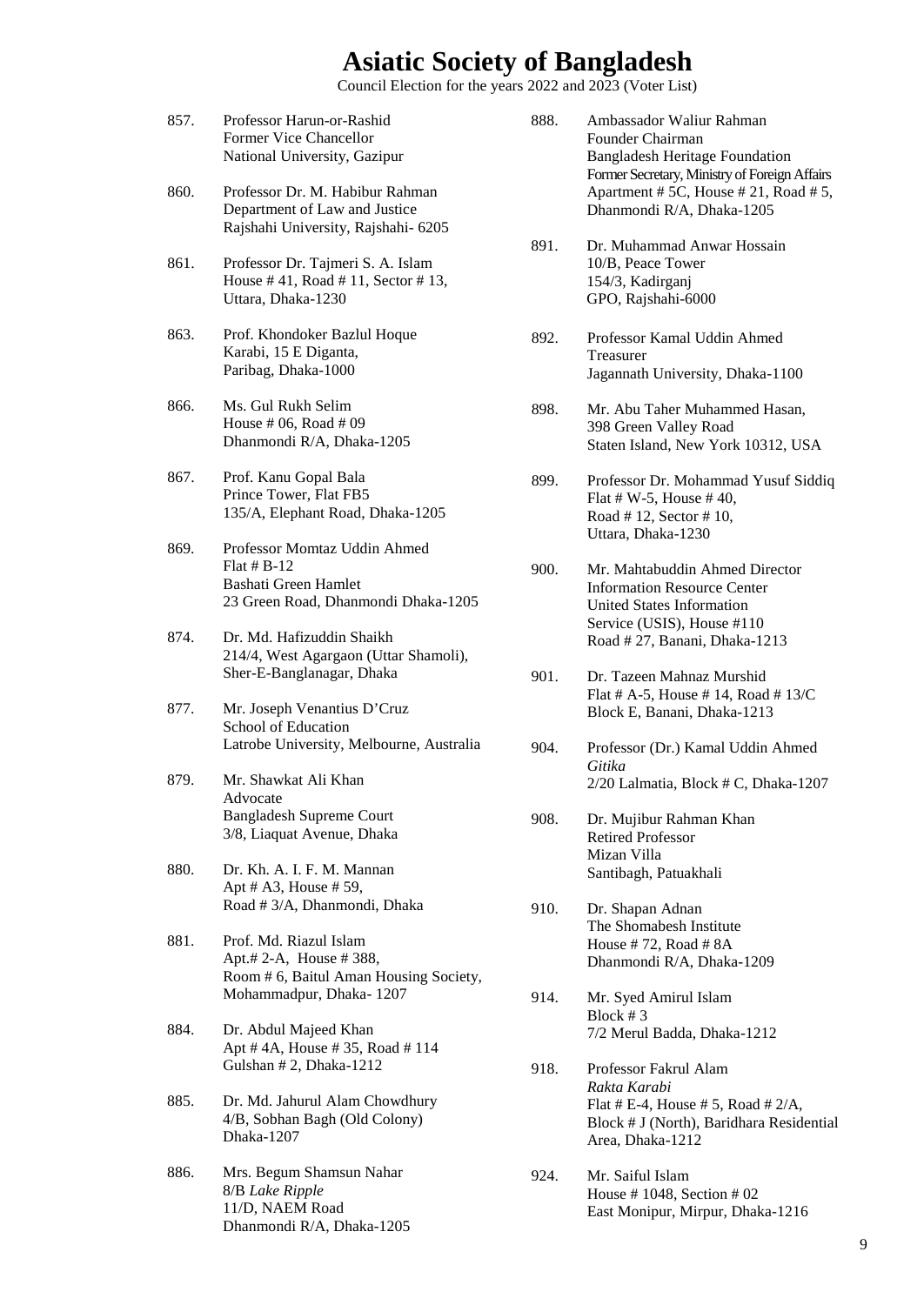- 930. Dr. Sushila Zeitlyn House # 16, Road # 04, Banani, Dhaka-1213
- 935. Professor M. Harunur Rashid Flat # A-4, House # 65, Road # 6/A (New) Dhanmondi R/A, Dhaka-1209
- 936. Mr. Hashem Sufi (Director) Dhaka History Research Center 2, Panch Bhai Ghat Lane Rokanpur, Dhaka-1100
- 937. Professor Dr. Ahmed Abdullah Jamal Department of History University of Dhaka, Dhaka-1000
- 939. Prof. Md. Hazrat Ali Dean Faculty of Agriculture Sher-E-Bangla Agricultural University, Sher-E-Banglanagar, Dhaka-1207
- 940. Professor Abdul Mannan School of Business University of Liberal Arts Bangladesh House # 56, Road # 4/A, Satmosjid Road, Dhanmondi, Dhaka-1209
- 946. Professor Abu Md. Delwar Hossain Department of History University of Dhaka, Dhaka-1000
- 952. Professor Abul Ahsan Chowdhury Mazampur, P.O. & District- Kushtia
- 957. Professor Dr. Dulal Bhowmik Department of Sanskrit University of Dhaka, Dhaka
- 958. Dr. Kalpana Bhowmik Deputy Librarian (Research) Dhaka University Library University of Dhaka, Dhaka
- 960. Mr. M. Shamsul Islam Road # 07, House # 06 Baridhara, Dhaka-1212
- 963. Mr. Mirza Masood Husain 93, New Circular Road, Dhaka-1217
- 964. Mr. Al-Amin Bin Hashem Freelance Writer B/2, Mega Garden 147/G, Green Road, Dhaka-1205
- 972. Dr. Qazi Azizul Mowla Professor of Architecture Bangladesh University of Engineering & Technology (BUET), Dhaka-1000
- 973. Dr. Md. Osman Ghani *Nirala Nibas* Eid Gah R/A, Dianjpur-5200
- 975. Mr. Muhammad Masum Ali Khan Majlis House  $\#$  18/8, Block  $\#$  C, Taj Mahal Road, Mohammadpur, Dhaka-1207
- 981. Barrister Shafique Ahmed 82/1, Indira Road, Dhaka-1205
- 982. Professor Mahfuza Khanam 82/1, Indira Road, Dhaka-1205
- 985. Professor Sharif Uddin Ahmed Department of History and Philosophy North South University, Plot 15, Block B Bashundhara, Dhaka 1229
- 986. Mr. Abdus Salam Chief Architect (Retd. GOB) Idris Monjil 21/9 Khiljee Road, Block# B Mohammadpur, Dhaka-1207
- 990. Professor Humayun Reza Khan Department of Zoology University of Dhaka, Dhaka-1000
- 995. Mr. Md. Alamgir 13, South Kamalapur, Dhaka
- 998. Dr. Khoundkar Alamgir House # 6/C, Apt. # 7C,  $Block - D$ , Road # 1, Nobodoy Housing Society, Adabor, Mohammadpur, Dhaka-1207
- 1000. Mr. Md. Shamsuzzaman C/O. Prof. Dr. Md. Kamrul Alam Khan Department of Physics Jagannath Univeristy, Dhaka-1100
- 1006. Prof. Dr. Nurur Rahman Khan Department of Bengali University of Dhaka, Dhaka-1000
- 1007. Professor Nurul Huda Abul Monsur Department of History University of Dhaka, Dhaka-1000
- 1013. Professor Dr. Habibur Rahman House # 295, Road # 20, Mujgunni Residential Area, Khulna-9000
- 1018. Mr. Fazlul Quader Quaderi Former Banker and Columnist 132/1, Jahanara Garden Green Road, Dhaka-1215
- 1021. Engineer Saleh Mustafa Kamal Flat # B4, House # 8, Road # 6, Block # E, Niketan, Gulshan, Dhaka-1212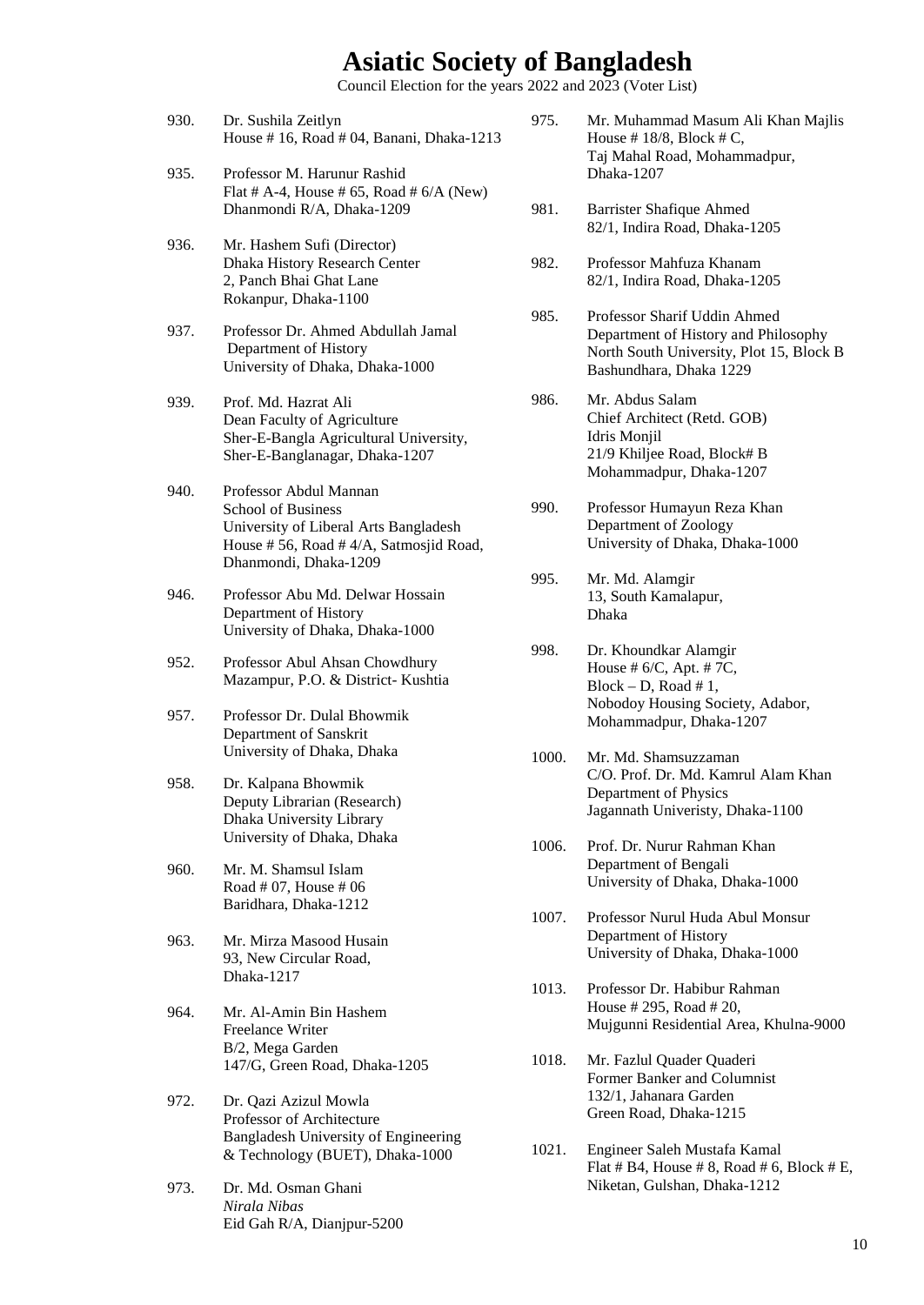- 1024. Mr. Md. Zaidul Alam House # 9, (3rd Floor) East Side Road # 11, Block-B, Avenue-2, Chandrima Model Town, Mohammadpur, Dhaka-1207
- 1025. Dr. Charles William Radice Lecturer, Department of Bengali SOAS University, London 10 Norreys Ave., Oxford, Ox 1-4 SS, UK
- 1028. Mr. Md. Abdul Baset Mia C/O-Dr. Mosharraf Hossain Bagan Bilas, 27/1, North Pirer Bagh, (Ground Floor), Mirpur, Dhaka-1216
- 1030. Professor Dr. Kaiser Md. Hamidul Haq Department of English University of Dhaka, Dhaka-1000
- 1032. Dr. Ibrahim Ali 3307 W. Gypsum Dr. Fayetteville, AR 72704, USA
- 1033. Dr. Mohibbul Haque Principal Scientific Officer (PSO) BCSIR Laboratories, Dhaka
- 1035. Professor Niaz Zaman House # 4 (SEH), Road # 137 Gulshan # 1, Dhaka-1212
- 1037. Professor Dr. Md. Abdul Latif Dept. of Government & Politics Jahangirnagar University, Savar, Dhaka
- 1041. Dr. M. Ismail Hossain Department of Zoology University of Dhaka, Dhaka-1000
- 1042. Professor Zarina Zaman House # 44, Road # 16 (New) Dhanmondi R/A, Dhaka-1209
- 1045. Ms. Majeda Begum Member Bangladesh Food Safety Authority House # 14, Road # 4, Dhanmondi, Dhaka-1205
- 1046. Dr. Md. Abul Bashar C/o: Amir Hossain Talukder Road # 6, House #187 (old) Mohammadia Housing Society, Mohammadpur, Dhaka-1207
- 1047. Professor Dr. Rana Razzaque Department of History University of Dhaka, Dhaka-1000
- 1051. Mr. Nazmul Karim 42/1, Mirpur Road, Dhaka-1205
- 1054. Dr. Mohammad A. Mohit Road # 07, House # 35, Pisci Culture Housing Sheker Tek, Mohammadpur, Dhaka-1207
- 1058. Mr. Molla Md. Moqbul Hossain Advocate Amina's Pearl, Flat # 5/L 62-63 Barabagh, Mirpur # 2, Dhaka-1216
- 1059. Professor Abu Hydar Imamuddin {Department of Architecture, King Faisal University, Dammam, Saudi Arabia} House # 50, Road # 10/A Dhanmondi R/A, Dhaka-1209
- 1062. Dr. Md. Abdul Bari Professor, Dept. of Islamic History & Culture, University of Rajshahi, Rajshahi-6205
- 1066. Professor Hamida Akhtar Begum (Rtrd) Department of Psychology University of Dhaka, Dhaka House # 14, Road # 10, Sector # 7, Uttara, Dhaka-1230
- 1067. Professor Mostafa Kamal Pasha Department of Botany University of Chittagong, Chittagong-4331
- 1068. Dr. Md. Shamsul Hoque Mian Q/1-B, Noorjahan Road Mohammadpur, Dhaka-1207
- 1070. Professor Syed Rashidul Hasan Flat # D, House # 19, Road # 9/A, Dhanmondi R/A, Dhaka-1205
- 1074. Mr. Syed Arif Mustafa Al-Arabi C/O, Syed Golam Mustafa Al-Arabi, 20, Khodadad Khan Road, Thanapara, Kushtia-7000
- 1077. Professor A.K.M. Shahnawaz Department of Archaeology Jahangirnagar University, Savar, Dhaka
- 1079. Dr. Abdullah Al-Shafi Majumder, Ex-Director, National Institute of Cardiovascular Diseases House # 34B, Road # 5, Flat: 4, Dhanmondi, Dhaka-1205
- 1081. Mrs. Iffat Jahan House # 667/A/1, Road # 32 Dhanmondi R/A, Dhaka
- 1083. Professor A.N.M. Alamgir Department of Botany Chittagong University, Chittagong-4331
- 1084. Prof. A.K.M. Muzammel Huque 36/2 Dhalka Nagar, Dhaka-1204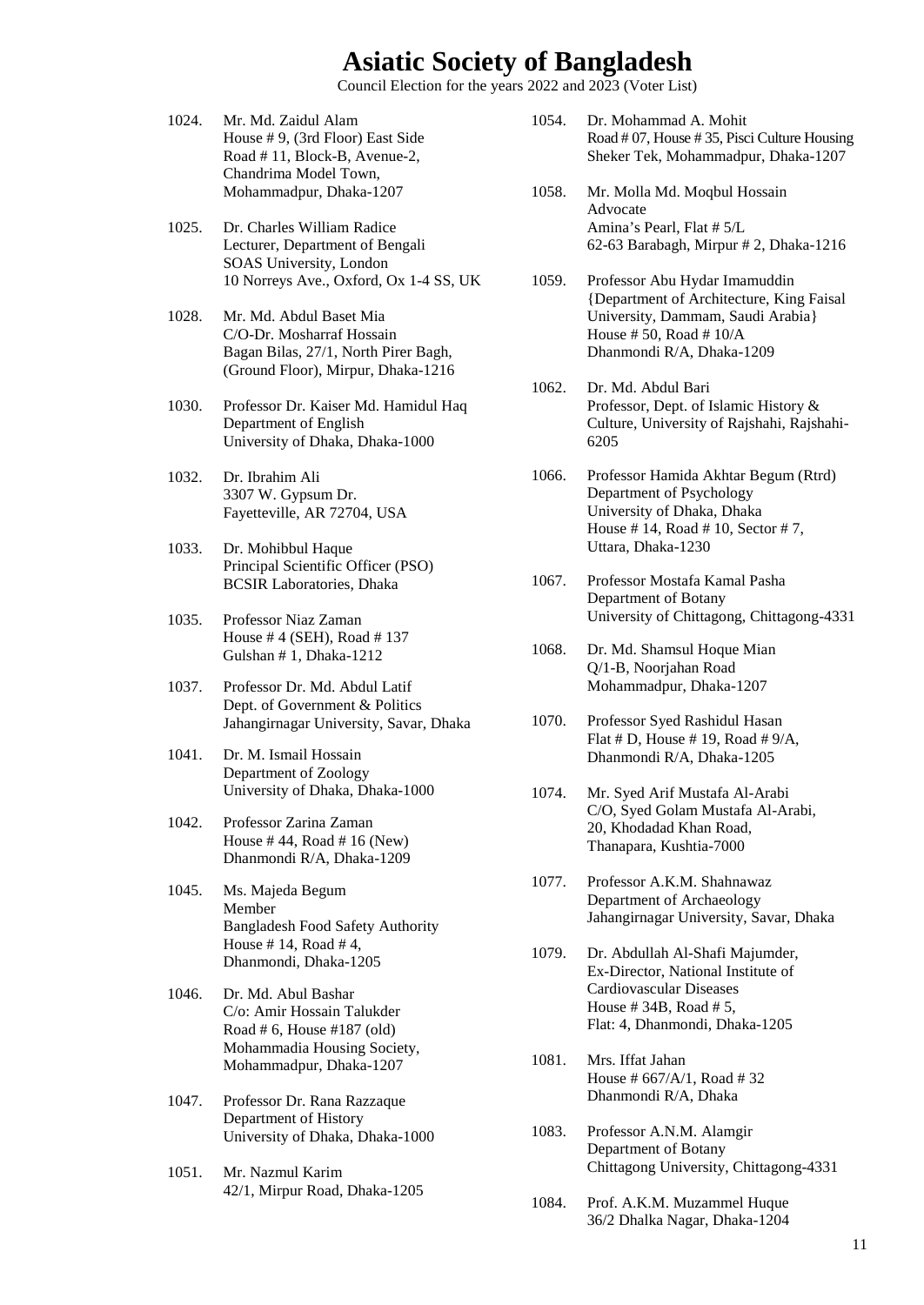- 1089. Prof. Dr. Tofazzal Hossain 64/1, Swamibagh, Dhaka-1203
- 1092. Principal Kazi Abul Kalam Elias Ma Mansion, No-966, D.C.S.P. Road, College Para, Brahman Baria
- 1094. Dr. A.K.M. Abdul Hannan Bhuiyan Apartment # 403 House # 27, Road # 4, Dhanmondi R/A, Dhaka-1205
- 1095. Prof. Mrs. Ferdouse H. Hannan Apartment # 403, House # 27, Road # 4, Dhanmondi R/A, Dhaka-1205
- 1102. Dr. Roxana Hafiz Professor and Head Department of Urban & Regional Planning, Bangladesh University of Engineering & Technology (BUET), Dhaka-1000
- 1103. Dr. Md. Abdul Khaleque Mian Professor & Head Department of Genetics & Plant Breeding, Bangabandhu Sheikh Mujibur Rahman Agricultural University, (BSMRAU), Salna, Gazipur
- 1108. Ambassador Mosud Mannan, ndc Ambassador of Bangladesh to the Republic of Turkey Oran Mah., Kiliç Ali Caddesi, No. 14 Çankaya, 06450 Ankara, Turkey
- 1110. Mr. M. Matiur Rahman House # 13, Road # 99, Gulshan-2, Dhaka-1212
- 1111. Mr. Md. Mohsin Sagorika-1 Eskaton Garden Officers' Quarters Eskaton Garden, Dhaka-1000
- 1117. Mr. Md. Ahsan Bin Habib Assistant Professor Department of Aquaculture Bangladesh Agricultural University, Mymensingh-2202
- 1122. Md. Mosharraf Hossain Baitul Emdad 71 Crescent Road, Kathalbagan, Dhaka 1205
- 1123. Dr. Md. Azizur Rahman Professor, Department of Botany Chittagong University, Chittagong-4331
- 1124. Professor Dr. M. Nurul Quaiyum 59-A, Talaimari, Rajshahi-6204
- 1126. Dr. Nazmul Ahsan Kalimullah Professor Department of Public Administration University of Dhaka, Dhaka-1000
- 1127. Mrs. Nilufar Begum Retired Joint Secretary 27, Lavender Apartment Flat # B-1, Raod # 6 Dhanmondi R/A, Dhaka-1205
- 1128. Professor Nurul Islam Manjur Department of History Jahangirnagar University Savar, Dhaka
- 1129. Professor Md. Akhtaruzzaman Vice Chancellor University of Dhaka, Dhaka-1000
- 1132. Dr. Mohammad Tawfiqul Haider Professor (Retd) Department of Islamic History & Culture University of Dhaka, Dhaka-1000
- 1133. Dr. Gour Pada Das Former Director Bangladesh Agricultural Research Council House # 16, Road # 2, Rupnagar Residential Area, Mirpur-2, Dhaka-1216
- 1134. Dr. M. A. Bashed Miah Chairman Bangladesh Institute of Medical Sciences (BIMS) N / 23, Nurjahan Road, Mohammadpur, Dhaka-1207
- 1136. Mrs. Shahana Akhter Assistant Professor 64/1 Swamibagh, Dhaka-1203
- 1139. Professor Md. Abdul Maleque Institute of Education & Research University of Dhaka, Dhaka-1000
- 1140. Professor Dr. S. M. Imamul Huq Dept. of Soil, Water & Environment University of Dhaka, Dhaka-1000
- 1141. Dr. Md. Abdullahel Baqui Professor of Zoology Jahangirnagar University, Savar, Dhaka
- 1142. Dr. Mrs. Sila Basak *Tarubela* 273 Gariahat Road (South) Calcutta-700031, India
- 1144. Professor Gulroo Begum Sufi Department of Zoology University of Dhaka, Dhaka-1000
- 1145. Dr. Md. Mosharraf Hossain Bhuiyan Professor Department of Islamic History & Culture Univesity of Dhaka, Dhaka-1000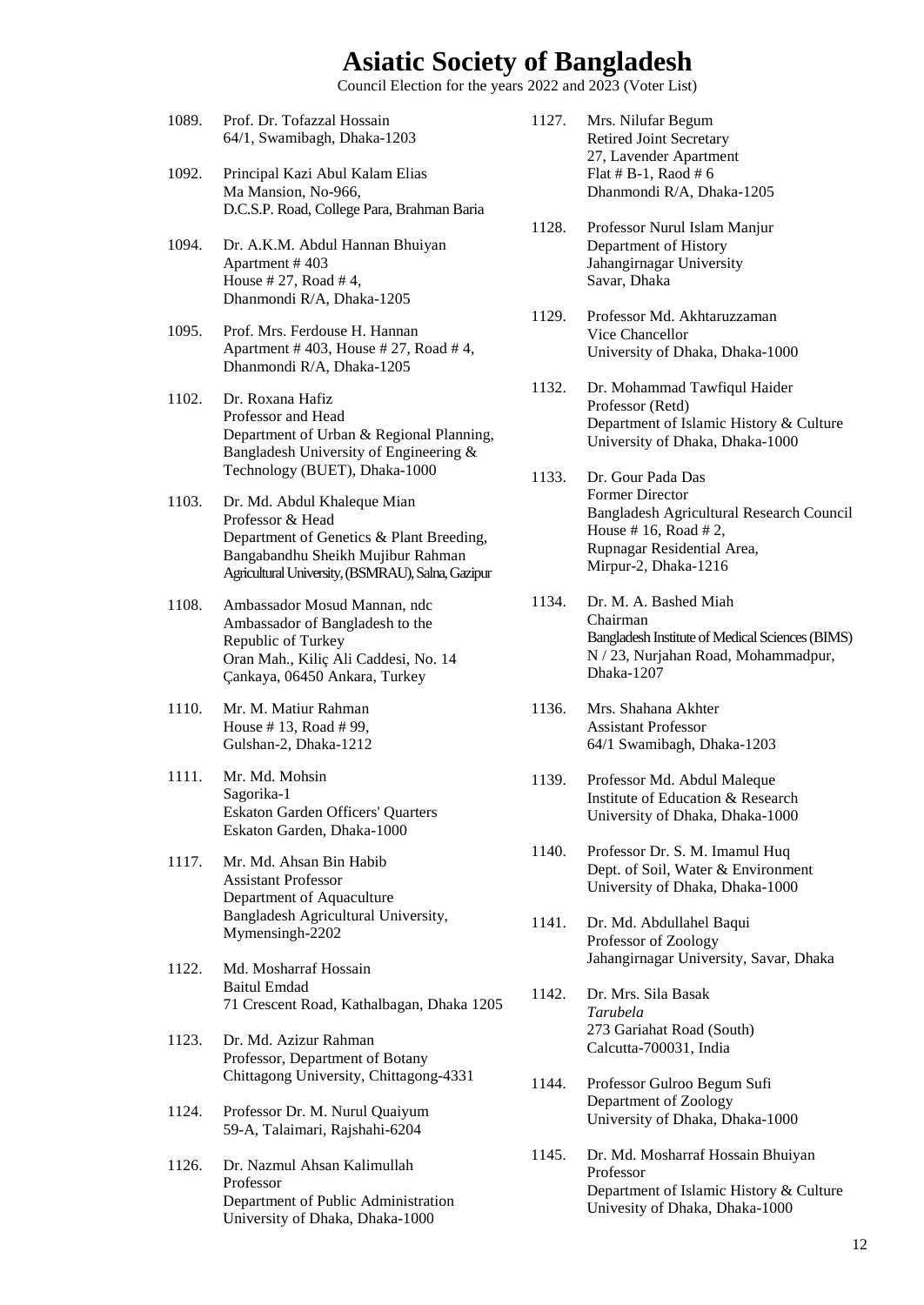- 1152. Professor Dr. Md. Niamul Naser Department of Zoology University of Dhaka, Dhaka-1000
- 1157. Dr. Moniruzzaman Khandaker Professor Department of Botany University of Dhaka, Dhaka-1000
- 1158. Professor Syed Azizul Huq Department of Bangla University of Dhaka, Dhaka-1000
- 1159. Ms. Nasima Akter Coordinator Environmental Research unit BRAC Research 75, Mohakhali C/A, Dhaka-1212
- 1160. Dr. A.K.M. Anowar-Ul-Azim Professor of Obstetrics & Gynaeocology, Flat # D/3, House # 72 Road # 11/A Dhanmondi R/A Dhaka-1209
- 1162. Professor Dr. M. Moazzem Hossain Khan Kirtonkhola, 49 - BIHAS, Mashkatadighi, Binodpur Bazar, Rajshahi - 6206
- 1163. Mr. Md. Jamal Hossain House # 19/4, Section #12 Pallabi, Mirpur, Dhaka-1216
- 1165. Professor Dr. Pradip Kumar Roy Department of Philosophy University of Dhaka, Dhaka-1000
- 1168. Professor Dalem Chandra Barman Vice Chancellor ASA University of Bangladesh ASA Tower, 23/3, Bir Uttam A.N.M. Nuruzzaman Sarak, Shamoli, Mohammadpur, Dhaka-1207
- 1174. A. J. M. Taqiyyullah 21, Eskaton Road (Gaus Nagar) Cordelia# C-3, Dhaka-1000 (G.P.O. Box 3134, Bangladesh)
- 1177. Mr. Kazi Fazlur Rahman House # 26, Road # 04 Dhanmondi R/A, Dhaka-1205
- 1181. Professor Dr. Syed Jamil Ahmed Flat # 204, House # 18, Road # 101, Gulshan-2, Dhaka
- 1182. Dr. A. R. M. Ali Haider Professor Department of Islamic Studies University of Dhaka, Dhaka-1000
- 1183. Dr. Md. Shafiqul Alam House # 28, Road # 3, Satmasjid Housing Complex Mohammadpur, Dhaka-1207
- 1184. Mr. Md. Khalequzamman C/O: Monir, A-3, Evergreen Rasid, K-12 Extension Pallabi, Pallabi, Dhaka-1216
- 1185. Dr. Md. Zahirul Haque Principal Scientific Officer (Retired) *Palash Bari* 1, Mohammed Ali Road, Mymensingh-2200
- 1191. Dr. Manjula Begum Chowdhury Professor Department of Languages University of Rajshahi, Rajshahi-6205
- 1197. Prof. Husne-Ara-Shahed *Monorama Housing* Flat # 106, House # 29, Road # 14/A, Dhanmondi R/A, Dhaka -1209
- 1199. Professor Sajahan Miah Managing Editor, Encyclopedia of Bangladesh War of Liberation Project, Asiatic Society of Bangladesh, Dhaka-1000
- 1200. Dr. Mohammad Hossain Director, Pulses Research Centre, BARI, Joydebpur, Gazipur-1701
- 1202. Dr. Mohammad Abu Yahia House # 203, Road # 11Block # B, Section # 12, Mirpur, Dhaka-1216
- 1203. Mr. Md. Abdul Matin Chowdhury Additional Chief Architect 3/7, Block # D Lalmatia Housing Estate Lalmatia, Dhaka-1207
- 1205. Professor Dr. Hafiza Khatun (Dept. of Geography & Environment, DU) House  $# 2$ , Road  $# 4$ , Block  $# F$ , Section # 2, Mirpur-2, Dhaka
- 1206. Mr. Sudhir Kumar Saha C/O. ILCB House # 583 (4th Floor), Road # 9 Mirpur DOHS, Dhaka-1216
- 1208. Professor Fazlul Quadir Chowdhury The Happy Castle 147, Sugandha H/E (1st floor) Muradpur, Panchalaish, Chittagong
- 1209. Dr. Mahbubul Haque Professor Department of Bengali Chittagong University, Chittagong-4331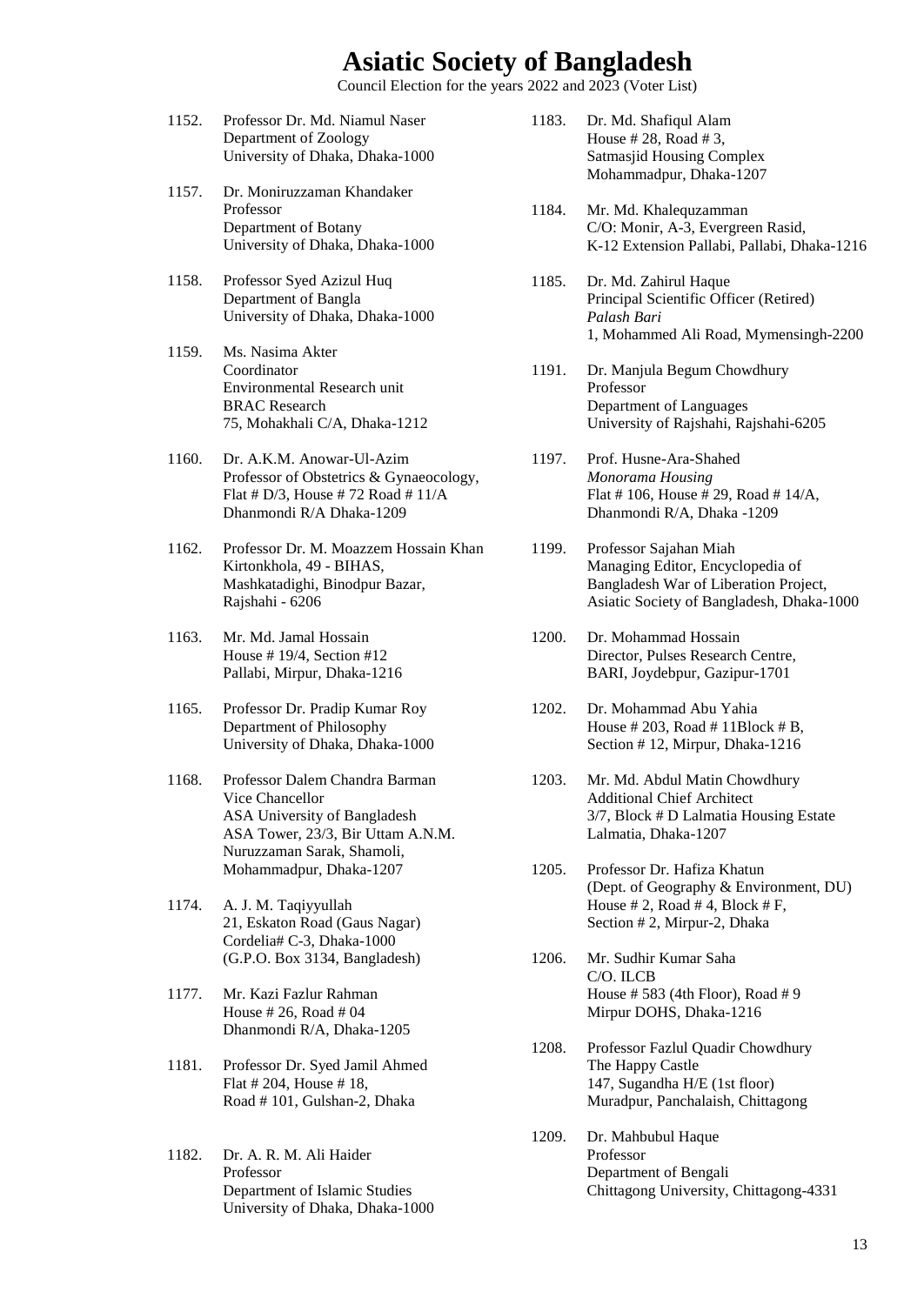- 1210. Professor Dr. Arifa Sultana Department of History Jahangirnagar University, Savar, Dhaka
- 1211. Professor Shafiul Alam Flat # B-6, *Dasdimona* 140, Lake Circus, Kalabagan, Dhaka-1205
- 1215. Dr. Kali Prasanna Das 275, Elephant Road, Flat# C-2 (2nd Floor, Left) Dhaka-1205
- 1221. Mr. Md. Abu Taher House # 58, Road # 08 Block # G, Banasree, Rampura, Dhaka 1219
- 1226. Professor Amirul Islam Chowdhury Minita Plaza (9th Floor) 54, New Elephant Road Dhanmondi South, Dhaka-1205
- 1227. Prof. (Rtd.) Dr. Fahmina Ahmed House # 42, Road # 11, Sector # 4, Uttara, Dhaka-1230
- 1228. Professor Syed Abdur Razzaque House # 16/9, Road # 05 Pallabi, Mirpur, Dhaka-1216
- 1231. Dr. A. S. M. Woobaid Ullah Professor Department of Geology University of Dhaka, Dhaka-1000
- 1241. Professor Dr. Md. Khalilur Rahman Department of Soil, Water & Environment University of Dhaka, Dhaka-1000
- 1245. Professor Dr. Priya Brata Paul Department of Economics Jagannath University, Dhaka-1100
- 1247. Professor Shaheed Ahmed Chowdhury School of Law OPEN University, Gazipur-1704
- 1250. Professor Dr. Mohammad Nurul Amin Department of Bengali Chittagong University, Chittagong
- 1252. Prof. Dr. Muhammad Afazuddin Dept. of Dowah and Islamic Studies, Islamic University, Kushtia-7003
- 1254. Professor Dr. Md. Hamidur Rahman Department of Geology & Mining, University of Rajshahi, Rajshahi-6205
- 1259. Dr. Tasiqul Islam Raja Ex Principal Eramun Villa 89/1, Vatapara, (2nd Lane infront of Shaheed Kamaruzzaman National Park), Rajshahi
- 1261. Professor A. K. M. Haroonar Rashid Department of Philosophy University of Dhaka, Dhaka-1000
- 1262. Mrs. Syeda Mamtaz Sheren 52/F, Dhaka University Quarter Shahid Sarani, Dhaka-1000
- 1264. Mr. S.A.K. Masud Ahmed Chief Architect 24/21, Block # C, Tajmahal Road Mohammadpur, Dhaka
- 1270. Professor Sufi Mostafizur Rahman, Ph.D Department of Archaeology Jahangirnagar University Savar, Dhaka-1342
- 1272. Professor Dr. Md. Nurul Islam Dept. of Sociology University of Dhaka, Dhaka-1000
- 1279. Dr. Nariaki Nakazato Dept. of History Kobe University Rokkohdai, Nada-KU Kobe 657, Japan
- 1287. Professor Dr. Shah Muhammad Shafiqullah Dept. of Islamic History and Culture Chittagong University, Chittagong-4331
- 1291. Mrs. Majeda Sabir Apartment # 1/C *URBAN GRACE* House # 25, Road # 4, Dhanmondi R/A, Dhaka
- 1293. Dr. Gulnahar Begum Professor Department of Fine Arts University of Rajshahi, Rajshahi-6205
- 1295. Mr. Nazmul Ahsan Chairman LOSAUK # 2, Farazipara Road, Khulna-9100
- 1296. Dr. A. Q. M. Mahbub Professor & Chairman Department of Geography & Environment University of Dhaka, Dhaka-1000
- 1299. Prof. Muhammad Aziz Hassan Apt. # 3B, Central Essence, 73/C Central Road, Dhaka-1205
- 1305. Mr. Mofidul Hoque ANTARA 372, Free School Street, Dhaka
- 1306. Prof. (Dr.) Ramdulal Roy Principal 166/1, West Brahamondi P.O.-Narsingdi Govt. College, Narsingdi-1602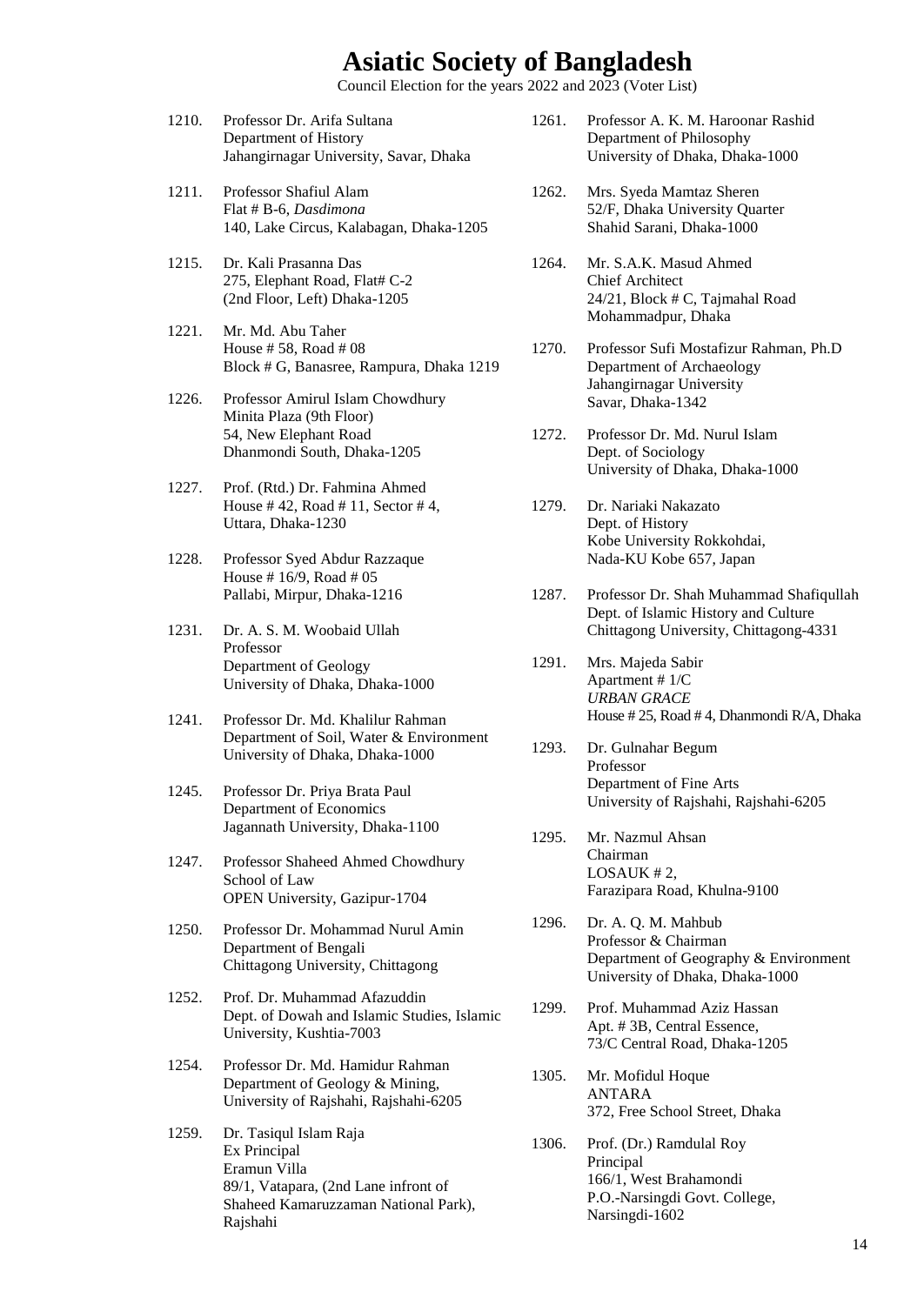- 1311. Mr. Md. Ataul Haque Siddiqui *Nikumbhila* (North West of Sluice Gate) Ukilpara Road, Bangabaria, Naogaon-6500
- 1314. Professor Dr. Zeenat Imtiaz Ali Director General International Mother Language Institute 1/Ka, Segun Bagicha, Dhaka-1000
- 1315. Mr. Md. Abdul Awal Miah 105/3, West Agargaon Sher-e-Banglanagar, Dhaka-1207
- 1316. Professor Dr. A.K.M. Yaqub Husain 7/A, Bilashi (9th Floor) Apex Gallery Ranking Street, Wari, Dhaka-1203
- 1317. Mr. M. Delwar Hossain *Aninda* House # 18, Road # 59 Gulshan # 2, Dhaka-1212
- 1318. Professor Dipak Kumar Barua Block  $# L/1$ , Flat  $# 1$ Government Housing Estate 40/1, R. N. Chowdhury Road Calcutta-700015, India
- 1326. Professor Quazi Sohel Hossain *Grand Terrace*, Shinepukur Holdings Building # 'B' (East Side) Apartment # 602 45, New Eskaton, Dhaka-1000
- 1330. Mr. Md. Nurul Alam Katebi Chief Conservator of Forest (Retd) House # 11, Road # 11, Sector # 04, Uttara Model Town, Dhaka-1230
- 1332. Mr. Siddique Mahmudur Rahman Flat # B-3, House # 7, Road # 12, Kalyanpur, Dhaka-1207
- 1334. Mr. Abdullah Al-Mamun Director Bangladesh Public Service Commission (PSC) Agargaon, Sher-e-Bangla Nagar, Dhaka-1207
- 1335. Advocate Md. Shahidul Islam Bhuiyan, *Bhuiyan Mansion* 14/3 Kewat Khali Power house Road P.O.-Kewat Khali Sadar, Mymensingh-2201
- 1338. Dr. Afroza Hossain Professor Department of Psychology University of Dhaka, Dhaka-1000
- 1344. Mr. Mohammad Abdul Monaem Sarker, Social Worker & Writer 23, Chamelibagh, Dhaka-1217
- 1348. Prof. Dr. Md. Quamrul Islam Department of Mechanical Engineering Bangladesh University of Engineering & Technology (BUET), Dhaka-1000
- 1350. Prof. Dr. Mainul Islam House # 08, Road # 02, Block # D, Section # 2, Mirpur, Dhaka-1216
- 1351. Professor Osamu Kondo Professor of South Asian History Department of Asian Studies Otemon Gakuiu University Ibraki City, Osaka 567, Japan
- 1352. Mr. Ali Ahmed House # 58/E, Road # 02 South Banani (Amtali) Customs Officers' Quarters Building 'Anayna' (3rd Floor), Dhaka-1212
- 1353. Sree Gopal Krishna Das C/o Dr. Sanjit Kumar Das Neepa Pharmacy, Chasara, Narayanganj Zia Hall Market, P.O. Narayanganj (Sadar)-1400 Dist. Narayanganj
- 1354. Dr. M. Enamul Huq Visiting Professor UNO/ UNAFEI NISARGA House # 47/A, Road # 12/A Dhanmondi R/A, Dhaka-1209
- 1359. Mr. Md. Serajuddin Deputy Managing Director Baily Ballerina, Flat # A-6, 144, New Baily Road Road, Ramna, Dhaka-1000
- 1360. Professor Mohammad Arshad Ali 311, Ahmadnagar Paikpara, Mirpur-1, Dhaka-1216
- 1362. Professor Samina Sultana House # 159 (4th Floor) Road # 3, Mohakhali, New DOHS, Dhaka
- 1363. Dr. Ashiara Khatun Professor Department of Islamic History & Culture Rajshahi University, Rajshahi
- 1364. Mr. Kamaluddin Ahmed Section  $# 2$ , Block  $# A$ , Road  $# 4$ , House # 15 (4th Floor) Mirpur Housing Estate Mirpur, Dhaka-1216
- 1366. Dr. Gias Uddin Ahmed Professor Department of Aquaculture Bangladesh Agriculture University Mymensingh-2202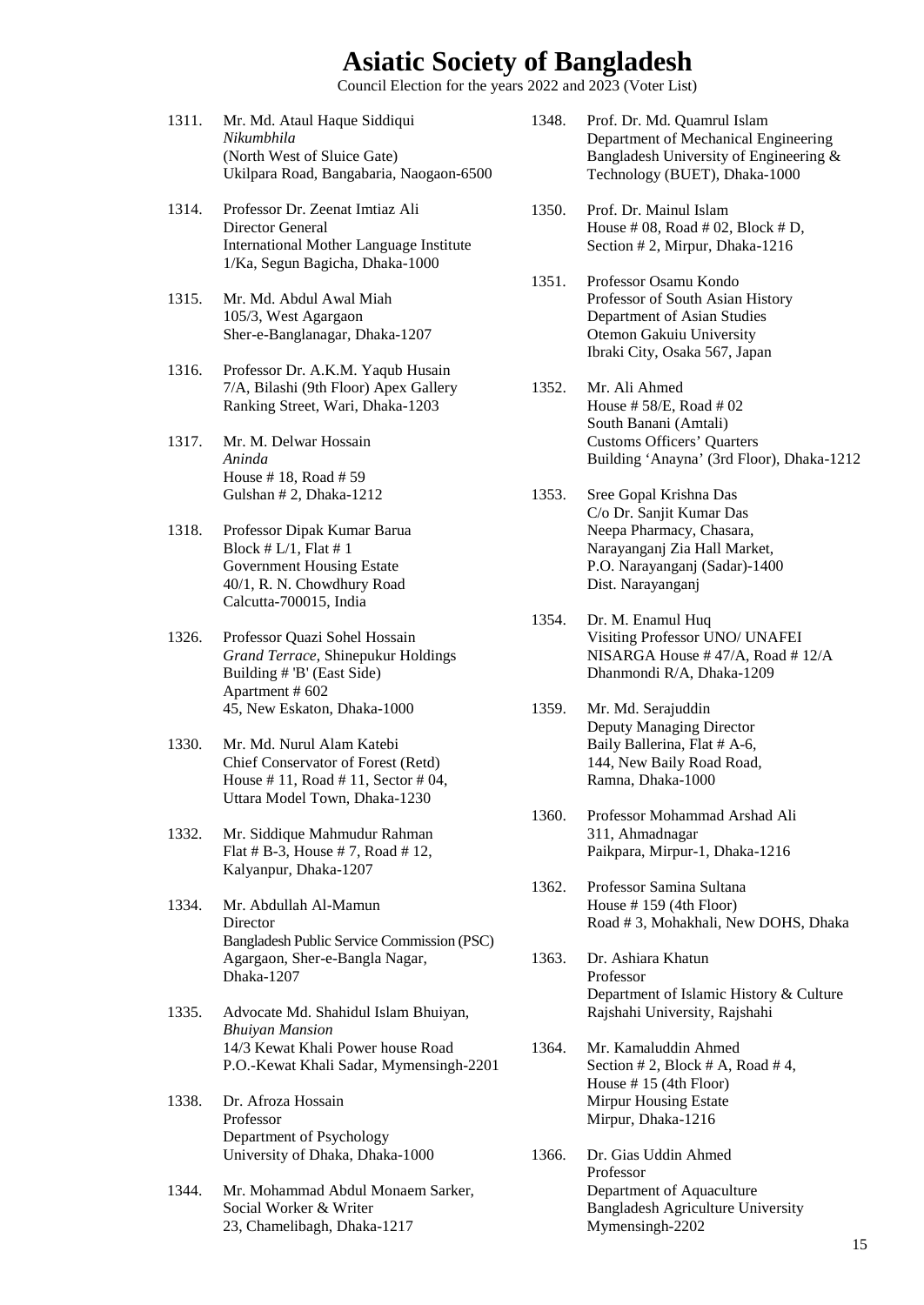- 1368. Prof. Dr. Md. Kamrul Alam Khan Department of Physics Jagannath Univeristy Dhaka-1100
- 1369. Advocate Shahida Begum Assistant Attorney General, Bangladesh Law House 260, Malibagh, Malibagh Mor, Shajahanpur, Dhaka
- 1374. Dr. Kazi Ali Azam House # A-29, Road # 01, Flat # B-3 Niketan, Gulshan-2, Dhaka-1212
- 1378. Dr. Takada Mineo Professor Hiroshima Shudo University 1-1-1 Ohtsuka-Higashi, Asa-Minami, Hiroshima, Japan 731-3195
- 1379. Dr. Santoshsh Kumar Sarker *Rupayan Lotus*  Flat # B-6, 13 Topkhana Road, Segunbagicha, Dhaka-1000
- 1381. Dr. Md. Aziz Zilani Chowdhury Principal Scientific Officer Crops Division, Bangladesh Agricultural Research Council (BARC), Farmgate, Dhaka-1000
- 1383. Professor Badiur Rahman Flat # 802, Satata Tower, 82, Central Road, Hatirpool, Dhaka-1205
- 1388. Dr. Md. Matiur Rahman Professor, Dept. of Philosophy, University of Dhaka, Dhaka-1000
- 1390. Dr. Helal Uddin Ahmed Retired Additional Secretary Flat # 6B, 36, Siddheswari Lane, Dhaka-1217
- 1391. Dr. Gopika Ranjan Chakraborty 17/6, Government Officers'Quarter, Section # 8, Uttara Model Town, Dhaka-1230
- 1394. Dr. Bimal Guha Adjunct Teacher Dept. of Printing and Publication Studies Dhaka University, Dhaka-1000
- 1395. Mrs. Ruksana Pervin Lecturer, Shahjahanpur Mohila College Shahjahanpur, Dhaka
- 1396. Dr. A. B. M. Razaul Karim Faquire Professor of Japanese Language Institute of Modern Languagees University of Dhaka, Dhaka-1000
- 1399. Mr. Md. Shawkat Ali Waresi Project Director (Joint Secretary) 58/A Azimpur Govt. Officers' Quarter New Market, Dhaka
- 1401. Mr. Muhammed Kamal Uddin Mollah ASRA Apartments, Flat # 14, House # 23, Road # 4, Dhanmondi R/A, Dhaka-1205
- 1402. Professor Md. Quamrul Hasan Flat  $# 504$ , Building  $# 5$ , Japan Garden city, Tajmahal Road, Ring Road, Mohammadpur, Dhaka
- 1403. Prof. Hamiduzzaman Khan Sha 46/A, North Badda, Gulshan, Dhaka-1212
- 1407. Md. Abdur Rahman Khan, FCMA Joint Secretary, Finance Division Ministry of Finance, PRB Bangladesh Secretariat, Dhaka *Dom-Inno Splendour* Flat # A/2, Plot # 98, Road # 11/A, Dhanmondi, Dhaka
- 1408. Professor Khadiza Khatun Institute of Statistical Research and Training (ISRT) University of Dhaka, Dhaka-1000
- 1409. Lt. Col. (Retired) Dr. Mahmud-UL-Alam House No: 633, Road No: 22 DOHS, Mirpur, Dhaka
- 1410. Dr. Nadira Akhtar Nikunjo, 151-Raninagar (Monnafer More) Post Office: Kazla, Rajshahi-6204
- 1415. Professor Dr. Muhammad Abdur Rashid Department of Islamic Studies University of Dhaka, Dhaka-1000
- 1421. Dr. John S. Deyell 981 Farrell, St. Ottawa, ON Canada K2B 6C6
- 1426. Mr. Oliar Rahman Molla (Former GM, Janata Bank Ltd.) C/o: Prof. Farida Begum Down Town Apartment, (Flat # 501), 31, Mirpur Road, (East side building of Janata Bank Branch), Dhaka-1205
- 1427. Mr. Md. Rokon-Ud- Doula ILISIUM Rest House Room No: 809/810 11, Hatkhola Road, Tikatuli, Dhaka-1203
- 1428. Professor Dr. Badrul Alam House # 16, Road # 5, Sector # 13, Uttara, Dhaka-1230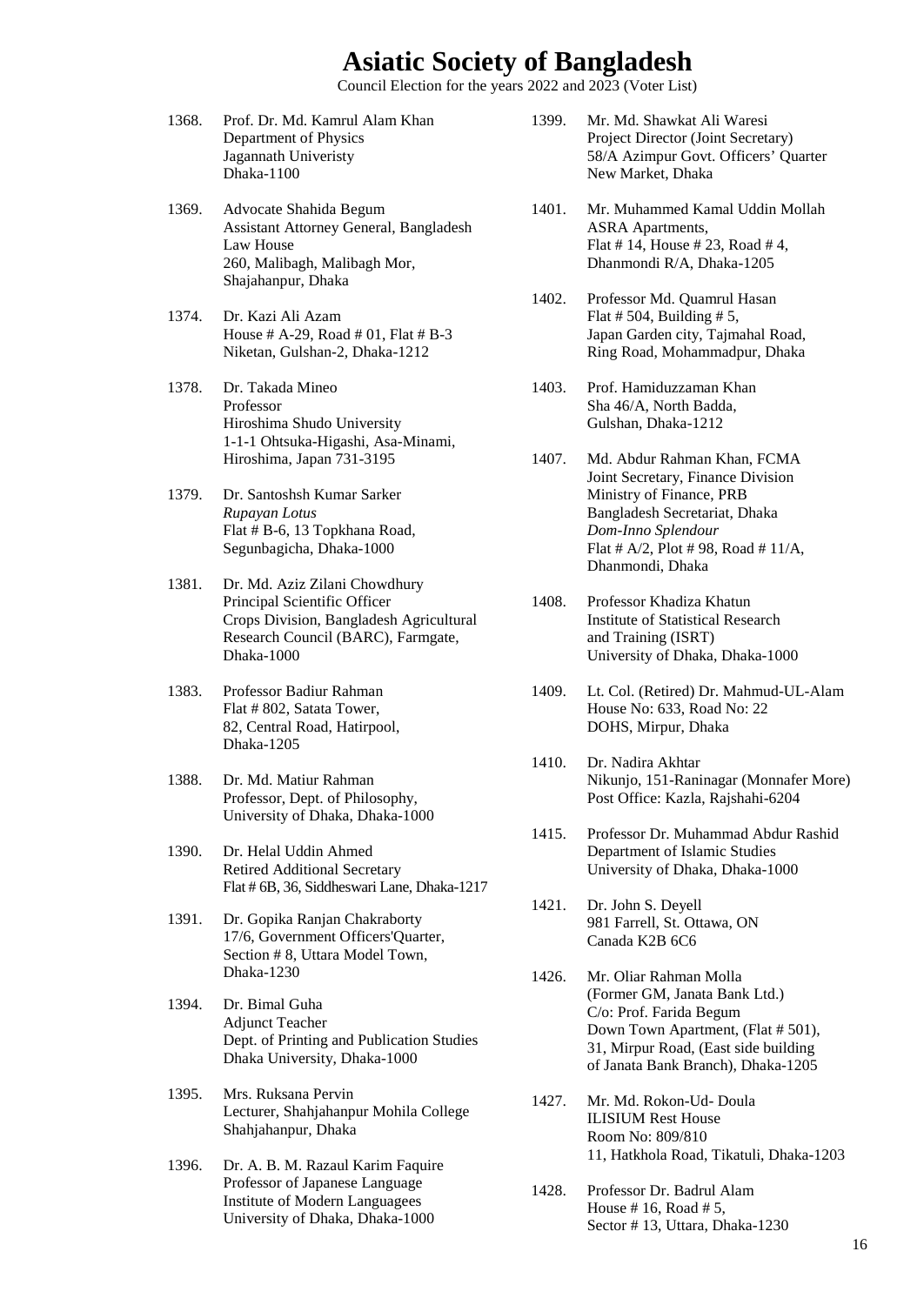- 1431. Professor Anu Mohammad *Addhapak Kutir* B-411(A), Malibagh Chowdhury Para, Dhaka-1219
- 1432. Mr. M. M. Murshid House # 56, Road # 08, Sector # 3, Uttara Model Town Dhaka-1230
- 1433. Advocate M. Abu Saleh Apartment # G-2 (2nd floor), Grand Central Apartments, 77, Central Road, Dhanmondi, Dhaka-1205
- 1435. Professor Md. Abdus Sattar Department of Oriental Art Faculty of Fine Arts Universttiy of Dhaka, Dhaka-1000
- 1441. Ms. Rahela Chowdhury Ex-Member, NBR Apt # 4C, House # 54/1, Road # 3A, Dhanmondi R/A, Dhaka-1209
- 1442. Dr. Khurshida Banu Fattah Retired Principal (Govt. College), Flat # B-3, House # 27, Road # 05 Dhanmondi R/A, Dhaka-1205
- 1444. Professor Dr. Md. Didarul Alam Department of Soil, Water & Environment, University of Dhaka, Dhaka-1000
- 1445. Dr. Arun Kumar Lahiry Chief Consultant on Timber & Environment *Optimism*, Apt. # G-3, 26 Mitali Road, Jigatala, Dhaka 1209
- 1449. Mr. Nur Muhammad Flat  $# A2$ , House  $# 03$ , Road #12, Sector # 03, Uttara Model Town, Dhaka-1230
- 1451. Professor Dr. Sirajul Hoque Department of Soil, Water & Environment University of Dhaka, Dhaka
- 1453. Professor Dr. Mizanur Rahman Principal Govt. Sundarban Adarsha College, Khulna
- 1455. Professor Dr. Atiur Rahman Former Governor (Bangladesh Bank) Dept. of Development Studies University of Dhaka, Dhaka-1000
- 1456. Professor Dr. Md. Abul Hossain Molla Department of Bioenvironmental Science Bangabandhu Sheikh Mujibur Rahman Agriculture University (BSMRAU) Salna, Gazipur-1706
- 1458. Dr. Shahnaj Husne Jahan Professor, General Education 31/32/1, Umesh Dutta Road, (3rd Floor) Bakshi Bazar, Dhaka-1211
- 1464. Professor Nargis Jahan Department of Botany, DU Apt. A-4, House # 34, Road # 4, Dhanmondi R/A, Dhaka-1205
- 1465. Mr. Fran Çois de Grailly Political Counsellor & Deputy Head of Mission French Embassy in Bangladesh Road # 108, House # 18 Gulshan, Dhaka-1212
- 1466. Mrs. Suchitra Rani Modak B-17/ D-6, Government Officers' Quarter Section # 08 Uttara Model Town, Dhaka-1230
- 1468. Prof. Dr. Bhidhan Chandra Das Department of Zoology Rajshahi University, Rajshahi-6205
- 1470. Professor Dr. Md. Shafiqur Rahman Flat # 402, Prime Dell House # 31, Road # 123, Gulshan, Dhaka-1212
- 1472. Dr. Sheikh Shamiul Haque Chief Scientific Officer (CC) and Head, Entomology Division Bangladesh Rice Research Institute Joydebpur, Gazipur-1701
- 1476. Dr. Rafiqur Rahman Barrister at Law, Senior Advocate, Appellate Division 16, Chamelibagh, Santinagar, Dhaka-1217
- 1478. Dr. K. M. Maqsudur Rahman SHEBA HOUSE (1st floor) Plot # 34, Road # 46 Gulshan-2, Dhaka-1212
- 1480. Professor Dr. Mohammed Kamal Hossain Institute of Forestry and Environmental Sciences University of Chittagong, Chattogram 4331
- 1481. Dr. M. Helal Editor, The University Campus 33, Topkhana Road Meherba Plaza (12th Floor), Dhaka-1000
- 1484. Professor Dr. Quazi Zahangir Hossain Environmental Science Discipline Khulna University, Khulna-9208
- 1489. Mr. Mesbah-ud-Din Ahmad House # 14/2/A (1st Floor), Road # 3/A, Dhanmondi R/A, Dhaka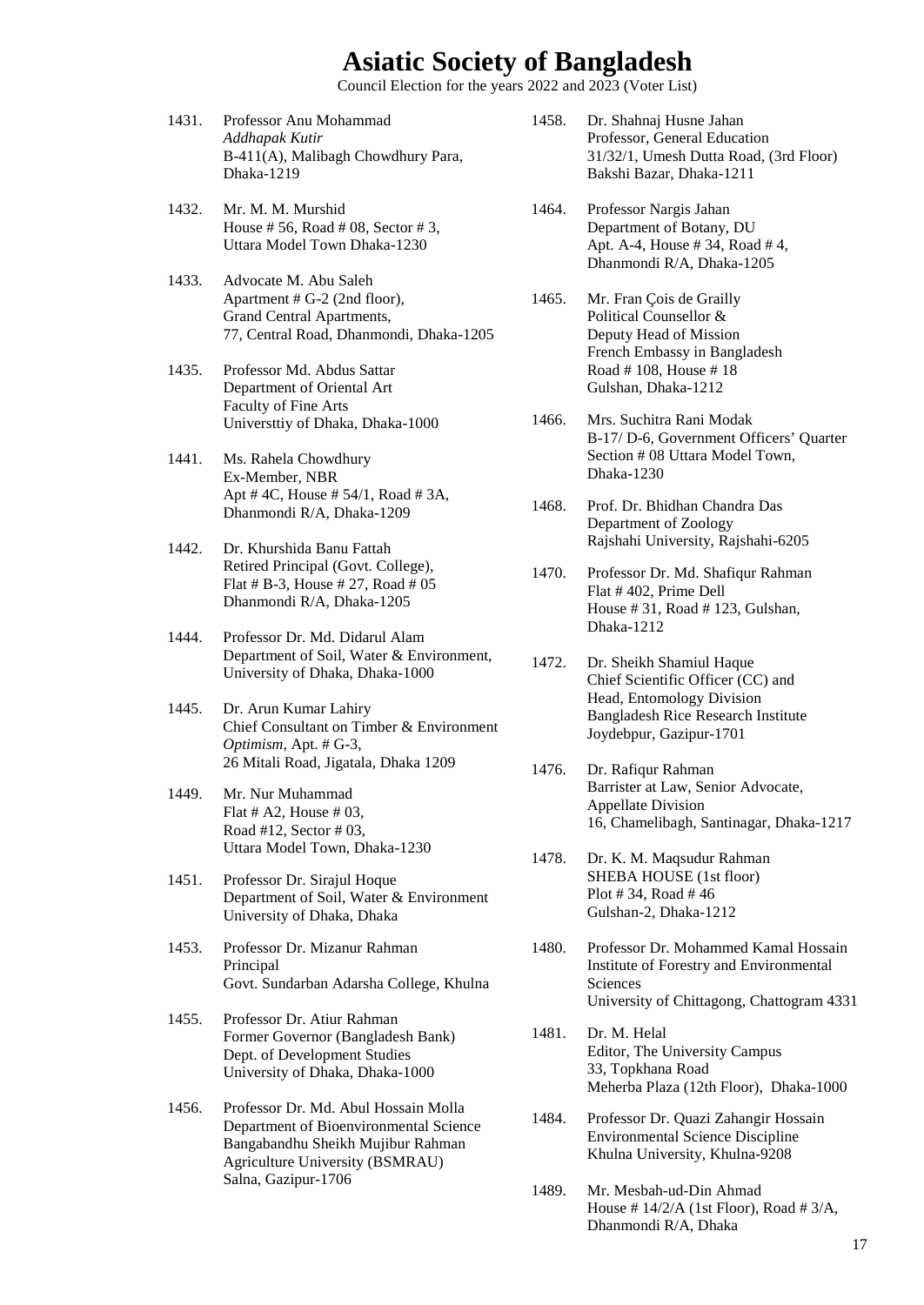- 1494. Mr. Muhammed Sohul Hussain Ex-Election Commissioner Bonani NAM Village Road  $# 1$ , Block  $# I$ , House  $# 2A$ , Flat # B1, Chairmanbari, Bonani, Dhaka
- 1496. Dr. A.R.M. Saifuddin Ekram Professor (C.C.) Department of Medicine Rajshahi Medical College, Rajshahi-6000
- 1497. Professor Dr. Sayeda Banoo 42/B, Indira Road (A/3), Tejgaon, Dhaka-1215
- 1498. Mrs. Momena Khatun (Ex-deputy Director, Education, GOB) 59 Siddeshwari Road (2nd floor) Eastern Housing Apartment Ramna, Dhaka-1217
- 1504. Dr. Paritosh Kumar Das Anjuman-e-Khalekia (2nd floor) SA Karim Sarak, Kharki, Jessore-7400
- 1506. Dr. Mohammad Mafiz Uddin Associate Professor, Department of Bengali, University Women's Federation College, House# 16 & 16/1, Road# 6, Dhanmondi, Dhaha-1205
- 1508. Dr. Raghunath Bhattacharjee Lecturer Village-Kayet Para P.O. & P.S.-Dhamrai, Dhaka
- 1511. Mr. Imtiaz Ahmed Associate Professor House # 39, (2nd Floor) Block # A, Haji Dil Mohammad Avenue, Dhaka Uddan, Mohammadpur, Dhaka-1207
- 1515. Professor Dr. A. A. Sheikh Md. Asrarul Hoque Chisti House # 39, (2nd Floor) Block # A, Haji Dil Mohammad Avenue, Dhaka Uddan, Mohammadpur, Dhaka-1207
- 1518. Mr. Igor N. Sarkissian Second Secretary Embassy of the Russian Federation House # NE (J) 9, Road # 79 Gulshan, Dhaka-1212
- 1519. Mr. J. Michael Phillips Defence Adviser (Year 1998) British High Commision, (Not in Service)
- 1520. Mr. Prartip Kumar Mitra 57E Hindustan Park (2nd floor) Suit No. 06, Calcutta 700029, India
- 1521. Professor Narayan Chandra Biswas Department of Sanskrit University of Dhaka, Dhaka-1000
- 1522. Mr. Mohammad Nurul Quadir Advocate *Nurun Nahar Villa* 129 South Kamlapur Road, Dhaka-1217
- 1524. Mr. Kenichi Nobusue Researcher Institute of Developing Economics 42, Ichigaya-Hommura, Shinjuku-Ku, Tokyo 162-8442, Japan
- 1525. Professor Dr. Mozammel Hoque Department of Archaeology Jahangirnagar University Savar, Dhaka-1342
- 1526. Professor Dr. Yearul Kabir Dept. of Biochemistry & Molecular Biology University of Dhaka, Dhaka-1000
- 1527. Dr. A.M.M. Shawkat Ali House # 44, Road # 23, Block # B, Banani, Dhaka-1213
- 1529. Mr. M.A.Khaleque Bhuiyan Former Director (BTTB) House # 21, Road # 16, Rupnagar Residensial Area, Mirpur, Dhaka-1216
- 1530. Professor Dr. Begum Selima Khaleque Former Principal, Eden Mohila College House # 21, Road # 16, Rupnagar Residensial Area, Mirpur, Dhaka-1216
- 1531 Professor Dr. Fatema Kawser 38/D, Isha Khan Road R/A University of Dhaka, Dhaka 1000
- 1539. Dr. Anirudha Kahaly Professor Department of Bengali Jahangirnagar University Savar, Dhaka-1342
- 1541. Dr. Munim Kumar Barai Associate Professor, School of Business University of Liberal Arts Bangladesh House # 56, Road # 4/A, Dhanmondi R/A, Dhaka-1209
- 1543. Professor Dr. A.R.M. Solaiman 38/D, Isha Khan Road R/A University of Dhaka, Dhaka 1000
- 1546. Prof. Dr. Muhammad Maniruzzaman North Balubari, Gaosia Road P.O. & District-Dinazpur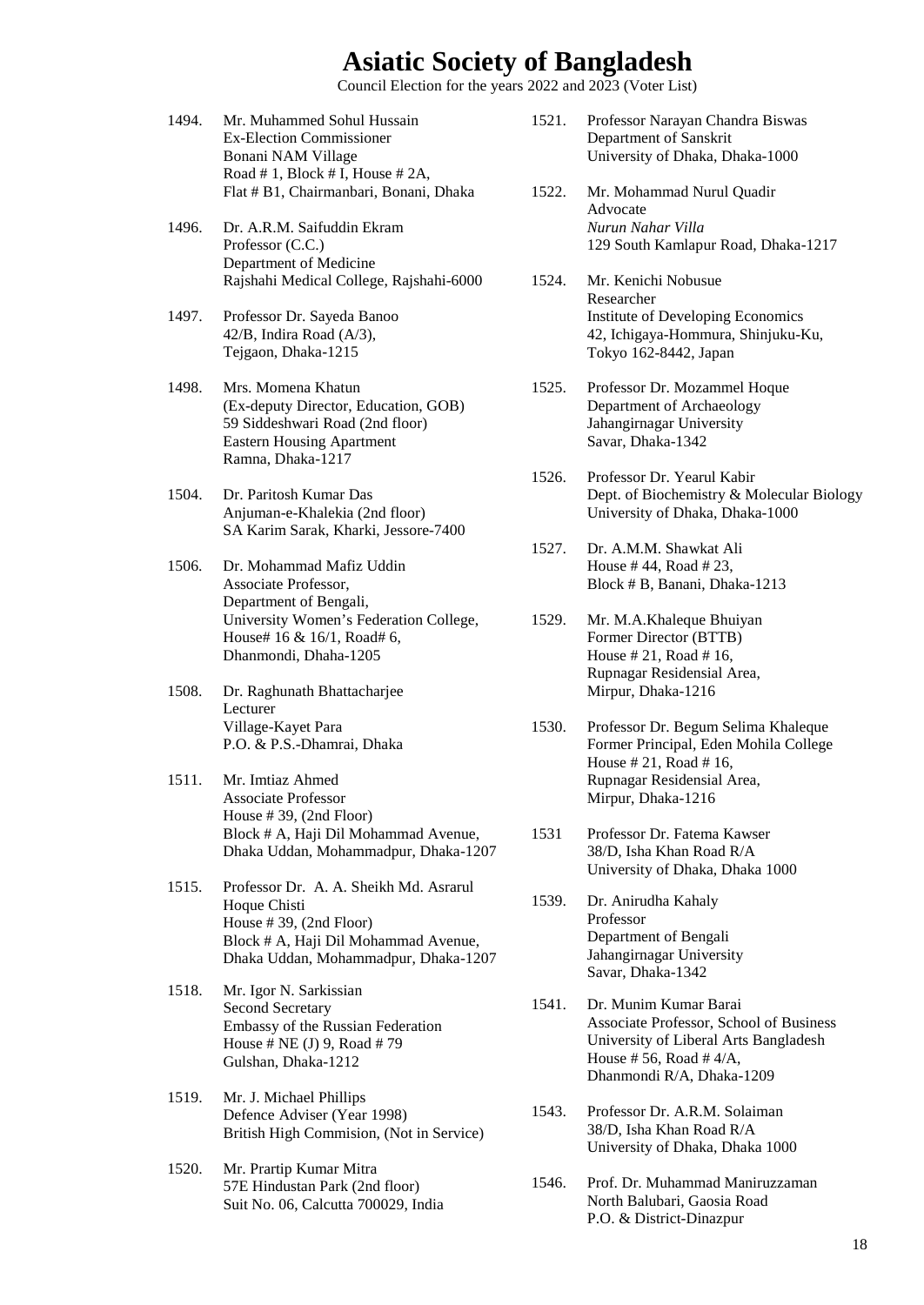- 1553. Professor Abu Zafar Mohammad Saleh Dept. of Philosophy University of Dhaka, Dhaka-1000
- 1554. Professor M. Shamsur Rahman A/9 Jahangirnagar University Campus, Savar, Dhaka-1342
- 1558. Professor Dr. Seema Hoque Department of Archaeology Jahangirnagar University Savar, Dhaka-1342
- 1560. Professor Kazi Saleh Ahmed Former Vice- Chancellor, (JU) Apt. # E4, House # 73 Road # 12-A, Dhanmondi R/A, Dhaka 1209
- 1562. Dr. Chitta Ranjan Misra Professor Department of History University of Rajshahi, Rajshahi-6205
- 1565. Professor Dr. Abdul Bashir Dept. of Islamic History and Culture University of Dhaka, Dhaka-1000
- 1568. Dr. Zinat Mahrukh Banu Former Keeper, Department of Ethnography and Decorative Art, Bangladesh National Museum Flat C-7, Old Tower Bhaban, Dhaka University Campus, Dhaka-1000
- 1570. Dr. Neaz Ahmad Siddiqui Apartment# 302 296 Elephant Road, Dhaka-1205
- 1571. Dr. Golam Shafique, ndc Additional Secretary (Rtd.) *Rangs Garden Palace* Flat  $# C$ -5. 63/B, Siddheshwari Road, Dhaka-1217
- 1576. Professor Dr. Shamsun Nahar Department of History Jagannath University, Dhaka 1100
- 1581. Professor Dr. Ashfaque Hossain Dept. of History University of Dhaka, Dhaka
- 1582. Mr. Amanullah Khan Chairman, United News of Bangladesh (UNB) House # 22, Road # 03, Sector # 06, Uttara Model Town, Dhaka-1230
- 1585. Dr. Md. Shahidul Alam Professor Dept. of Botany University of Rajshahi, Rajshahi-6205
- 1586. Professor Dr. S.M. Mahfuzur Rahman Flat # 8/A, House # 11/A, NAEM Road, Dhanmondi, Dhaka-1205
- 1587. Dr. Md. Iqbal Akhtar Ex-Director (BARI) 687/A Sipahibag (1st floor) Khilgaon, Dhaka-1219
- 1588. Dr. Mohammed Abdul Hannan Concord Emporium Flat  $# 15/J$ 253-254, Elephant Road, Kataban Mor, Dhaka-1205
- 1589. Dr. Sunil Kumar Biswas Principal Scientific Officer Grain Quality & Nutrition Division Bangladesh Rice Research Institute Joydebpur, Gazipur
- 1590. Dr. Md. Rafiqul Islam House # 35, Road # 10, Sector # 9, Uttara, Dhaka-1230
- 1591. Professor Begum Gulbahar (Anamika Haque Lilly) Ex-Principal, Govt. Science College House # 47/A, Road # 12/A Dhanmondi, Dhaka-1209
- 1594. Dr. Sikder Monoar Murshed Chairman, Department of Linguistics University of Dhaka, Dhaka-1000
- 1597. Dr. A. J. M. Sirajul Karim Department of Soil Science Bangabandhu Sheikh Mujibur Rahman Agricultural University, Salna, Gazipur-1703
- 1600. Professor Dr. Zia Uddin Ahmed Apartment # 3-A, House # 6, Road # 19, Sector # 14 Uttara Model Town, Dhaka-1216
- 1603. Professor Dr. Azizun Nahar Islam House # 470, Flat # A-3, Road # 16, Block # F Basundhara R/A, Dhaka-1229
- 1605. Professor Monira Hossain *Spring Spark* House  $\# 3/A$ , Road  $\# 2/E$ , Block  $\# J$ P.O. Bhatara, Baridhara, Dhaka-1212
- 1606. Professor Salim Rashid Department of Economics University of Illinois, 1917 Maynard DR. Champaign, ILI 61822 USA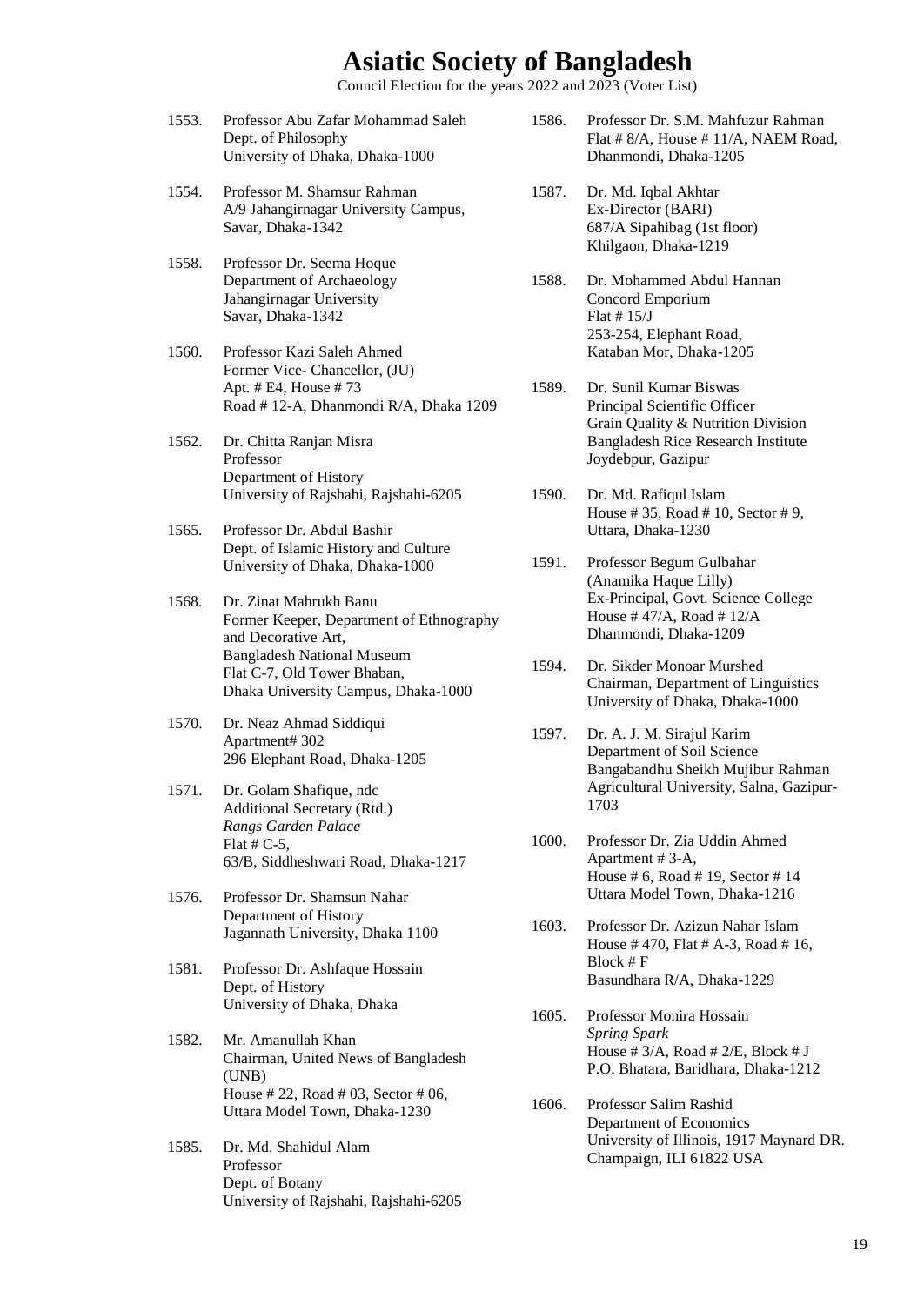- 1608. Professor Dr. Md. Abdul Karim Environmental Microbiology and Biotechnology Department of Botany University of Dhaka, Dhaka-1000
- 1609. Ms. Salma Islam Moon River Flat# B-4 House# 10, Road# 1/A, Sectror# 13 Uttara Model Town, Dhaka-1230
- 1611. Dr. Khan Abdul Matin Professor, ISSRT, Dhaka University, Dhaka
- 1620. Mr. Paritosh Kumar Kundu Associate Professor, History Phulpari Villa Bhiren Doctor's Goli Radhanagar, Pabna
- 1624. Dr. A. T. M. Farid Apartment # 11/C-1 Baily Heights Baily Road, Dhaka-1000
- 1626. Dr. Anwara Begum Flat # C-2 (2nd Floor) House  $# 63$ , Road  $# 9A$ Dhanmondi R/A, Dhaka-1209
- 1630. Dr. Md. Fazlul Haque Professor Department of Islamic History & Culture University of Rajshahi, Rajshahi
- 1631. Professor Dr. Soumitra Sekhar Department of Bangla University of Dhaka, Dhaka-1000
- 1634. Professor Dr. Reza Md. Shahjahan Dept. of Zoology, (Retired) University of Dhaka 9-B, Shaheed Abul Khayer Bhaban
- 1638. Professor Dr. Sripati Sikder Dept. of Crop Physiology and Ecology, Hajee Danesh Sci. & Tech. University, Dinajpur-5200
- 1640. Dr. Mohammad Mohibullah Siddique Professor Dept. of Islamic History & Culture University of Rajshahi, Rajshahi-6205
- 1642. Professor Dr. Abdullah Harun Chowdhury Environmental Science Discipline Khulna University, Khulna-9208
- 1645. Professor Dr. Muhammad Kamal Uddin Room 3033, Arts Faculty Building Department of Psychology, University of Dhaka, Dhaka-1000
- 1646. Professor Rafiqul Islam Dept. of Applied Chemistry and Chemical Technology University of Dhaka, Dhaka-1000
- 1647. Justice Dr. Syed Refaat Ahmed Concord Emily House Plot # CEN(B) 3, Flat # 304, Road # 96, Gulshan # 2, Dhaka-1212
- 1651. Professor Dr. Hakim Arif Department of Communication Disorders University of Dhaka, Dhaka-1000
- 1652. Professor Dr. Zakir Hossain Bhuiyan Department of Marketing University of Dhaka, Dhaka-1000
- 1653. Professor Abu Sayeed Talukder Department of Marketing University of Dhaka, Dhaka-1000
- 1657. Dr. Md. Mokammal Hossain Bhuiyan Professor Department of Archaeology Jahangirnagar University, Savar, Dhaka
- 1660. Dr. Shayer Ghafur Professor of Architecture Bangladesh University of Engineering & Technology (BUET), Dhaka-1000
- 1661. Professor Dr. Aksadul Alam Department of History University of Dhaka, Dhaka-1000
- 1662. Professor Dr. Mohammad Abdul Hannan Department of Law and Justice Rajshahi University, Rajshahi-6205
- 1664. Professor Dr. Mehedi Ahmed Ansary Department of Civil Engineering Bangladesh University of Engineering & Technology (BUET), Dhaka-1000
- 1665. Dr. Shyamalendu Bikash Saha Chief Scientific Officer (Rtd.) Bangladesh Fisheries Research Institute Mymensingh-2201 Abdullah Palace Flat # 501, 72, CK Ghosh Road, Mymensingh-2201
- 1667. Dr. Asma Begum Associate Professor of BUET Humanities Department C/O. Mohammad Istiaque *Ruchira*, House # 41, Road # 9/A, Apartment # 4-D Dhanmondi R/A, Dhaka-1205
- 1668. Professor Dr. Azhar-ud-din House # 300, Block # F Bashundhara R/A, PS: Badda, Dhaka-1229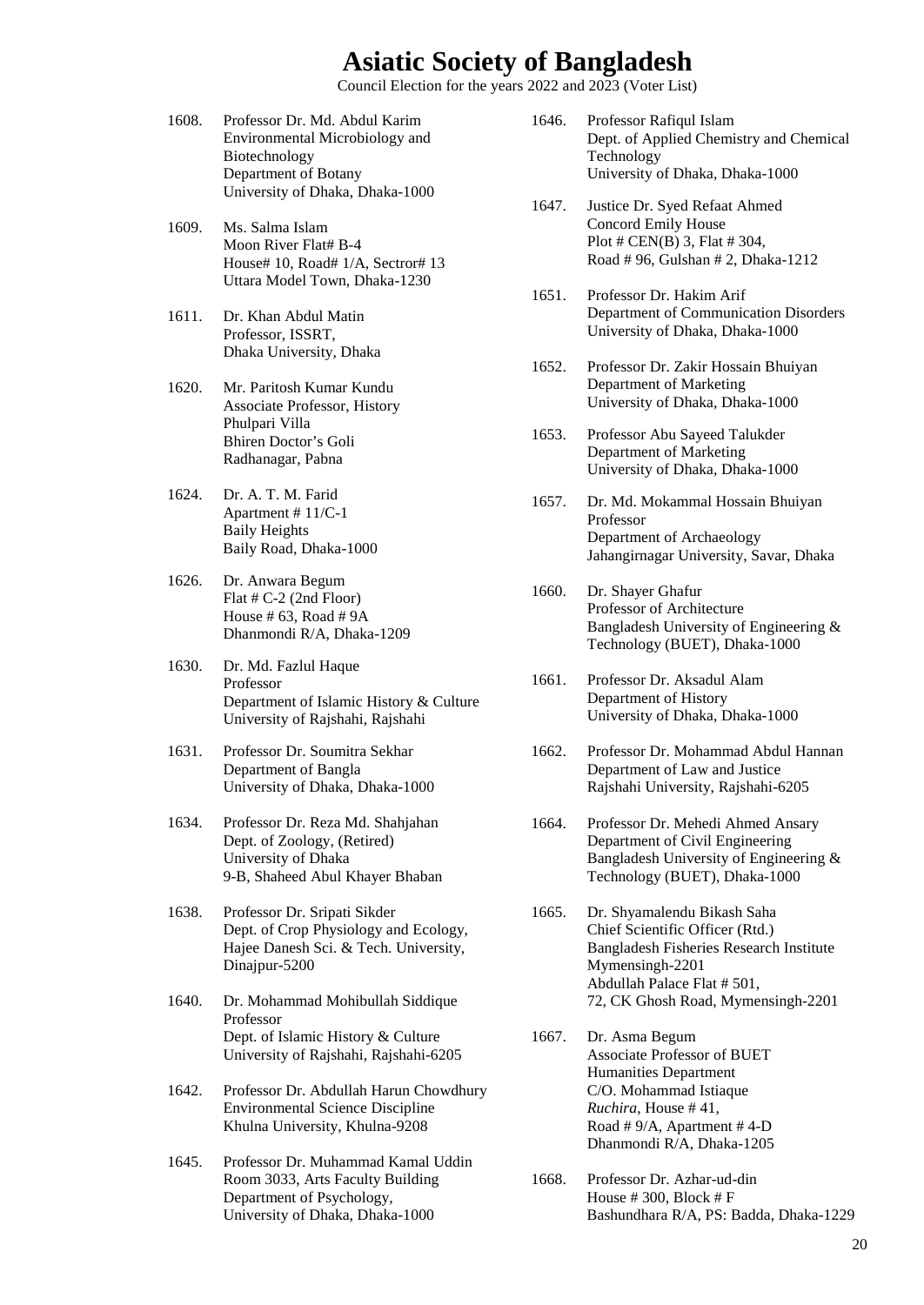- 1669. Mr. Mohammad Saiful Islam Associate Professor Department of Geology University of Dhaka, Dhaka-1000
- 1670. Mr. Mohammad Amir Hossain Pa-86/1, Maddha Badda Gulshan, Dhaka-1212
- 1674. Professor Dr. Dirazur Rahman Khan 304, Lalbagh Road, Dhaka-1211
- 1676. Mr. Md. Aminul Islam Assistant Professor Dept. of Al- Quran & Islamic Studies Islamic University, Kushtia
- 1677. Mr. Muhammad Saadat Ali House # 323, Road # 5 DOHS, Baridhara, Dhaka-1206
- 1678. Professor Dr. Asha Islam Nayeem Department of History University of Dhaka, Dhaka-1000
- 1681. Dr. Chaman M. Rahim C/O-Mr. Shahryar Z.R. Iqbal, FRAS URBI, 2/10, Sir Syed Road, Block # A Mohammadpur, Dhaka-1207
- 1685. Dr. Mahmood Nasir Jahangiri Chairman Department of Bengali Mirpur University College Mirpur-2, Dhaka-1216
- 1692. Mr. Md. Rafiqul Islam Former Joint Secretary Flat # CM, (1st floor), House # 16, Road # 141, Gulshan # 1, Dhaka
- 1694. Mr. Motahar Hussain Retired Additional Finance Secretary *Sachib Bari* 342, Uttar Badda, Moynar Bag, Dhaka-1212
- 1696. Professor Akhtar Sultana Apartment # 3-E, *URBAN GLORY* House # 52, Road # 27 (Old) Dhanmondi R/A, Dhaka-1209
- 1697. Dr. Mohammad Shafiqul Islam, Ph.D (BAU), BCS (Agriculture) House # 25/A, Upakatha Flat # D-8, Road # 2/7, Chand Housing, Mohammadpur, Dhaka-1207
- 1699. Mr. Jalal Uddin Md. Shoaib Former Chief Scientific Officer, Soil Resource Development Institute Ministry of Agriculture, GoB Former Country Director, Hope foundation for Women and Children of Bangladesh
- 1702. Mr. Md. Hasanuzzaman Associate Professor Department of Genetics & Plant Bredding Hajee Mohammad Danesh Science & Technology University, Dinajpur-5200
- 1703. Dr. Mokbul Morshed Ahmed Lutfun Nagar Homes Flat # 4-B, House # D-11, Road # 17, Banani, Dhaka-1213
- 1704. Dr. Md. Aftab Hossain Chief Scientific Officer Insect Biotechnology Division, Institute of Food and Radiation Biology, AERE, Ganakbari, Savar
- 1706. Dr. Md. Hasanuzzaman Principal Scientific Officer Institute of Food and Radiation Biology Atomic Energy Research Establishment, Ganakbari, Savar, Dhaka-1349
- 1707. Dr. Farzana Yesmin Chief Scientific Officer Institute of Food and Radiation Biology Atomic Energy Research Establishment, Ganakbari, Savar, Dhaka-1349
- 1711. Prof. Dr. Feroza Hossain Department of Botany Jahangirnagar University Savar, Dhaka-1342
- 1716. Ven U Bodhinyana House # 362 (4th Floor), Road # 7, DOHS, Mirpur, Dhaka
- 1718. Professor Dr. Md. Salim Dept. of History Jagannath University, Dhaka-1100
- 1729. Mr. Abdul Baten NHB- 26, Flat# B-1 New Colony, Lalmatia, Dhaka 1207
- 1730. Professor Dr. Subrota Kumar Saha Department of Geology University of Dhaka, Dhaka-1000
- 1734. Professor Md. Muhibbul Islam Department of Islamic History and Culture Islamic University, Kushtia
- 1738. Mr. A.S.M. Shamsul Arefin Chairman, Bangladesh Research and Publications Limited 59, Kazi Nazrul Islam Avenue Karwanbazar, Dhaka-1215
- 1742. Professor Dr. Jayanta Singh Roy Department of Archaeology Jahangirnagar University, Savar, Dhaka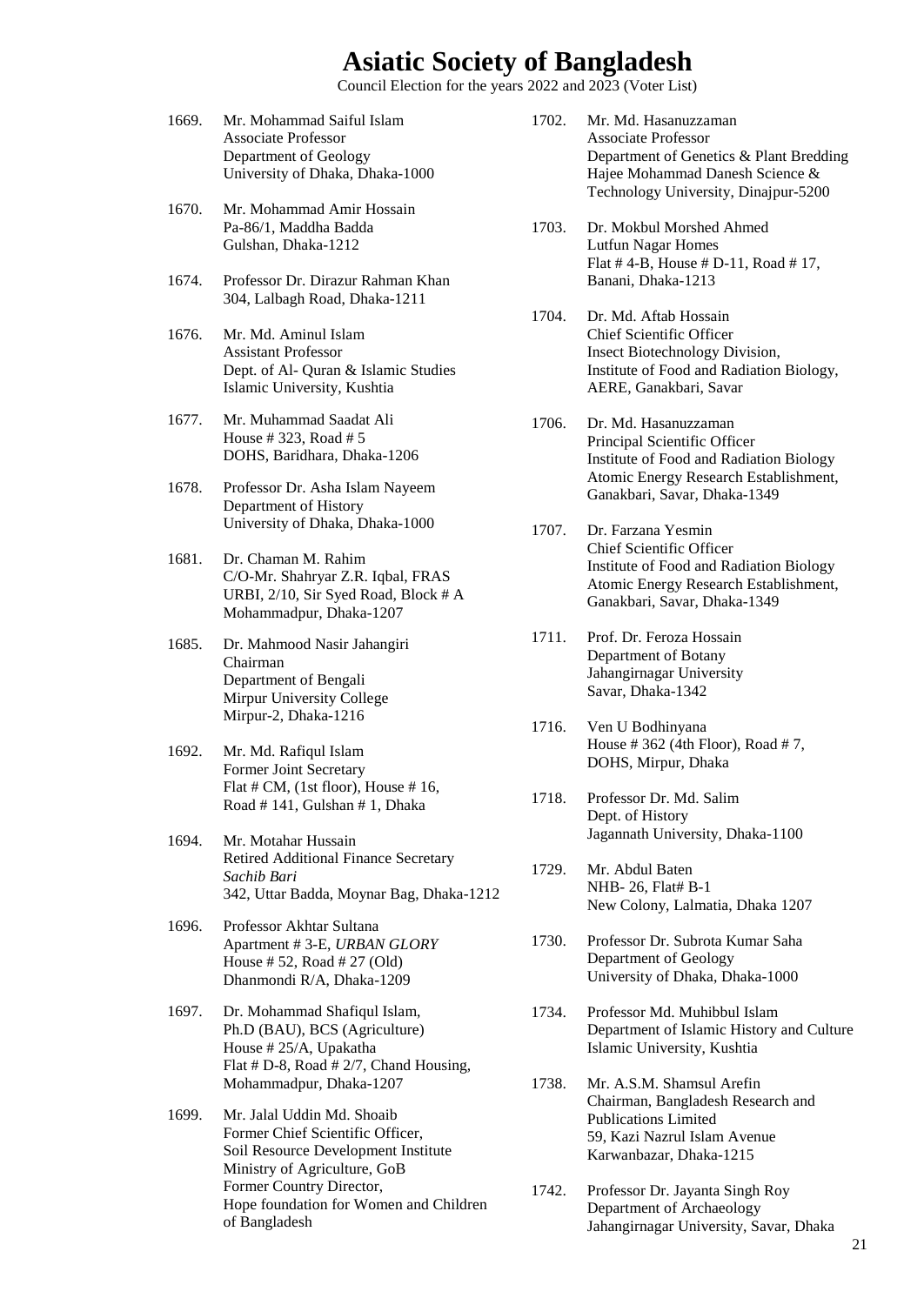- 1743. Mr. Badre Alam Khan House # 41, Flat # A-2, Road # 18, Sector # 3 Uttara, Dhaka-1230
- 1746. Dr. Abdullah Hel Kafi Professor Department of International Relations, Jahangirnagar University, Savar, Dhaka-1342
- 1749. Justice Kazi Ebadul Hoque Chirantoni Apt. # 502, House # 39, Road #12/A Dhanmondi R/A, Dhaka-1209
- 1752. Dr. Khurshed Alam Bangladesh Institute of Social Research Hasina De-Palace Appt. # B/6, House # 6/14, Block # A, Lalmatia, Dhaka-1207
- 1755. Professor Dr. Sanjoy Kumar Adhikari Department of Agrotechnology Khulna University, Khulna
- 1756. Professor Dr. A K M Golam Rabbani Dept. of Islamic History and Culture University of Dhaka, Dhaka-1000
- 1760. Dr. Md. Ruhul Amin Sarker Road # 02, House # 151/A (2nd Floor) Block # A, Pallabi, Mirpur-12, Dhaka-1216
- 1762. Mr. Muhammad Mujibur Rahman Bashati Castles House # 8/A/Kha, Flat # A-2 Road # 14 (New), Dhanmondi R/A, Dhaka-1209
- 1763. Professor Dr. Feroza Yasmin Dept. of Linguistics University of Dhaka, Dhaka-1000
- 1764. Dr. M. A. Sattar Eastern Banakunja-2 (Flat # 310) House  $\#$  17, Road  $\#$  6, Block  $\#$  A, Banasree, Rampura, Dhaka-1219
- 1766. Mr. Md. Inamul Haque Ex. Director General (Water Resources Planning Organization, GOB), 1/G, WAPDA Officer's Quarters Paribagh, Dhaka-1000
- 1771. Dr. Muhammad Ali Siddiquee Chief Scientific Officer & Head, Grain Quality and Nutrition Division Bangladesh Rice Research Institute, Gazipur-1701
- 1777. Dr. Md. Redwanur Rahman Associate Professor Institute of Environmental Science University of Rajshahi, Rajshahi-6205
- 1781. Professor Dr. Rashed Uz Zaman Department of International Relations University of Dhaka, Dhaka-1000
- 1786. Mr. Abdul Awal Howlader Add Sy (Rtd) 2B, 170/1, Boro Mogbazar, (Doctor Goli) Ramna, Dhaka-1217
- 1790. Dr. Md. Kamruzzaman Joint Director, (Head Office) Bangladesh Bank 77, Zoar Shahara Bazar P.O.-Khilkhet, Dhaka-1229
- 1797. Professor David Ludden Felicity Apartments # A-3, Road # 104, House # 21, Gulshan, Dhaka-1212
- 1799. Dr. Nasreen Chowdhury Senior Biology Teacher, MLIS (Dhaka) Flat # 5/B, House # 32, Road # 05, Sector # 12, Uttara Model Town, Dhaka-1230
- 1800. Dr. Md. Zahidur Rahman Majumder Ex. CSO & Director, P&DD, BAEC, Flat # 5/B, House # 32, Road # 05, Sector # 12, Uttara Model Town, Dhaka-1230
- 1802. Dr. Mohammed Abdul Mazed House # 70, Road # 04 Block-B, Section # 12, Mirpur, Dhaka-1216
- 1807. Mr. Masih Malik Chowdhury Apt. # 3B, House # 32 Road # 9/A, Dhanmondi R/A, Dhaka-1209
- 1809. Mr. Md. Nazrul Islam C/O Syedur Rahman B-3, F-16, Kallayanpur Housing Estate, Dhaka-1207
- 1810. Dr. Monoranjan Ghosh (Assistant Professor) 16/1-D Tolarbag (Samata House, 4th Floor) Mirpur 1, Dhaka 1216
- 1811. Professor Dr. Md. Harunor Rashid Khan Dept. of Soil, Water & Environment University of Dhaka F 7, Munir Chowdhury Bhaban, Isha Khan Road, Dhaka University R/A, Dhaka-1000
- 1813. Mr. Razib Ahmed WONDERSTAR, Flat # B-2, D-5 Niketan R/A, Gulshan # 1 Dhaka-1212
- 1815. Dr. Kamal Abdul Naser Chowdhury Former Principal Secretary to the PM Flat # 302, Building # Aparajita Eskaton Garden Governmnet Quarter, Dhaka: 1000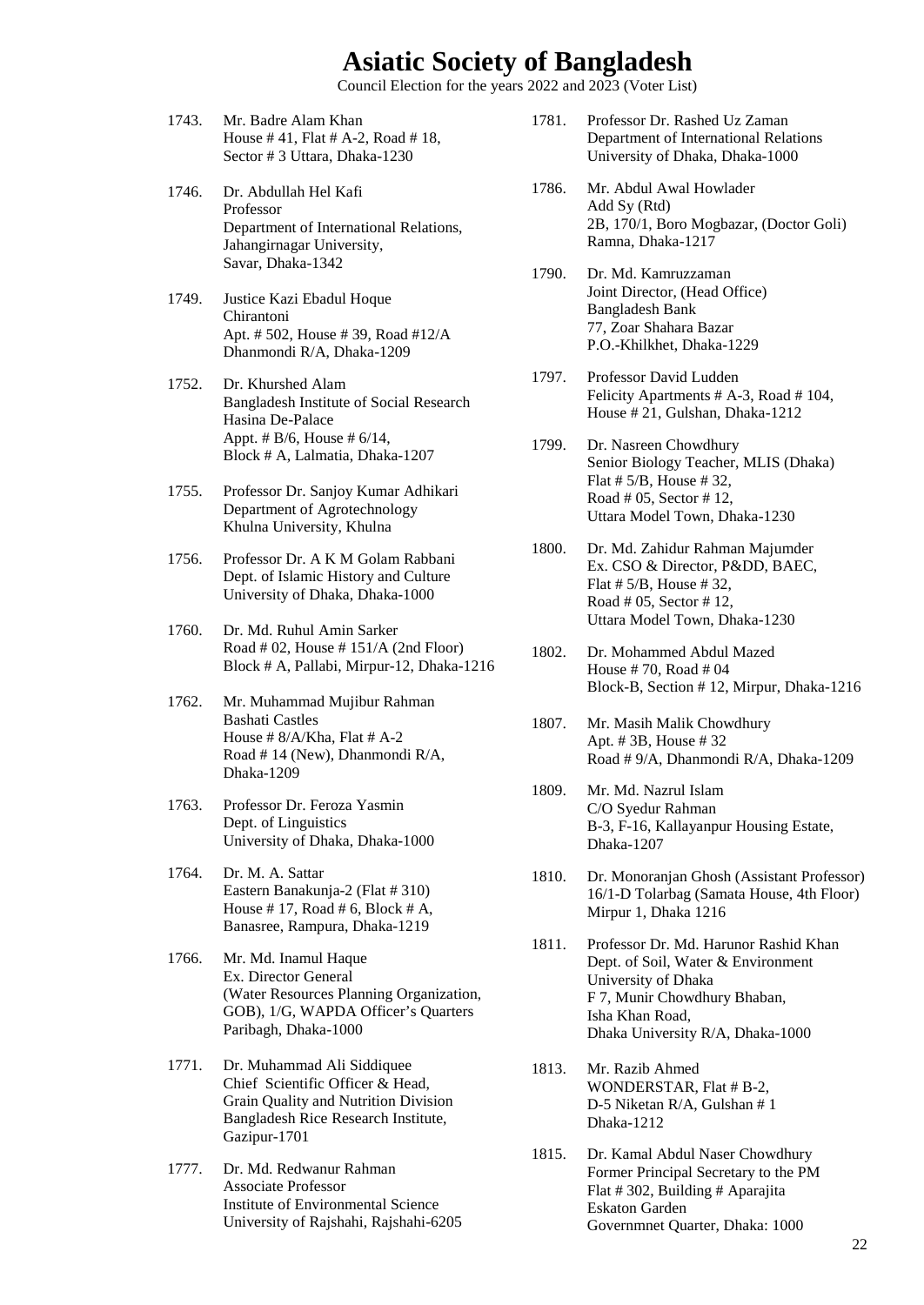- 1817. Professor Md. Shamsul Alam Department of Geography and Environment Jahangirnagar University, Savar, Dhaka-1342
- 1822. Mr. Nooh-ul-Alam Lenin Bikrampur Villa, Flat # 4-E 19 Lake Circus, Kalabagan, Dhaka-1205
- 1823. Mr. Enayetullah Khan Chief Editor, UNB 69/1, New Circular Road Malibagh, Dhaka-1217
- 1824. Dr. Md. Mushfiqur Rahman Flat  $# 1202$ , Building - C, The Grand Terrace, 45 New Eskaton Road, Ramna, Dhaka-1000
- 1827. Mr. Abu Sayeed Khan Managing Editor (The Daily Samakal) 5/3, Sheikh Saheeb Bazar Azimpur, Dhaka-1205
- 1831. Mr. Raahman Chowdhury 50, Purana Paltan Line, 7th Floor, Dhaka-1000
- 1832. Prof. A. T. M. Atiqur Rahman Department of History Jahangirnagar University Savar, Dhaka-1342
- 1833. Mrs. N. S. Nowroz Jahan Sub-Editor The Daily Inqilab, 20 Wire Street, Wari, Dhaka-1203
- 1835. Prof. Naznin Afrose Huq Dept. of Geography & Environment, University of Dhaka, Dhaka-1000
- 1837. Professor Dr. A. K. M. Rashidul Alam Dept. of Environmental Sciences Jahangirnagar University Savar, Dhaka-1342
- 1848. Dr. Ali Hossain Chowdhury 48 Ramghat, Knadirpar, Comilla-3500
- 1851. Professor Dr. Nasrin Chowdhury Dept. of Soil Science University of Chittagong, Chattogram-4331
- 1859. Mr. Md. Saifuzzaman Associate Professor Department of Geography and Environment Jahangirnagar University, Savar, Dhaka
- 1861. Dr. Donald Clay Johnson Curator, Ames Labratory of South Asia, 1920 First Street, S 1203, Mineapolis M. No. 55454, USA, 612-332-5337
- 1862. Dr. Faheem Hasan Shahed Associate Professor & Researcher Coordinator, MA in TESOL Program Brac Institute of Languages Brac University, Dhaka Flat # 106, House # 29, Road # 14A, Dhanmondi R/A, Dhaka-1209
- 1879. Dr. Basudev Roy Lecturer, Dept. of Bangla Dhamrai, (Kalibari) Post Office Dhamrai, Thana- Dhamrai, Dhaka-1350
- 1880. Mr. Tabader Rasul Bakul Rasul Villa, Azadi-58 Mirbox Tulla, Sylhet-3100
- 1882. Dr. Mahfuza Khan Principal Scientifc Officer, Institute of Food & Radiation Biology, Atomic Energy Research Establishment, Savar, G.P.O. Box No. 3787, Dhaka-1000
- 1886. Dr. M. Mostaqul Hoque PO. Box No. 647 GPO, Dhaka-1000
- 1887. Dr. Jahangir Alam *Hal Udayan Raktakarabi* Block # J, Plot #  $J/4$ , Flat # 5R, Section # 3, Mirpur, Dhaka-1216
- 1888. Mohammad Ehsan Assistant Professor House # 37, Road # 12/A, Apartment # C-2/3 Bashati Sand Dune Dhanmondi R/A, Dhaka-1209
- 1889. Mr. Khurshid Alam Shagar 33, Green Road Green Mart (bddl) Flat# A-8, Dhaka-1205
- 1890. Mr. Syed Tosharaf Ali *Musafir Tower* Flat # 6/C, 90, Kakrail, Dhaka 1000
- 1897. Advocate Paul D' Costa Neer Apartment 15/1, Purba Raja Bazar, Dhaka-1215
- 1900. Dr. Shuchita Sharmin Professor Dept. of Development Studies University of Dhaka, Dhaka-1000
- 1901. Dr. Mostafa Tariqul Ahsan Professor Department of Folkore University of Rajshahi, Rajshahi
- 1905. Dr. Sheikh Muhammad Najmul Imam Professor Department of Architecture, BUET, Dhaka-1000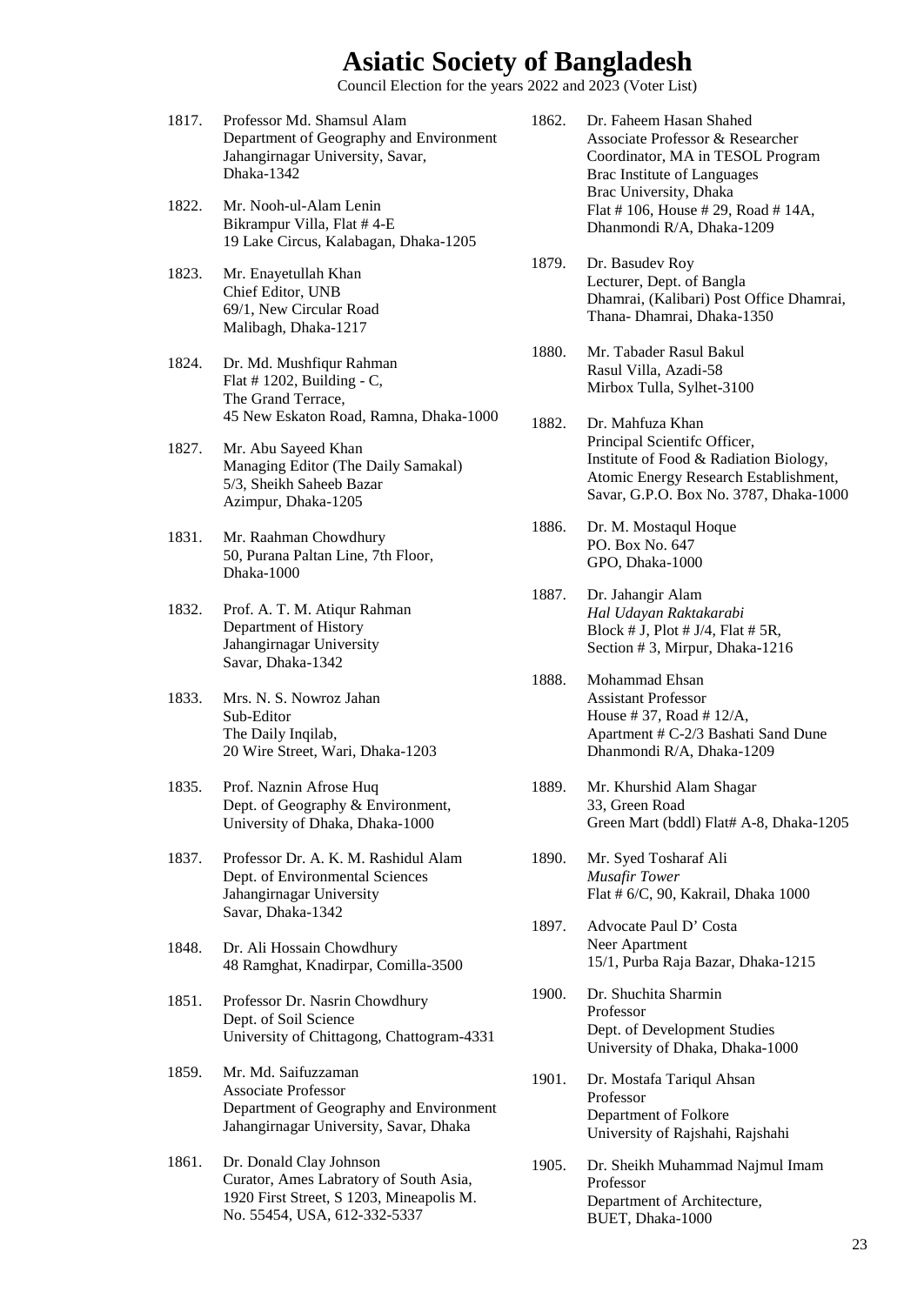- 1907. Dr. Md. Jalal Uddin Mollah Assistant Professor Dept. of Zoology Kaunia College, Kaunia, Rangpur-5440
- 1912. Dr. Md. Sarwar Murshed 23/8, Mir Mossarof Hossen Road, Court Para, Kustia-7000
- 1917. Dr. Haseeb Md. Irfanullah Senior Program Officer (IUCN) 112/ka, Jagannath Saha Road, Dhaka-1211
- 1919. Dr. Khaled Shamsul Islam Senior Assistant Chief, Deputy Chief (MOHFW) 206/A (3rd Floor), Elephant Road (George Lane), Dhaka 1205
- 1921. Mr. Sufi Motahar Hossain House # 234, Road # 06 Mohammadi Housing Ltd, Mohammadpur, Dhaka-1207
- 1925. Mr. Dewan Samsul Hoque Ex. Chief Officer, TCB, House # 14, Road # 14, Sector # 14, Uttara Model Town, Dhaka-1230
- 1927 Dr. Mohammad Shaef Ullah Associate Professor Department of Entomology Bangladesh Agriculture University, Mymenshing- 2202
- 1929. Mr. Tomatsu Kayano Professor, Oyachi-4, Chome, Atsubetsu –Ku, Sapporo, oo42, Japan.
- 1933. Dr. Mafruha Hossain, Associate Professor Department of Theatre & Music, University of Rajshahi, Rajshahi
- 1934. Dr. Md. Mustafizur Rahman Profesor & Head Department of Bengali Mohammadpur Preparatory College 15/1, Iqbal Road, Mohammadpur, Dhaka-1207
- 1936. Dr. Dilip Kumar Saha Chief Chemical Examinar Office of the Chief Chemical Examinar C I D, Bangladesh Police, Mohakhali, Dhaka-1212
- 1938. Ms. Shabnam Begum Research Fellow 58, Bright Street, Kolkata-19, West Bengal, India
- 1947. Prof. M. K.I. Quayyum Choudhury Chirontoni Apartments Flat # 503, House # 39, Road # 12/A, Dhanmondi, Dhaka-1209
- 1949. Mr. Nasir Ahmed Isotope hydrology Division Institutie of Nuclear Science and Technology, Atomic Energy Research establishment, Ganakbari, Savar, Dhaka-1349
- 1950. Mr. Khandoker Azizul Islam 327/1 Nayatola, Moghbazar, Dhaka 1217
- 1953. Dr. Kazi Saifuddin Chairman & Professor of Psychology Toruchaya (C-3), House-1/5, Road-19, Block-B, Mirpur-10, Dhaka-1216
- 1959. Mr. Shampad Barua Secretary, President's Office, Public Division, Bangabhaban Usha-2, Govt. Offficers Quarter Road # 7, Dhanmondi, Dhaka
- 1966. Mr. Md. Abdur Rahim Khan Deputy Secretary, Ministry of Commerce Bangladesh Secretariat, Dhaka Flat # A-1, House # 20, Road # 4, Dhaka Cantonment, Dhaka
- 1978. Dr. Bijoy Kumar Sarkar Reader, Department of History University of North Bengal P.O: North Bengal University District: Darjelling, West Bengal, India
- 1981. Professor Dr. Madhabi Rani Chanda Department of Sanskrit University of Dhaka, Dhaka-1000
- 1984. Dr. Mahbuba Rahman Road # 08, House # 19, Block # C, Section # 12, Mirpur, Dhaka-1216
- 1985. Dr. Mohammad Amin 138, new Circular Road, 5th floor, Opposite to Siddeswry College, Dhaka
- 1989. Dr. Fazle Rabbi Chowdhury Post Graduate Trainee Atlantic Topaz Flat# 3/B 262 Elephant Road, (Near Kataban Dhal), Dhaka-1205
- 1993. Dr. Shreef Mahmood Associate Professor Dept. of Horticulture Hajee Md. Danesh Science & Technology University, Dinajpur-5200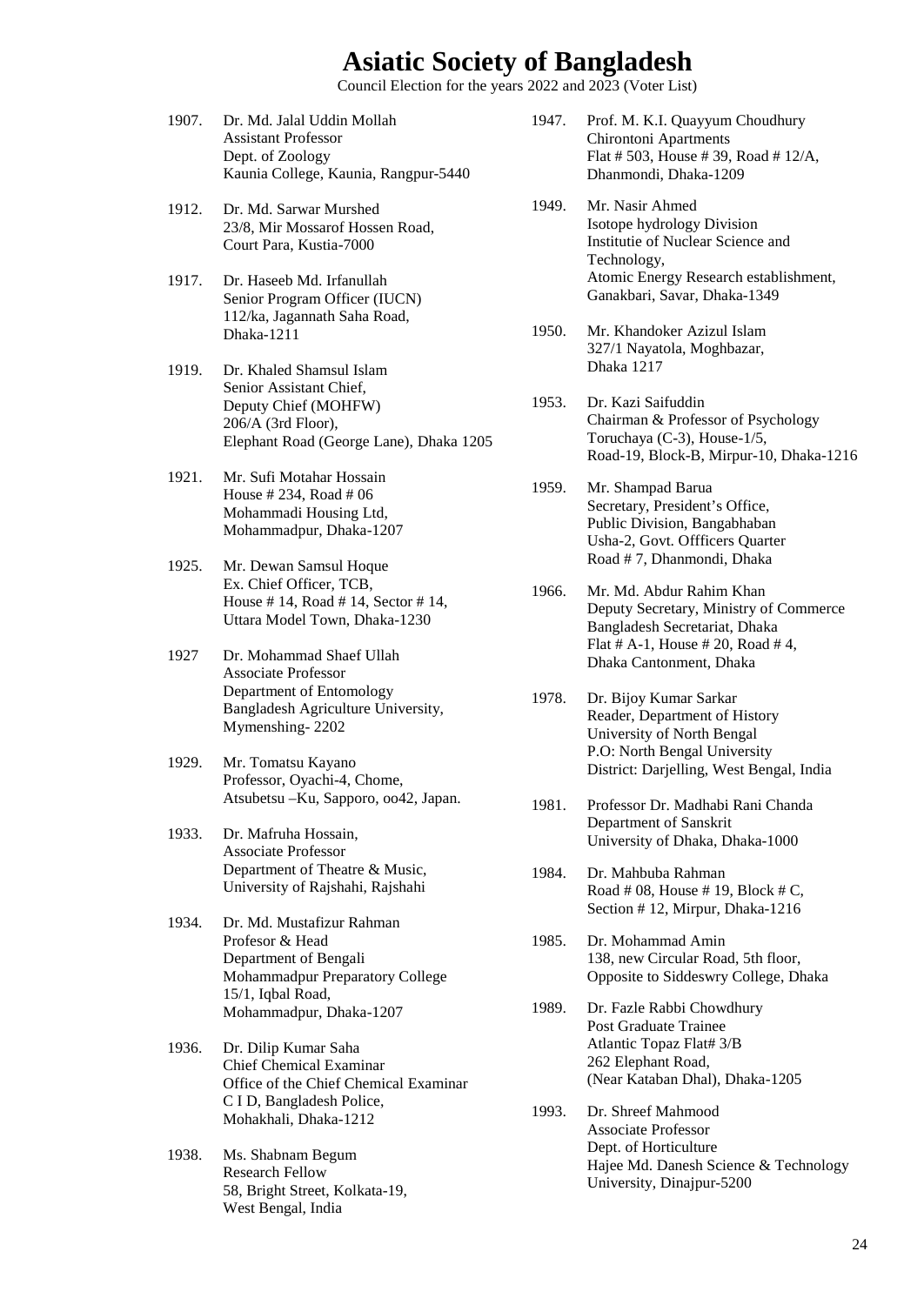- 1997. Dr. Mohammad Mainul Islam Professor Dept. of Population Sciences University of Dhaka, Dhaka-1000
- 2000. Dr. Mohammad Sohrab Hossain Professor Departmnet of Political Science University of Dhaka, Dhaka-1000
- 2005. Dr. Md. Nurul Alom Purabi 8, Eskaton Garden, Govt. Officers' Quarter, Ramna, Dhaka
- 2006. Mr. Abul Quasem Haider Youth Tower (9th Floor) 822/2 Rokeya Sarani, Shewrapara, Mirpur, Dhaka-1216
- 2008. Dr. Mohammad Ali Khan Additional Secretary (Retired) Rimjhim, NHA, Building  $# 7$ , Flat  $# 3/F$ , Block-A, Lalmatia, Dhaka-1207
- 2009. Professor Dr. Mohammad Bellal Hossain Dept. of Population Sciences University of Dhaka, Dhaka-1000
- 2014. Dr. Kazi Md. Mostafizur Rahman Professor Dept. of Islamic History and Culture University of Rajshahi, Rajshahi-6205
- 2016. Mr. S. M. Rezaul Karim Associate Professor Dept. of History University of Dhaka, Dhaka-1000
- 2020. Dr. Mohammed Ansarul Alam Professor Institute of Modern Languages University of Dhaka, Dhaka-1000
- 2021. Prof. Abu Bakar Siddiquee Brigadier General (Rtd.) House # 11, Road # 08, Sector # 01, Uttara Model Town, Dhaka-1230
- 2022. Prof. Razia Khanam, Brigadier General (Rtd.) House #11, Road # 08, Sector # 01, Uttara Model Town, Dhaka-1230
- 2025. Professor Dr. Md. Manjurul Karim Dept. of Microbiology University of Dhaka, Dhaka-1000
- 2034. Prof. (Dr.) Anwar Shabnam Dil Professor Emeritus (Alliant Intl. University) 761, Sat Masjid Road, Flat# 3B Dhanmondi, Dhaka
- 2042. Professor Maliha Nargis Ahmed Department of Archaeology Jahangirnagar University Savar, Dhaka-1342
- 2043. Mr. Md. Nurul Kabir Bhuiyan Associate Professor Department of Archaeology Jahangirnagar University , Savar, Dhaka-1342
- 2044. Professor Abu Naser Saied Ahmed 2-B KRISHNA PLAZA, Banphul Nagar Path, Dispur Last Gate, Guwahati-781006, India
- 2046. Prof. (Dr.) Md. Amjad Hossain 15, Sonargaon Janapath, Sector # 7, Uttara, Dhaka-1230
- 2052. Mr. Jalal Ahmed Additional Secretary Flat # A-4, ASHIAN, Baily Road, Dhaka-1000
- 2055. Professor Dr. Md. Ramiz Uddin Miah Department of Entomology Bangabandhu Sheikh Mujibur Rahman Agricultural University, Salna, Gazipur-1706
- 2058. Dr. Mohammad Humayun Kabir Professor Dept. of Islamic History and Culture, University of Dhaka, Dhaka-1000
- 2074. Dr. Mesbah Uddin Tuhin (Bangladesh Open University) Flat # 2/A, Plot # 7, Block # 11 Road # 5, Bank Town, Savar, Dhaka- 1347
- 2075. Professor Dr. Md. Amzad Hossain Dept. of Aquaculture Bangabandhu Sheikh Mujibur Rahman Agricultural University, Salna, Gazipur-1706
- 2077. Dr. Iftikharul Alam Masud C/o: Prof. A.K.M. Shamsul Alam PROBASH BHABAN 87, Binodpur, Motihar, Rajshahi-6206
- 2085. Mr. Gazi Mahbub Murshid Associate Professor Department of Bangla Islamic University, Kushtia
- 2092. Professor Dr. Md. Motaher Hossain Dept. of Fisheries Technology and Quality Control, (Room No- 205) Faculty of Fisheries, Sylhet Agricultural University, Sylhet-3100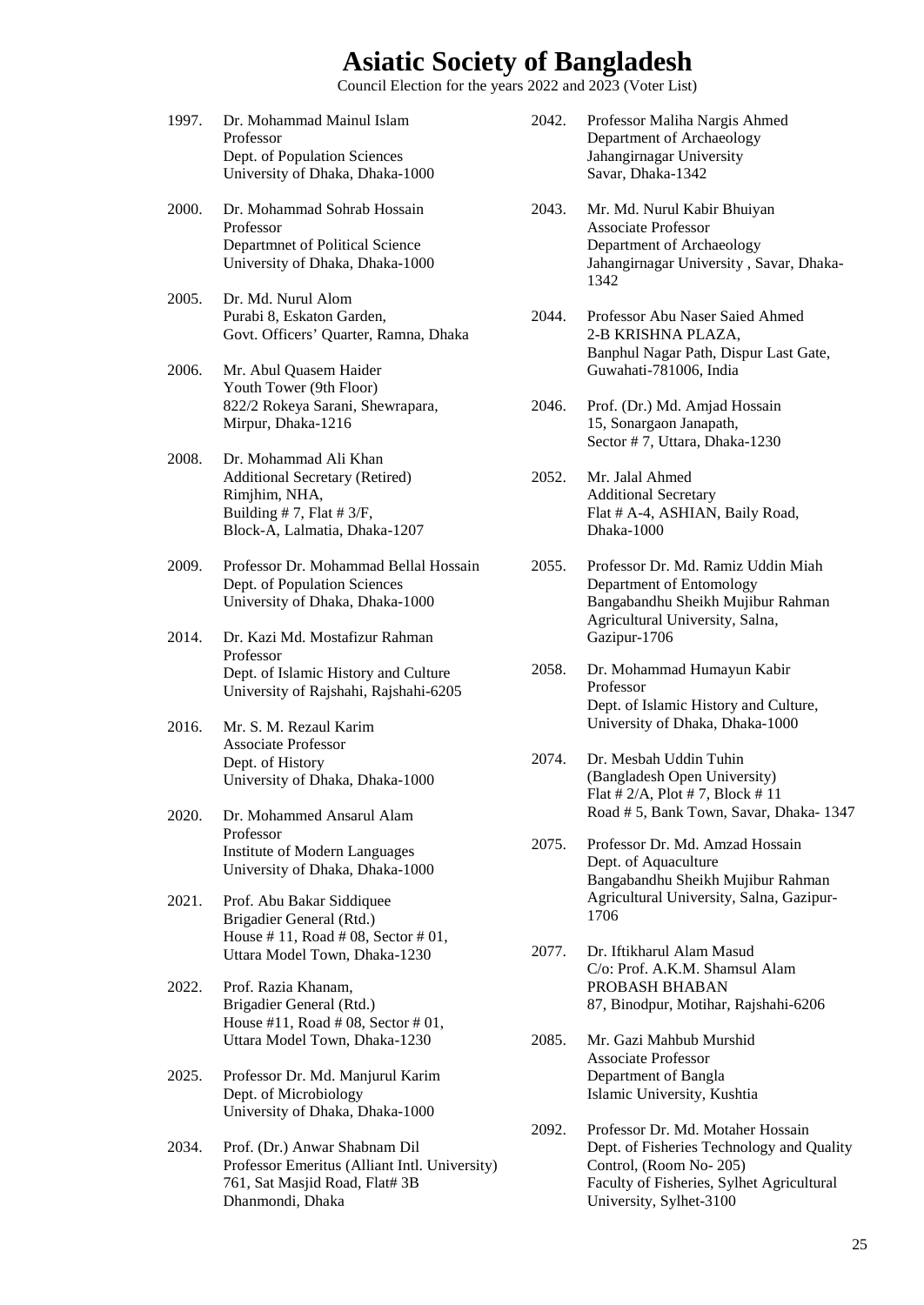- 2095. Dr. A K M Khorshed Alam Shapla Garden Flat # F-1, 60/G, North Dhanmondi (Kalabagan), Dhaka-1205
- 2100. Professor Dr. Md. Akhteruzzaman Dept. of Islamic Studies, University of Dhaka, Dhaka-1000
- 2108. Professor Dr. Md. Azizur Rahman Department of Physics University of Dhaka, Dhaka
- 2114. Mr. Khandakar Mahmudul Hassan *Silicon Fortuna*  Flat # 1/B, House # 586, Road # 10 (East) Baitul Aman Housing Society Adabar, Shyamoli, Mohammadpur, Dhaka-1207
- 2115. Dr. Mizan Rahman Lecturer Department of Bangla Notre Dame College, Motijheel, Dhaka
- 2117. Professor Dr. M. Wahiduzzaman Institute of Education and Research University of Dhaka, Dhaka-1000
- 2118. Professor Dr. Zeenat Huda Provost, Rokeya Hall, University of Dhaka, Dhaka-1000
- 2120. Mr. Mohammad Faisal Associate Professor Department of International Relations Faculty of Social Sciences University of Chittagong, Chittagaon-4331
- 2122. Professor Dr. Tuhin Roy Sociology Discipline Khulna University, Khulna-9208
- 2124. Professor Dr. Md. Abdullah Al- Masum Department of History University of Chittagong, Chittagong
- 2127. Mr. Shaikh Masum Kamal Senior Assistant Secretary Ministry of Public Administration Flat # B-5, Tower Bhaban, University Residential Area, Fuller Road, Dhaka-1000
- 2129. Dr. Mohammad Ekramol Islam Assistant Professor Dept. of Business Administration, Northern University Bangladesh House # 54, Road # 4/A, Dhanmondi R/A, Dhaka-1209
- 2135. Professor Dr. Bithika Banik Dept. of Languages Rajshahi University, Rajshahi-6205
- 2136. Dr. Nimai Chan Biswas 7/1/A, Road No. 11, Kalyanpur, Dhaka
- 2140. Professor Dr. Saifuddin Chowdhury Department of Folklore University of Rajshahi, Rajshahi-6205
- 2141. Mr. Jyoti Bikash Barua Additional Chief Engineer, Roads and Highways (Retd.) House # 30, Apt. # 3/A, Road # 06 Sector # 3, Uttara, Dhaka-1230
- 2143. Mr. Bipul Chandra Debnath Associate Professor Department of French Institute of Modern Languages University of Dhaka, Dhaka-1000
- 2148. Mr. Md. Abdul Mazid Miah Advocate, Bangladesh Supreme Court 20 Wire Street, Wari, Dhaka-1203
- 2149. Professor Md. Murshikul Alam Professor of English Department of Humanities Bangladesh University of Engineering and Technology (BUET), Dhaka-1000
- 2156. Dr. Shambhunath Ganguly Researcher 22 Krishna Das Paul Lane, Kolkata-700006, West Bengal, India
- 2160. Mr. Mohammad Abdul Mannan Additional Secretary (Retd.) Flat # 5/B, SEL Peyara Garden, 56, Central Road, Dhaka
- 2163. Ms. Afroza Parveen Building  $# 2$ , Flat  $# 904$ , Eastern Pantha Chaya 152/2G/2, Panthapath, Dhaka
- 2169. Prof. Nurul Karim Nasim 24/3 Elephant Road, 2nd floor, Dhaka-1205
- 2174. Mr. Md. Abdullah-Al-Mamun Associate Professor Department of Folklore University of Rajshahi, Rajshahi
- 2179. Dr. Md. Habib Ullah Bahar Deputy Secretary Room # 58, New Circuit House, Eskaton Garden, Ramna, Dhaka
- 2187. Dr. Khondaker Mohammad Shariful Huda Professor Dept. of Geography and Environment Jahangirnagar University, Savar, Dhaka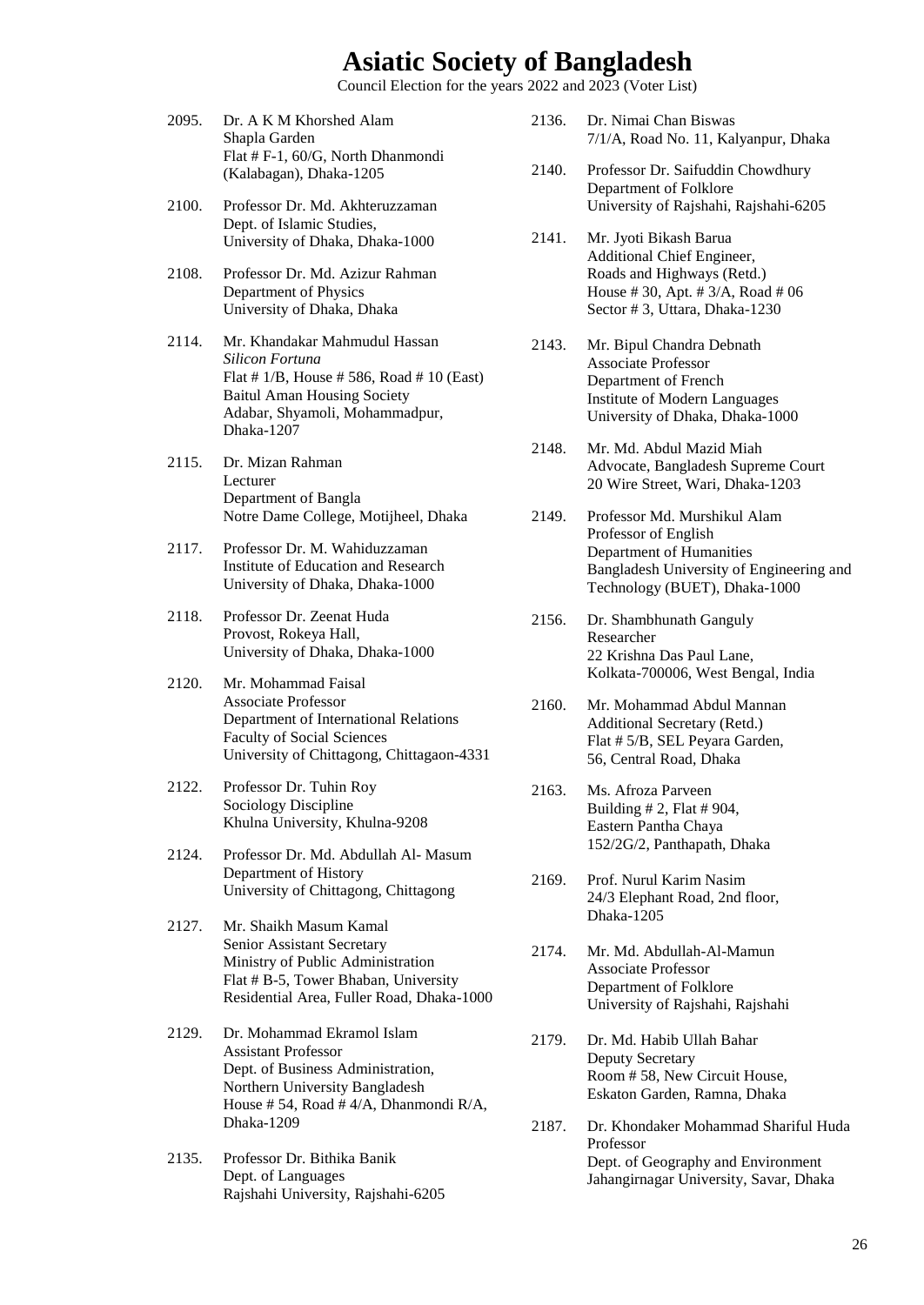- 2189. Dr. S M Sarwar Morshed Lecturer Dept. of Bangladesh Studies Stamford University Bangladesh Anam Rangs Plaza (Room # 603) Dhanmondi, Dhaka-1209
- 2190. Mr. Md. Rafiqul Haq Akhand Senior Teacher (Bengali) Uttara High School and College Road # 1 & 27, Sector # 7, Uttara, Dhaka-1230
- 2195. Dr. Nahid Ferdousi Professor Dept. of Law Bangladesh Open University, Gazipur Flat 2A, 119 Tulip Apartment Monipuripara, Farmgate, Dhaka-1215
- 2196. Dr. Swarochish Sarker Institute of Bangladesh Studies Rajshahi University, Rajshahi 6205
- 2200. Dr. Md. Zahedul Islam Senior Assistant Secretary Ministry of Public Administration 21, Kamini Bhaban, Azimpur Officers' Quarter, Dhaka-1205
- 2209. Mr. Khan Mahbub Publisher, Palal Prokashani, Ltd. 47 (Ground floor)Aziz Super Market, Shahbagh, Dhaka-1000
- 2214. Mrs. Laila Hasan *Sayeeda Garden,* Flat # 7 A/B 86, Boro Moghbazar, Dhaka-1217
- 2221. Dr. Mohammad Najimul Hoque Professor Institute of Bangladesh Studies (IBS) Rajshahi University, Rajshahi
- 2223. Mr. Mamun Al Mostofa Associate Professor Department of Political Science University of Dhaka, Dhaka-1000
- 2227. Professor Dr. Gowher Rizvi Advisor to Hon'ble Prime Minister on International Relation Affairs House # 15, Road # 117, Gulshan, Dhaka
- 2232. Professor Dr. Bhishmadeb Choudhury Dept. of Bangla University of Dhaka, Dhaka-1000
- 2236. Mr. Sankar Kumar Das Asst. Professor Dept. of History P.O. North Bengal University, Darjeeling West Bengal, India
- 2239. Mrs. Jamil Akhtar Binu 1/6, Eskaton Garden, Property Duplex, Dhaka 1000
- 2241. Mr. Zulfiquar Haidar Achal,2/109, Shaheed Abdus Sattar Road College More, Ghatail, Tangail
- 2244. Mr. A.T.M. Rafiqul Islam Assistant Professor Dept. of Islamic History and Culture Rajshahi University, Rajshahi
- 2248. Professor Robaet Ferdous Dept. of Mass Communication and Journalism University of Dhaka
- 2254. Ms. Mrittika Shahita Associate Professor Dept. of History University of Dhaka, Dhaka-1000
- 2257. Prof. Dr. Bela Das Department of Bengali Assam University SILCHAR-788011, India
- 2258. Mr. Md. Anwarul Islam Sikder, ndc Rector (Secretary) Bangladesh Civil Service Administration Academy Ministry of Public Administration Flat # A-7, Palacio De Salima 74, Kalabagan, (2nd Lane) Dhaka-1205
- 2259. Professor Dr. Jebunnessa Department of Public Administration Jahangirnagar University, Savar, Dhaka
- 2264. Mr. Mohammad Shahjahan Siddiqui L - 4, Baily Ritz 1, New Baily Road, Dhaka-1217
- 2265. Mr. Jahangir Hussain Former Keeper Bangladesh National Museum 7D, Urban Shadow 66, Zigatola, Dhaka-1209
- 2267. Professor Dr. A H M Zulfiquar Ali Dept. of Soil, Water & Environment University of Dhaka, Dhaka-1000
- 2275. Mr. Hedayetullah Al Mamoon Former Senior Secretary (Ministry of Finance) Flat  $\# 3/E$ , Building  $\# 02$ , Bijoy Bhaban NHA Block-A, Lalmatia, Dhaka-1207
- 2277. Mr. Saifuddin Muhammad Yahya Freedom Fighter & Senior Citizen Deputy Director (Retired), CAAB 84/8/G, "Maricha Mahal" Middle Pirerbag, Mirpur-2, Dhaka–1216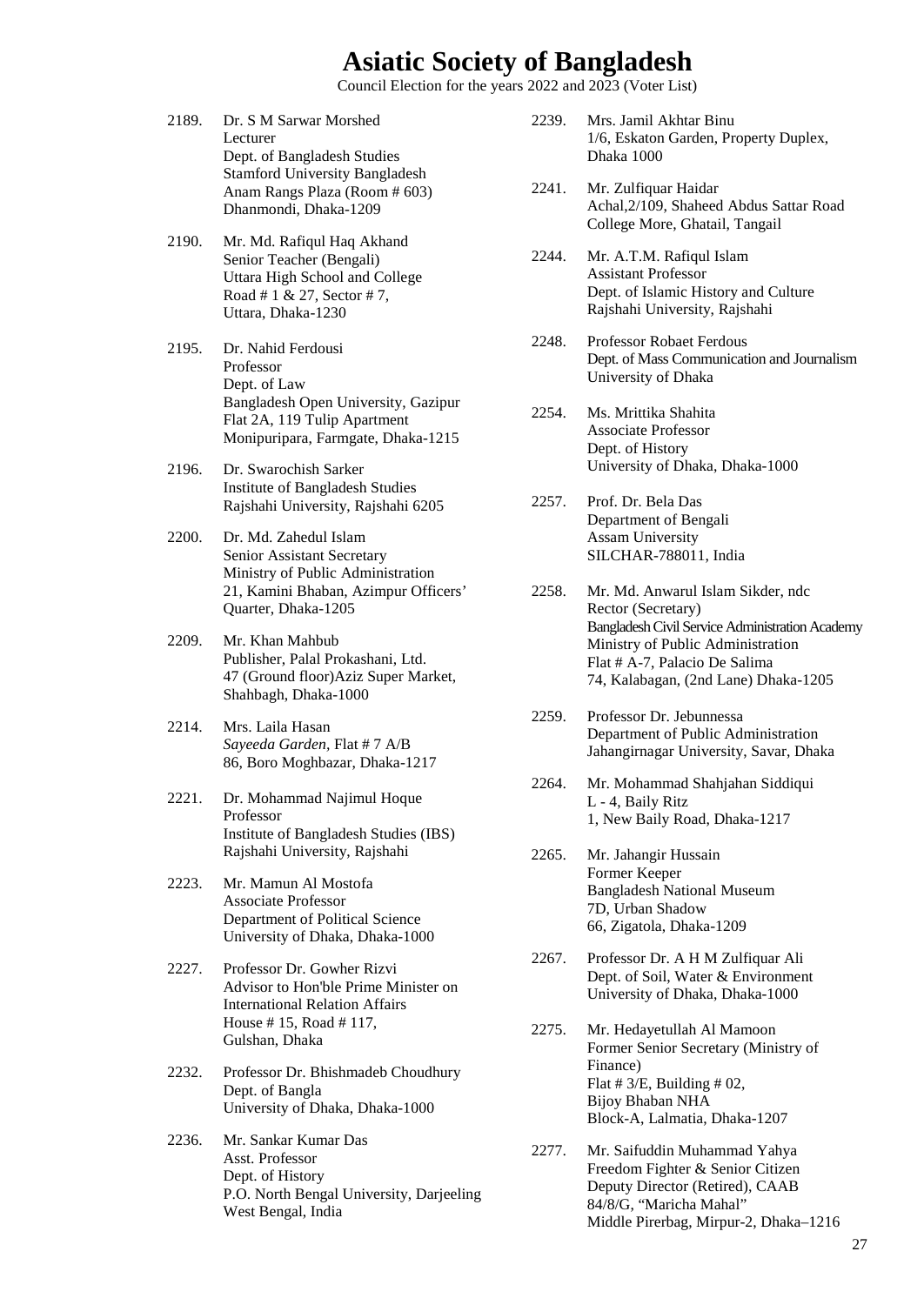- 2278. Dr. Zubair Mohammad Ehsanul Hoque Associate Professor Department of Arabic University of Dhaka, Dhaka - 1000
- 2279. Dr. Sabina Yeasmin Professor (Home Science) Bangladesh Open University 3/5, Asad Avenue (Flat# D-3), Block # A, Mohammadpur, Dhaka-1207
- 2282. Dr. Mosharraf Hossain Flat # 6E (SEL Baganbilash) 483, DIT Road, Malibagh, Dhaka-1217
- 2283. Prof. Nilufar Begum Professor (Retired) Dept. of Bengali, Dhaka City College, Dhaka 12/F Fular Road, Dhaka University R/A, Dhaka- 1000
- 2284. Professor Dr. A S M Ali Ashraf Dept. of International Relations University of Dhaka Dhaka-1000
- 2287. Mohammad Abul Kawser Associate Professor Department of History University of Dhaka Dhaka-1000
- 2288. Professor Dr. Md. Abul Kalam Sarker Dept. of Persian Language and Literature, University of Dhaka
- 2289. Professor Dr. Shamim Shamsi Dept. of Botany University of Dhaka Dhaka-1000
- 2297. Professor Dr. Maleka Begum Plot # 6/9, Block-B, Lalmatia, Dhaka
- 2302. Dr. Md. Abdur Rahim Professor Dept. of Islamic History and Culture, University of Dhaka, Dhaka-1000
- 2303. Dr. Alauddin mondal Assistant Professor Dept. of Bengali, Assam University, Silchar, Assam, India
- 2305. Dr. Malbika Biswas Professor Department of Sanskrit University of Dhaka Dhaka-1000
- 2308. Ms. Syeda Ishrat Najia Assistant Professor Dept. of Geography and Environment Faculty of science Jagannath University, Dhaka-1100
- 2315. Dr. Mohammad Shahidul Islam Professor Department of Arabic University of Dhaka Dhaka-1000
- 2317. Prof. Dr. Muhammad Shajjad Ahsan Department of Drama and Theater Jahangirnagar University, Savar, Dhaka
- 2320. Professor Dr. Manzurul Islam House  $\#$  29, Road  $\#$  6/C, Banani, Dhaka
- 2323. Dr. Md. Nazmul Houda Associate Professor Dept. of Business Administration, City University, 13/A, Panthapath, Dhaka-1215
- 2325. Professor Hannana Begum Flat-B1, 70/A, Lake Circus, Kalabagan, Dhanmondhi, Dhaka-1205
- 2326. Prof. Dr. June William Genilo House-56, Road- 4/A, Dhanmondi, Dhaka-1209
- 2330. Dr. Ananda Bikash Chakma Associate Professor Dept. of History University of Chittagong, Chattogram
- 2334. Professor Dr. Hans Harder Neusprachliche Südasienstudien Südasieninstitut CATS, Universität Heidelberg Vossstr, 2, Gebäude 4130, 69115 Heidelberg / Germany
- 2337. Mr. Sahidul Hasan Assistant Professor Department of History University of Dhaka, Dhaka-1000
- 2338. Mihir Kumar Roy, Ph.D Dean, Faculty of Business Administration City University, Dhaka Gagan Shirish, Apartment No. C-10, 76/1, Panthapath, East RajaBazar, Dhaka-1215
- 2347. Barrister Morshed Mannan 3/1, Lake Circus, Kalabagan, Dhaka-1205
- 2353. Ms. Masuda Khatun Jui Assistant Professor Department of History of Art Faculty of Fine Art, University of Dhaka
- 2355. Mr. Md. Shahriar Parvez House # 23, Flat # B-3, UN Road # 6, Baridhara Diplomatic Zone, Dhaka-1212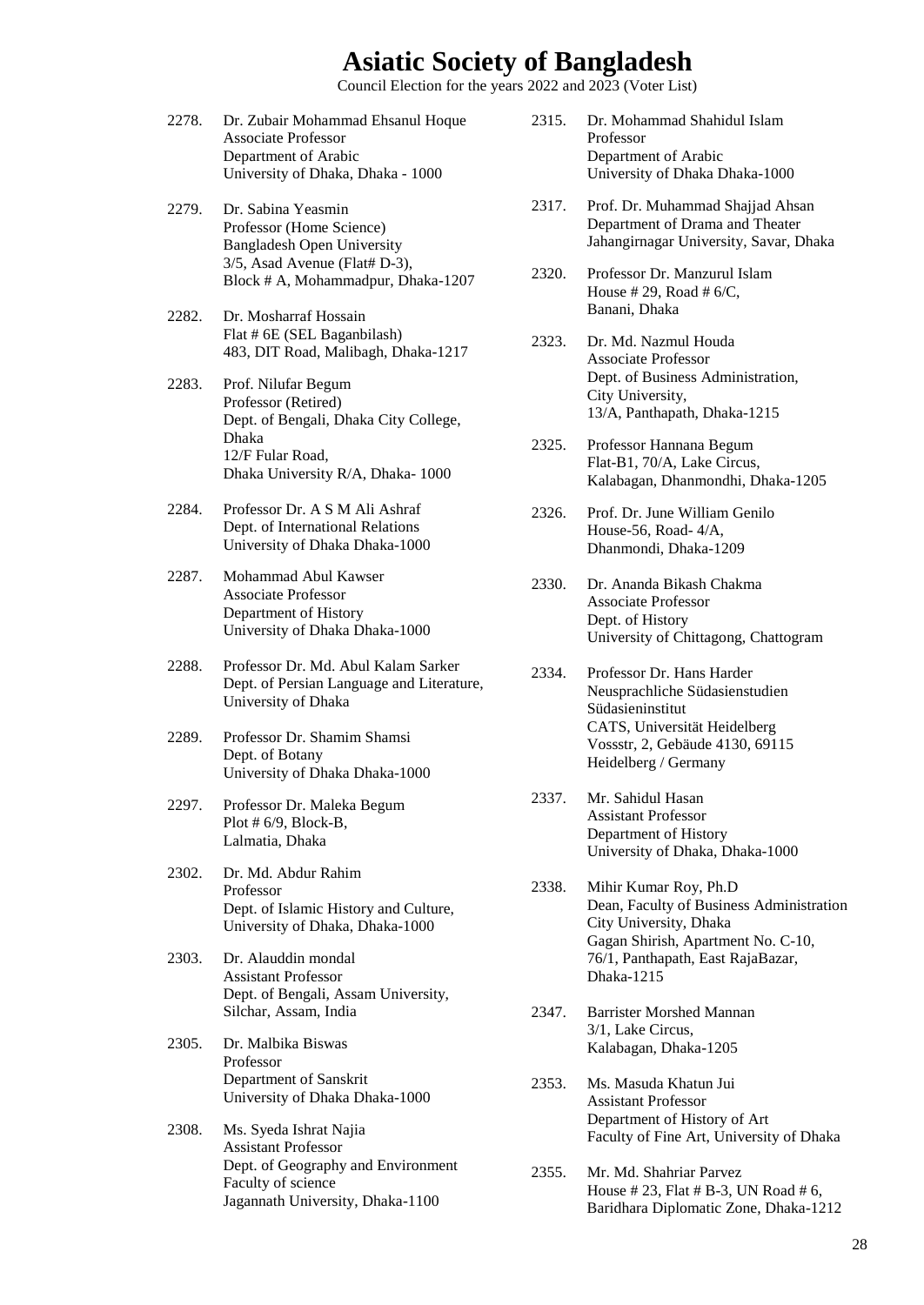- 2356. Professor M. Majibur Rahman Department of Microbiology University of Dhaka, Dhaka-1000
- 2357. Mr. Mahmudur Rahaman Associate Professor Dept. of Islamic History and Culture University of Dhaka, Dhaka-1000
- 2363. Dr. Arjumand Ara Banu *Concord Emporium*, Flat # 15/J 253-254, Elephant Road, Kataban Mor, Dhaka-1205
- 2364. Professor Dr. Mohammad Golam Rabbani Dept. of Urdu University of Dhaka
- 2367. Professor Dr. Maswood Akhter Dept. of English Rajshahi University, Rajshahi
- 2368. Mst. Rupali Khatun Assistant Professor Dept. of Islamic History and Culture Jagannath University, Dhaka-1100
- 2372. Dr.Most. Achia Khanom Curator, Taka Jadughar, Bangladesh Bank Training Academy, Mirpur-2, Dhaka
- 2384. Dr. Sohana Mahboob Associate Professor Department of Bengali University of Dhaka, Dhaka-1000
- 2385. Dr. Momenur Rasul Associate Professor Department of Bangla University of Dhaka, Dhaka-1000
- 2391. Professor Dr. Md. Shahidul Islam Dept. of Coastal and Marine Fisheries Faculty of Fisheries Sylhet Agricultural University, Sylhet-3100
- 2400. Mrs. Monalisa Das Mangalik KMDA Housing Society B-10/11, Hiland Park, Kolkata-700094
- 2401. Mr. Biman Samaddar Sodepur Govt. Housing Estate, Block – X, Flat  $# 6$ , Kolkata-700110
- 2404. Dr. Keka Dutta Roy Associate Professor and Head Dept. of History, Prafulla Chandra College 39, Mahanirvan Road, Kolkata-700029
- 2417. Mr. Tapash Kumar Bhowmik Assistant Professor Dept. of Botany University of Chittagong, Chittagong-4331
- 2485. Professor Amarjiva Lochan University of Delhi, President, SSEASR, India
- 2543. Dr. Syed Md. Iqbal Shah Alquadri Assistant Professor Moulana Azad College Daira Sharif, 40C, Shamsul Huda Road, Kolkata-700017, India
- 2544. Dr. Palash Mondal Associate Professor, Dept. of History, Basanti Devi College 52/1C Raipur Road, Regent Estate, Kolkata-700092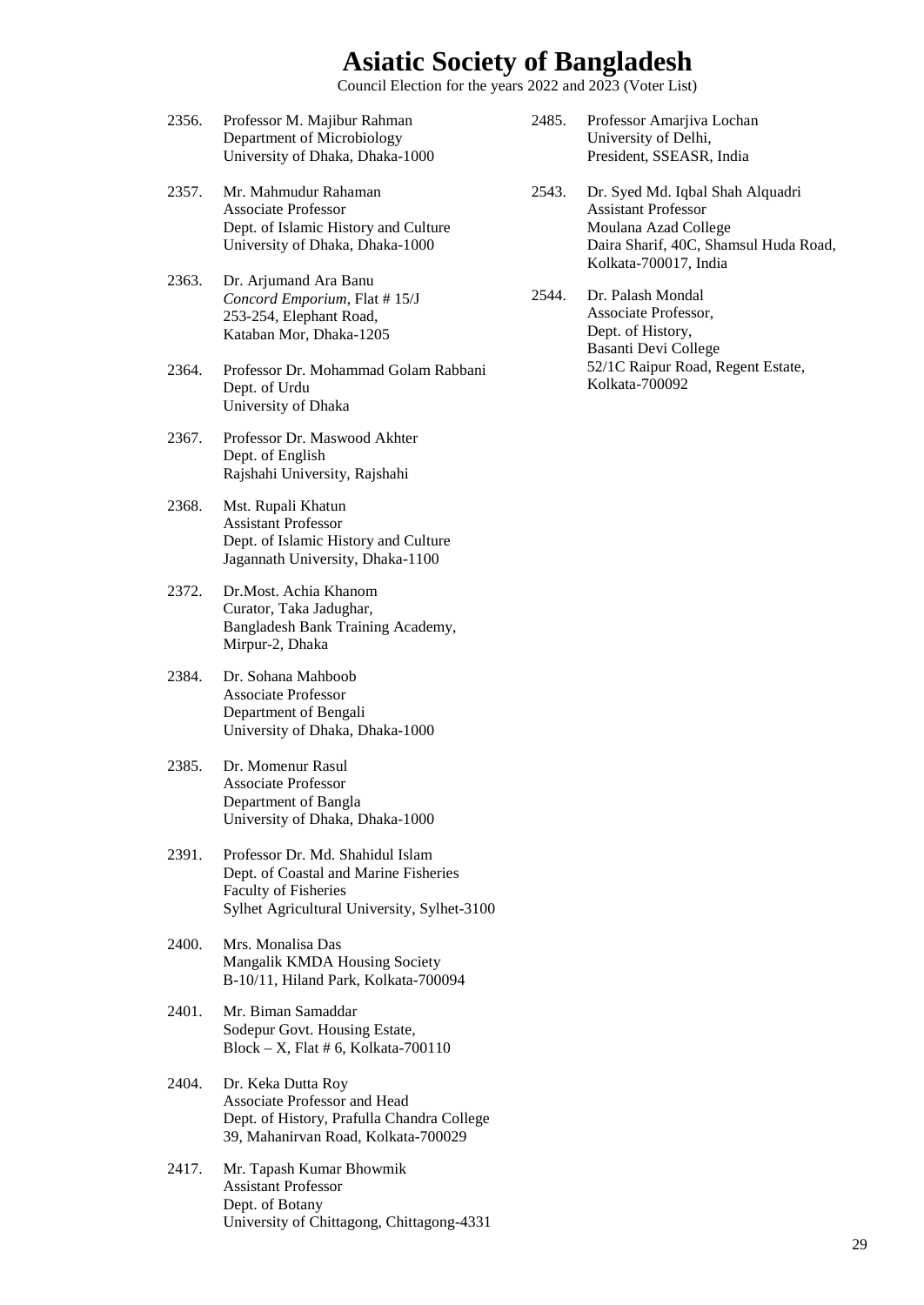Council Election for the years 2022 and 2023 (Voter List)

#### **GENERAL MEMBERS**

- 681. Professor Md. Sohrab Ali Dept. of Zoology, University of Rajshahi, Rajshahi-6205
- 887. Mr. Md. Maniruzzaman Chowdhury "Shahnama" House # 21, Road# 49, Gulshan-2, Dhaka- 1212
- 1101. Chowdhury Anwar Hussain 193, Elephant Road, Dhaka-1205
- 1105. Mr. Mustafa Iqbal Ali House # 7, Road # 10, Dhanmondi R/A, Dhaka-1205
- 1171. Dr. Md. Azizur Rahman Vice-Chancellor House # 4, Road # 15, Sector # 6, Uttara, Dhaka-1230
- 1220. Professor Dr. Eshani Chakraborty Dept. of History University of Dhaka, Dhaka-1000
- 1324. Mrs. Shahida Khatun Director Bangla Academy, Dhaka
- 1327. Professor Dr. Zia Rahman Dept. of Criminology University of Dhaka, Dhaka-1000
- 1460. Dr. Nusrat Fatema Professor Dept. of Islamic History and Culture University of Dhaka, Dhaka-1000
- 1462. Mr. Satish Chandra Mazumder Office of the Controller of Examinations Administrative Building, Room # 301 University of Dhaka, Dhaka-1000
- 1469. Mr. Mohiuddin Ahmad Associate Professor Dept. of Islamic History & Culture S/O- Manzur Ahmad (Advocate) West Bakolia DC. Road, Chowk Bazar, Chittagong
- 1700. Professor Dr. Sadeka Halim Dept of Sociology University of Dhaka, Dhaka-1000
- 1720. Professor Begum Akter Kamal Dept. of Bengali University of Dhaka, Dhaka-1000
- 1726. Dr. Sania Sitara Associate Professor Department of History University of Dhaka, Dhaka-1000
- 1731. Ms. Lopa Khan House No. 62 (New), Road # 8 A (New), Dhanmondi R/A, Dhaka-1209
- 1759. Professor Dr. Mahbuba Nasreen Pro Vice-Chancellor (Academic) Bangladesh Open University Gazipur-1704
- 1896. Md. Moksed Ali Senior Principal Officer Discipline & Appele Division Rupali Bank Ltd., Head Office 34, Dilkusha, Dhaka
- 1911. Tarapada Acharjee Writer 62/63, Motijheel C/A, Amin Court (4th floor), Dhaka-1000
- 1948. Mr. Muhammad Faruq-Uz-Zaman Deputy Secretary Finance Division, Ministry of Finance 2/803, NAM Garden Govt. Officers' Quarters, Mirpur-13, Dhaka
- 1960. Dr. Hafiz Mohammad Hasan Babu Professor Dept. of Science and Engineering University of Dhaka, Dhaka-1000
- 2023. Mr. Mohammad Nadir Hossain Assistant Professor Dept. of Biology Dhaka Imperial College, Aftabnagar, Badda, Dhaka
- 2050. Dr. Sultan Mahmud Bhuiyan Director University Grants Commission of Bangladesh, Sher-e-Banglanagar, Agargaon, Dhaka-1207
- 2067. Dr. Shahida Akhter Lake City Concord Buiding – Shapnoneer Apt. 5-SW/2, Khilkhet, Dhaka-1229
- 2098. Dr. Md. Sayedur Rahman Associate Professor Department of Zoology New Govt. Degree College, Rajshahi
- 2131. Professor Dr. Farida Akhtar Plot # 106, Aruna Polli Jahangirnagar University Cooperative Housing Society Post: Jahangirnagar University Savar, Dhaka-1342
- 2145. Mr. Mohammad Abul Kalam 47/9 West Rajabazar, Indira Road, Dhaka-1215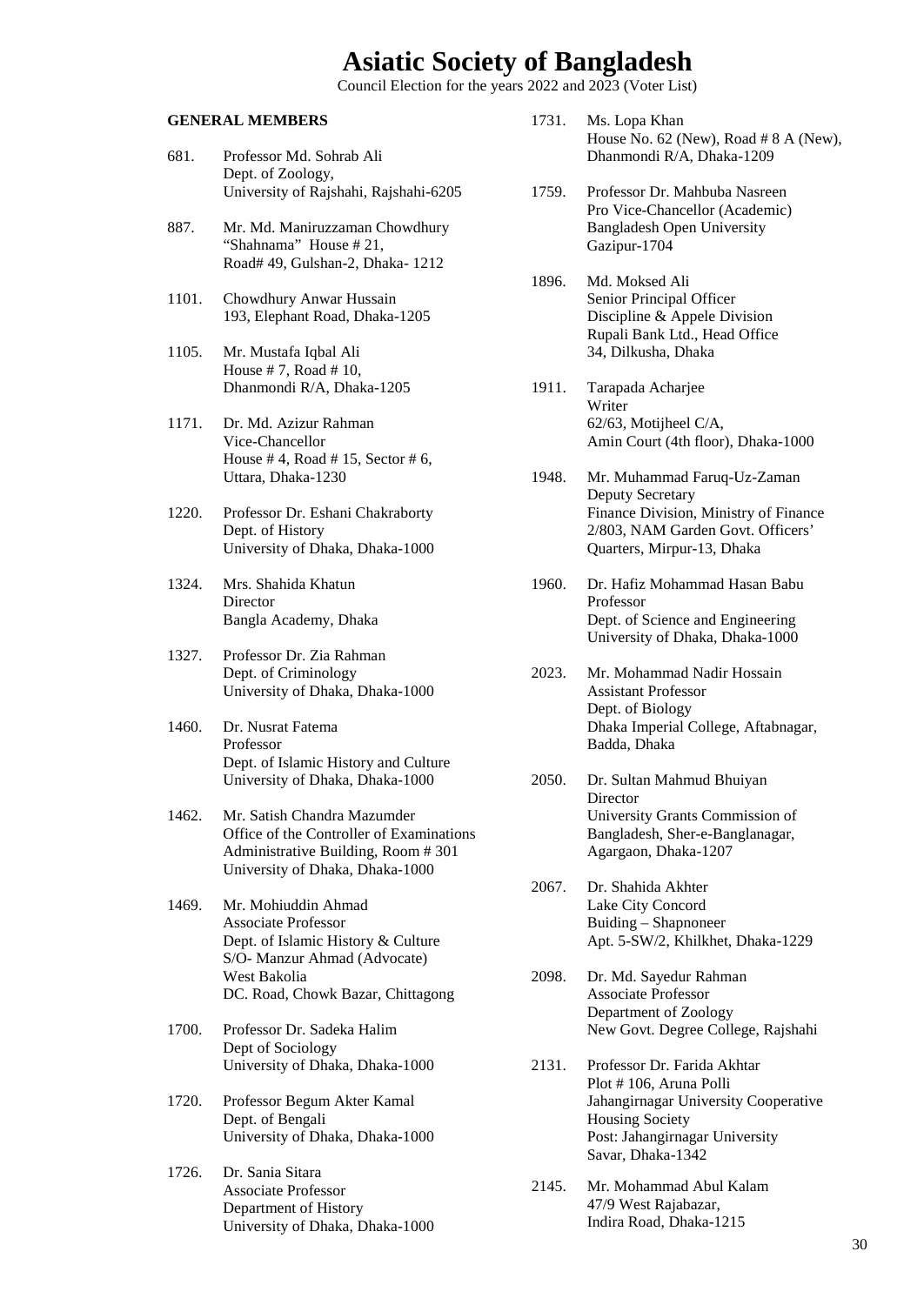- 2162. Mr. Rafiqul Islam Rafiq 24/A, Nawab Katra (2nd floor), Nimtali, Ramana, Dhaka-1000
- 2185. Mr. Suhel Ahmed Chowdhury Flat 403, House 34, Road 104, Concord Lake Breeze, Gulshan 2, Dhaka 1212
- 2207. Dr. Md. Khairul Islam Chowdhury Associate Professor Dept. of Sociology University of Dhaka, Dhaka-1000
- 2211. Dr. Md. Ataur Rahman Deputy Director, Director of Archaeology F/4/A Agargaon, Sher-e-Banglanagar, Dhaka-1207
- 2228. Mr. Abdul Awal Mintoo Anchor Tower (10th Floor), 108 Bir Uttam CR Dutta Road, Dhaka 1205
- 2238. Brig. Gen. M. Sakhawat Hussain House No. # 238, Lake Road Lane #17, New DOHS, Mohakhali, Dhaka-1212
- 2242. Dr. Kamrun Nahar Assoiate Professor Environmental Science and Management North South University, Basundhara, Dhaka House # 199, Road # 2, DOHS, Mirpur Dhaka-1216
- 2251. Dr. Nasrin Akhter Square Park, C-5/76, Shantinagar, Dhaka 1217
- 2260. Dr. Nazmun Nahar Laizu House # 1, Bardhan Bari, Thana: Darussalam, Mazar Road, Dhaka-1216
- 2261. Ms. Farzana Ahmed Mohuya Assistant Professor Department of Geography and Environment University of Dhaka, Dhaka 1000
- 2262. Dr. Golam Kibria Pinu *Property Estate* Building # 8, 3A 144, Shantinagar, Dhaka-1217
- 2266. Mrs. Akhtar Jahan Ivy Sculptor Sha 46/A, North Badda, Gulshan, Dhaka-1212
- 2271. Prof. Dr. Md. Zahid Hassan Registrar Bangladesh University of Health Sciences 1-C/1, Mirbagh (2nd floor) Moghbazar, Ramna, Dhaka-1217
- 2281. Dr. M. Mohsin Uddin Firoz Flat # B7, House # 48, Road # 10, North Basabo, Dhaka
- 2290. Dr. Bilkis Rahman Piyangoan Tower (10th floor) 19, Kamal Atartuk Avenue, Banani, Dhaka-1213
- 2292. Dr. Jalal Firoj (Jalal Ahmed) Flat # C-3, House #  $7/6$ , Block # C, Lalmatia, Dhaka 1207
- 2294. Prof. Eaysmin Ara Lekha Pro-Vice-Chancellor House # 4, Road #15, Sector # 6, Uttara, Dhaka-1230
- 2295. Professor Dr. Sabbir Ahmed Dept. of Political Science University of Dhaka
- 2296. Professor Dr. Syed Shahrier Rahman Dept. of Linguistics Science University of Dhaka
- 2299. Dr. Md. Mizanur Rahman Librarian (cc) Bangladesh Bureau of Educational Information and Statistics (BANBEIS) 1, Zahir Raihan Road, Palashi, Dhaka-1205
- 2318. Dr. Gazi Md. Ahsanul Kabir 243, Mohammadi Housing Ltd, Road-6, Mohammadpur, Dhaka-1207
- 2322. Mr. Mohammed Mohsin House #18, Road #120, Gulshan-2, Dhaka
- 2327. Dr. Marzia Akther Professor Dept. of Bengali Language and Literature Jatiya Kabi Kazi Nazrul Islam University Trishal, Mymensingh
- 2331. Professor Dr. Md. Mashiur Rahman Dept. of Sociology, University of Dhaka, Dhaka-1000
- 2332. Dr.Mohammad Hafizul Islam Professor Dept. of Philosophy Jagannath University, Dhaka-1100
- 2335. Professor Dr. Munaz Ahmed Noor Dept. of Civil Engineering, BUET, Dhaka-1000
- 2340. Md. Rezwanul Haque House # 599, Road # 10 Baytul Aman Housing Society, Adabor, Dhaka-1207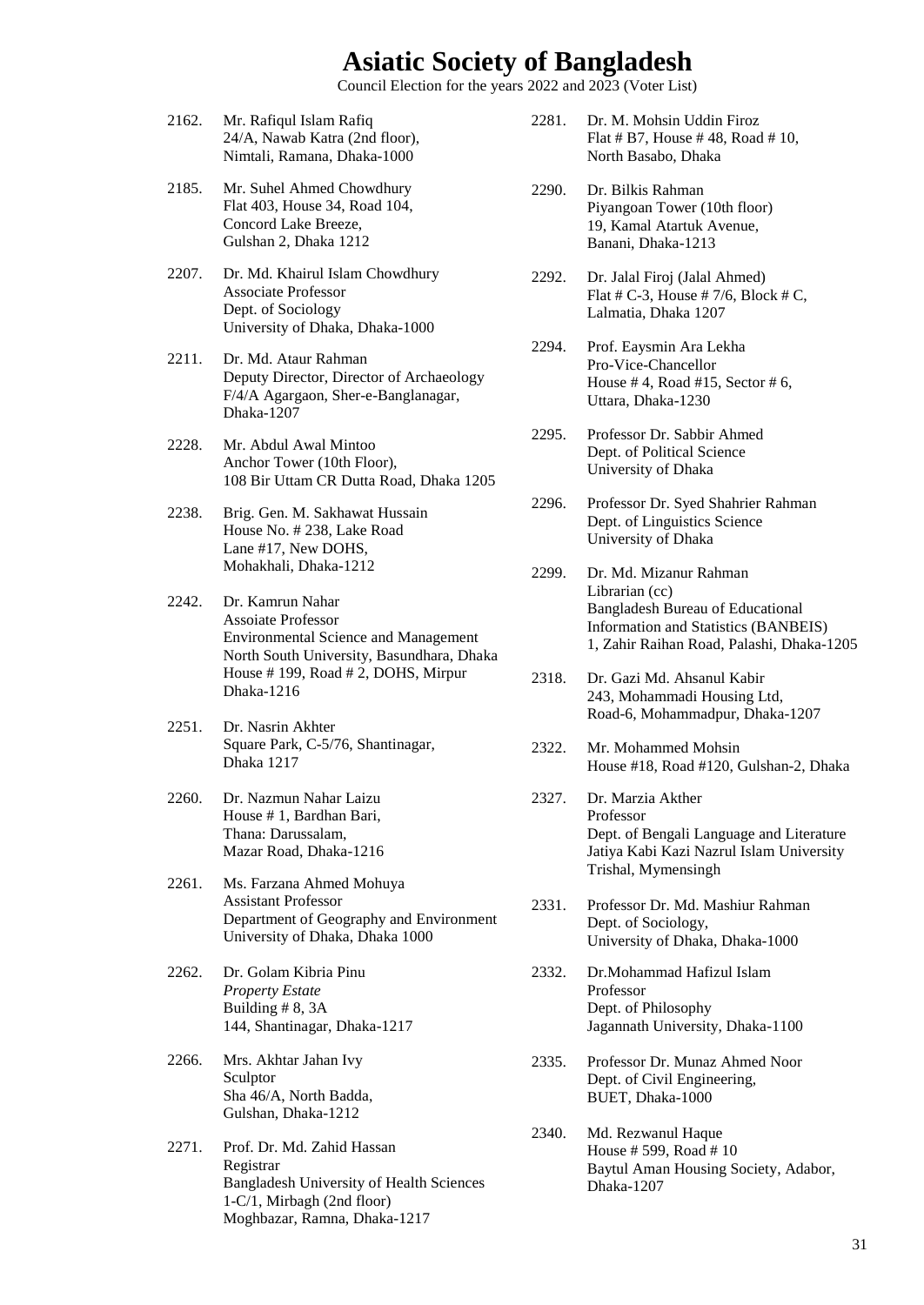- 2344. Dr. B. M. Gulshan Ara 565/2, Prime Plaza, West Nakhalpara, Shaheenbag, Tejgaon, Dhaka-1215
- 2349. Dr. Murshida Ferdous Binte Habib Associate Professor Department of Psychology University of Rajshahi, Rajshahi-6205
- 2350. Ms. Farhana Ferdausi Assistant Professor Dept. of Crafts Faculty of Fine Art University of Dhaka, Dhaka-1000
- 2351. Dr. Tashrik E Habib Associate Professor Department of Bangla University of Dhaka, Dhaka-1000
- 2358. Prof. Dr.Shahid Akhtar Hossain Dept. of Soil, water and Environment University of Dhaka, Dhaka-1000
- 2361. Mr. Fowzul Azim Senior District Judge Kamini-3, Kamini Bhaban Azimpur Govt. Colony, Azimpur, Dhaka-1205
- 2366. Prof. Dr. Musharrat Shabnam Chairman, Dept. of Music Dean, Faculty of Arts Jatio Kobi Kazi Nazrul Islam University, Trishal, Mymensingh
- 2370. Dr. Mst. Shamim Ara Associate Professor Department of Bangla Jagannath University Residence: ABC Crescent Court, Flat # 6, 53, New Eskaton, Hatirjheel, Dhaka-1000
- 2374. Mr. Chowdhury Mufad Ahmed Former Additional Secretary to the Government Flat # A-6, Nirvana, Rajshahi House, 98/5, Boro Moghbazar, Dhaka-1217
- 2375. Professor Mustafizur Rahman Distinguished Fellow Centre for Policy Dialogue House # 40/C, Road # 11 (New) Dhanmondi, Dhaka-1209
- 2378. Ms. Masrufa Ayesha Nusrat (Assistant Professor Dept. of English East West University, Dhaka) C-5, House #27, Road # 16, Dhanmondi, Dhaka-1209
- 2379. Dr. Syeda Motahera Banu ('Expert -Pool': International Culture University, Banashree, Rampura) House # 11, Road # 14, Sector # 12, Uttara Model Town, Dhaka-1230
- 2380. Dr. Abdul Qayyum Khan House # 26, Apt. # C-2, Road # 34, Gulshan, Dhaka
- 2381. Dr. Mayna Talukdar Associate Professor Dept. of Sanskrit University of Dhaka, Dhaka-1000
- 2386. Mrs. Mst. Rebeka Sultana Assistant Professor Dept. of Philosophy University of Dhaka, Dhaka-1000
- 2387. Ms. Mithun Banerjee Assistant Professor Dept. of Linguistics University of Dhaka, Dhaka-1000
- 2389. Professor Ahmed Jamal Anwar Department of Philosophy University of Dhaka, Dhaka-1000
- 2390. Mr. Golam Monowar Kamal Unit # D-1, House # 14, Road # 15 (New), Dhanmondi, Dhaka-1209
- 2392. Dr. Chowdhury Ishrak Ahmed Siddiky House # 16, Road # 62, Gulshan-2, Dhaka-1212
- 2393. Prof. Dr. Md. Masudur Rahman Dept. of Marketing University of Dhaka, Dhaka-1000 38/A, Isha Khan Road, Dhaka University Campus, Dhaka-1000
- 2394. Prof. Dr. Mubina Khondkar Dept. of Marketing University of Dhaka, Dhaka-1000 38/A, Isha Khan Road, Dhaka University Campus, Dhaka-1000
- 2397. Prof. Dr. Gazi Abdulla-Hel-Baqui Peace Cottage House # Extn-27, Road # 29, Nirala R/A, Khulna-9100
- 2398. Prof. Dr. Md. Abdur Rashid Dept. of Pharmaceutical Chemistry, Faculty of Pharmacy University of Dhaka, Dhaka-1000
- 2403. Dr. S. M. Mostafizur Rahman Lecturer Dept. of Islamic History and Culture Savar Model College, Savar, Dhaka-1340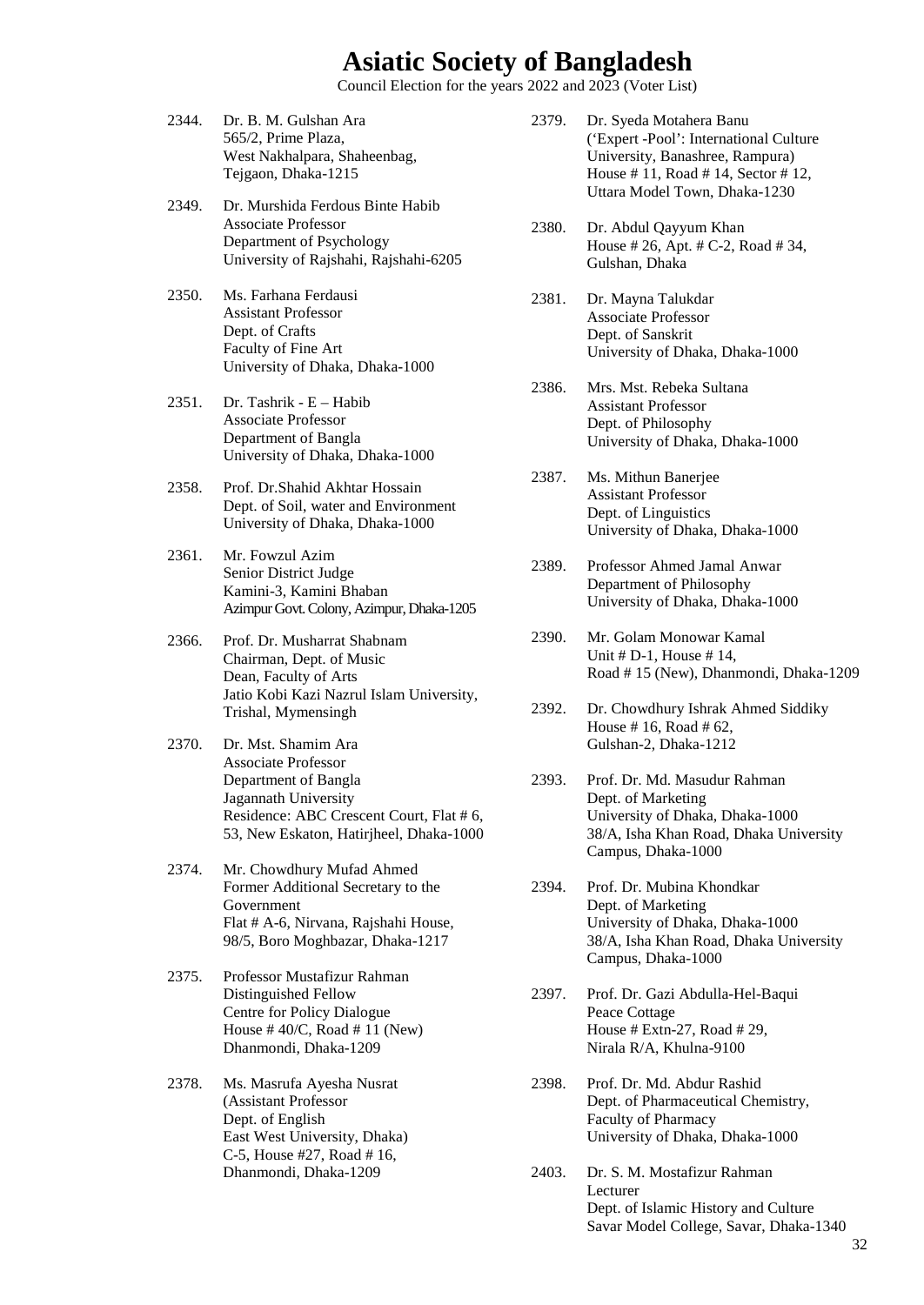- 2405. Dr. Krishna Bhadra 13, Shukrabad (4th Floor-West) Shukrabad, Dhaka-1207
- 2407. Professor Dr. Rosy Sultana Dept. of Immunology Bangladesh University of Health Sciences 125/1 Darus Salam, Dhaka 1216
- 2412. Dr. Chandana Rani Biswas Associate Professor Dept. of Sanskrit University of Dhaka, Dhaka-1000
- 2413. Mrs. Surma Zahid Flat  $\# 37/A$ , Road  $\# 3$ , Block  $\# D$ , Basundhara Residential Area, Dhaka
- 2418. Ms. Chand Sultana Kawsar Assistant Professor (History) School of Social Science, Humanities and Language, Room # 107 Bangladesh Open University, Gazipur-1705
- 2419. Mr. Md. Abdus Samad Faruq Senior Secretary (Retd.) Chairperson, Social Development Foundation 22/22 Khizi Road, Mohammadpur, Dhaka-1207 Residence: Flat # 4D, House # 7, Road # 1, Shyamoli, Mohammadpur, Dhaka-1207
- 2420. Professor Dr. ABM Mohsin Dept. of Fisheries University of Rajshahi, Rajshahi-6205
- 2421. Engineer GMM Kamal Pasha Additional Chief Engineer Public Works Department (PWD) Khulna Zone, Khulna Ratnodip, Flat# A-1, Road# 09 257, East Goran, P.O. Khilgaon, Dhaka
- 2422. Professor Mahmud Didar Flat # 9C, House # 89, Road # 11, Block # D, Monsurabad R/A, Adabor, Dhaka-1207
- 2423. Dr. Momtaz Begum Flat # 9C, House # 89, Road # 11, Block # D, Monsurabad R/A, Adabor, Dhaka-1207
- 2424. Dr. Abu Nayeem Mohammad Salahuddin Associate Professor IER, University of Dhaka, Dhaka-1000
- 2425. Dr. Md. Abul Hossen Professor and Chairman Dept. of Social Work Jagannath University, Dhaka-1100
- 2427. Dr. Ferdousi Haque Associate Professor Dept. of Bengali Jagannath University, Dhaka-1100 1/1, Secretary Hostel, Shangsad Bhaban, Sher-e-Bangla Nagar, Dhaka-1207
- 2429. Mr. Hussain Mohmmad Fazlul Bari Flat # B-4, House # 15A, Road # 14 Gulshan-1, Dhaka
- 2431. Professor Dr. Hossain Al Mamun Dept. of English Shahjalal University of Science and Technology, Sylhet-3114
- 2432. Prof. Dr. Mohammad Siddiqur Rahman Khan Dept. of Islamic History and Culture University of Dhaka, Dhaka-1000
- 2433. Mr. Aminul Islam Director General (Additional Secretary) Bangladesh Petroleum Institute Energy & Mineral Resources Division Ministry of Power, Energy & Mineral Resources Sector-8, Plot- 5/A, Uttara, Dhaka-1230 Mailing Address: Flat  $# 9/A$ , Building  $# 71$ , *Sachib Bhaban* Eskaton Garden Road, Dhaka
- 2434. Ms. Zannat-E-Ferdousi Flat  $# A/3$ 51, Circular Road, Hatirpool, Dhaka
- 2435 Mr. Pranab Chakraborty Additional Secretary (Retrd) Flat # 3F, Building # 5 (Banalata) NHA Apartment, Lalmatia, Dhaka-1207
- 2436. Professor Nazmun Nahar Dept. of Geography and Environment University of Dhaka
- 2438. Mr. Syed Mohammed Kowser Hossain Deputy Secretary & Private Secretary to the Senior Secretary, Finance Division, Ministry of Finance Govt. of the People's Republic of Bangladesh "USHA-7" Govt. Officers' Quarters' Road # 7, Dhanmondi, Dhaka
- 2439. Dr. Roksana Yeasmin Associate Professor Dept. of Biochemistry IMC, BIRDEM Provost Banglo, Hazi Mohammed Mohsin Hall, University of Dhaka, Dhaka-1000
- 2440. Professor Dr. Lutfor Rahman Treasurer Stamford University Bangladesh 44, Satmosjid Road, Dhanmondi, Dhaka-1209
- 2442. Professor Dr. Md. Ataullah Dept. of Persian Language and Literature Rajshahi University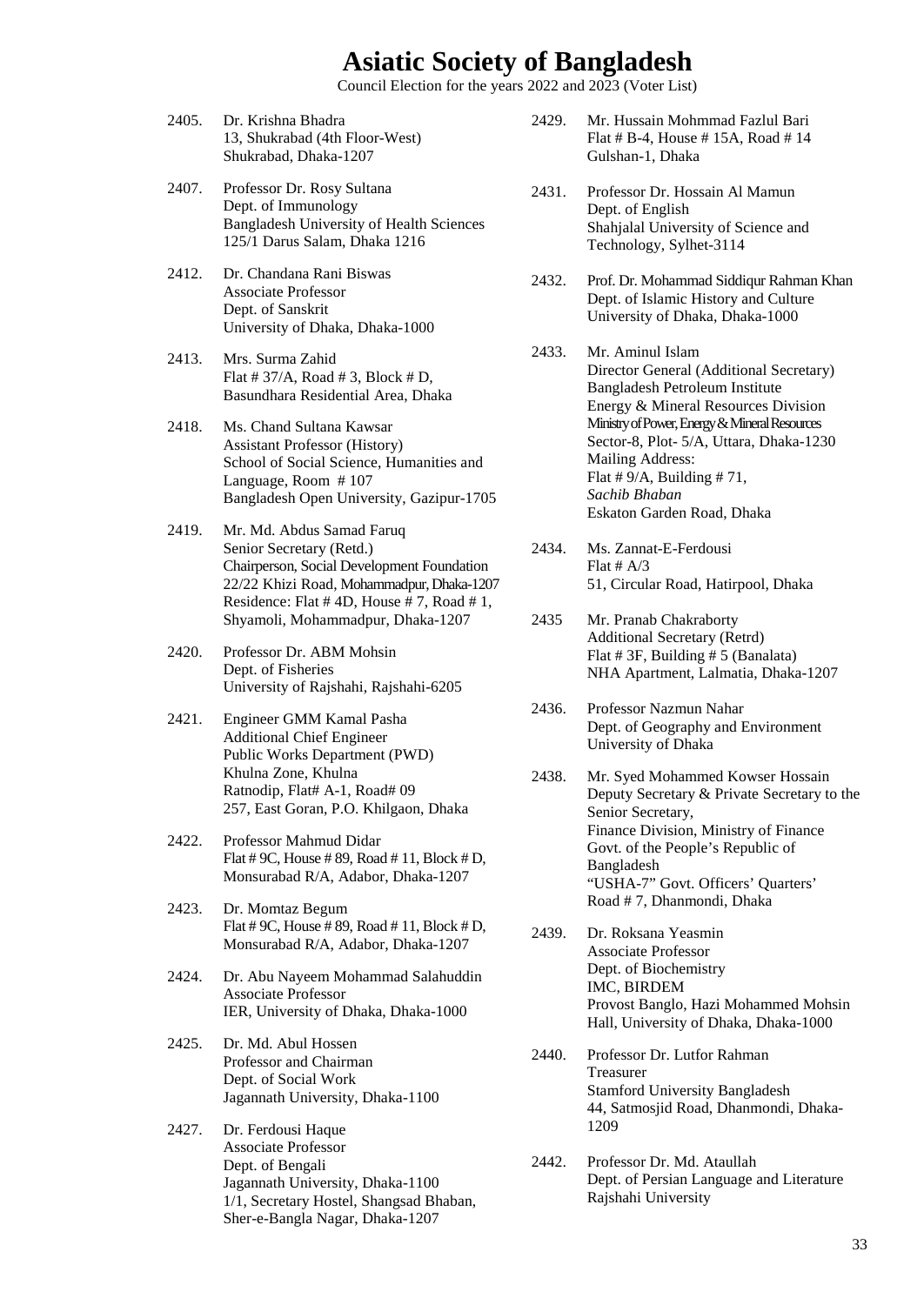- 2443. Professor Dr. Hasin Anupama Azhari Director, Centre for Biomedical Science and Engineering United International University (UIU), United City, Madani Avenue, Badda, Dhaka-1212
- 2444. Md. Abul Bashar Assistant Professor Dept. of Islamic History and Culture University of Chittagong, Chittagong-4331
- 2445. Dr. Md. Zakir Sultan Principal Scientist Centre for Advanced Research in Sciences (CARS) University of Dhaka, Dhaka-1000
- 2446. Dr. Mohammad Shamsur Rahman Associate Professor Dept. of Fisheries University of Dhaka, Dhaka-1000
- 2447. Mr. Faizul Latif Chowdhury Director General Bangladesh National Museum, Shahbagh, Dhaka-1000
- 2448. Professor Dr. Laila Parveen Banu Vice Chancellor (Acting) Gono Bishwabidyalaya, Post Office: Mirzanagar Savar, Dhaka-1344
- 2449. Dr. Kaniz Fatema Professor and Chairperson Dept. of Fisheries University of Dhaka
- 2450. Mr. Mohammad Abdul Quader Associate Professor Dept. of Geography and environment Jagannath University Dhaka-1100
- 2451. Mr. Md. Kamal Hossain Associate Professor Dept. of Islamic History and Culture Jagannath University, Dhaka-1100
- 2452. Professor Parveen Akther Jemy Dept. of Bangla Jagannath University, Dhaka-1100
- 2453. Ms. Rabea Majid Associate Professor Dhaka City College Road # 2, Dhanmondi, Dhaka-1205
- 2454. Prof. Dr. Abdul Awwal Biswas Dept. of Anthropology SUST, Sylhet-3114
- 2455. Professor Suraiya Akhter Dept. of Islamic History and Culture University of Dhaka
- 2456. Dr. AKM Mahmudul Haque Associate Professor Dept. of Political Science Rajshahi University
- 2457. Dr. Fahmida Akter Associate Professor Dept. of Drama and Theater Jahangirnagar University, Savar, Dhaka
- 2458. Mr. Mostak Ahammad 50/A, Chankharpul Lane, Nazimuddin Road, Dhaka
- 2459. Mr. Md. Mohiuddin Assistant Professor Dept. of Geography and Environment Jagannath University, Dhaka-1100
- 2460. Ms. Samshad Nowreen Assistant Professor Dept. of Tourism and Hospitality Management University of Dhaka, Dhaka-1000
- 2461. Dr. Niloy Ranjan Biswas Assistant Professor Dept. of International Relations University of Dhaka, Dhaka-1000
- 2462. Dr. Pijush Kumar Paul Assistant Professor Dept. of Pharmacy Gono Bishwabidyalay, Savar, Dhaka-1344
- 2463. Mr. Krishanu Sikder C/o. Mr. Karun Sikder Village: bhabanipur, Post Office: Rajbari-7700, District: Rajbari
- 2464. Dr. Md. Shahinur Rashid Assistant Professor Islamic History and Culture Hazrat Shah Ali Mohila College Mirpur-1, Dhaka- 1216
- 2465. Ms. Munira Jahan Sumi Assistant Professor Department of Law Jagannath University, Dhaka-1100 273 Elephant Road, 3rd Floor, Dhaka
- 2466. Dr. Dilruba Sharmin Assistant Professor Department of Japanese Studies Room # 1037, Arts Building University of Dhaka, Dhaka-1000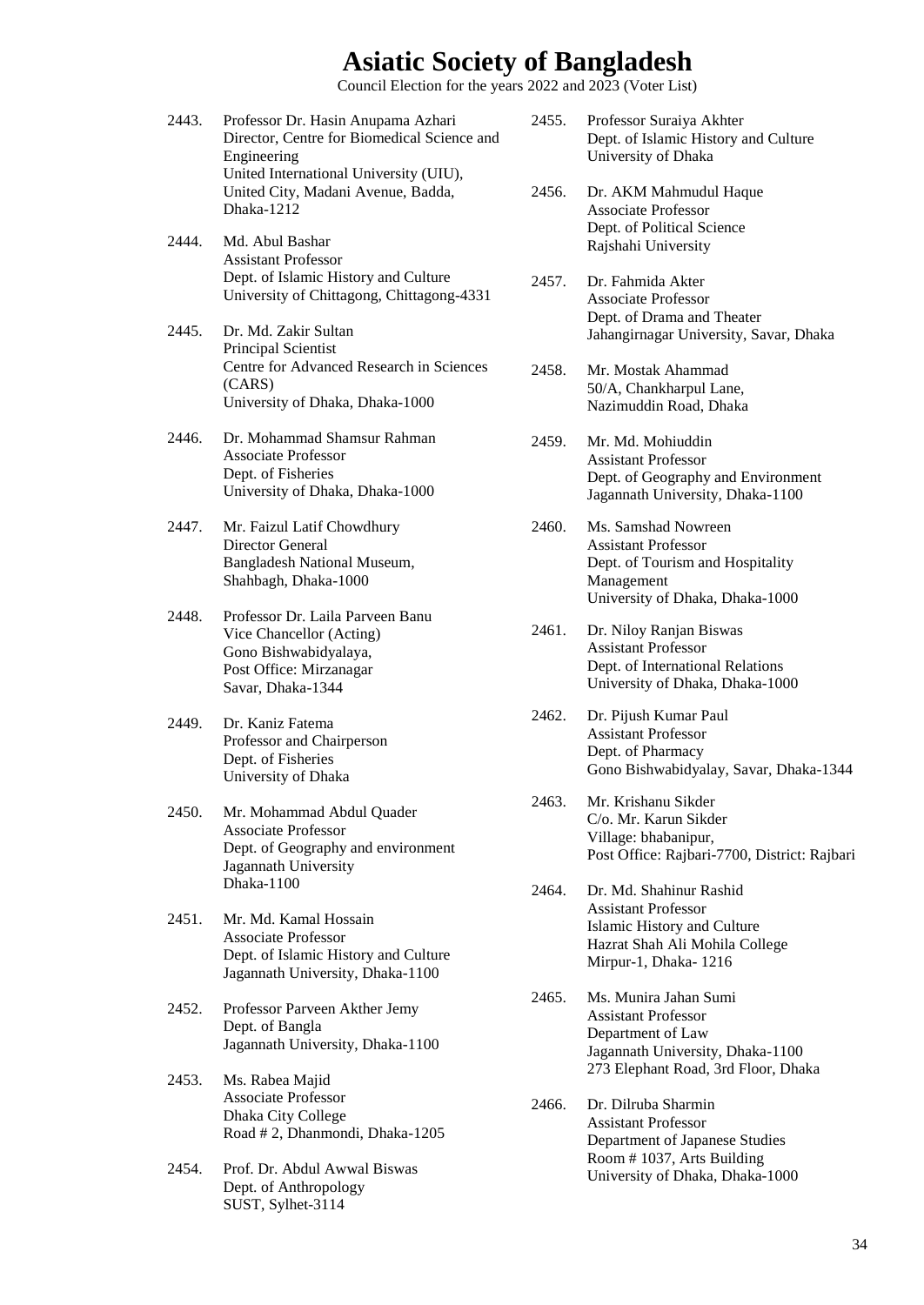- 2467. Mr. Md. Mintu Ali Biswas Assistant Professor Dept. of Islamic History and Culture Jagannath University, Dhaka-1100
- 2468. Dr. Sayed M. Abdullah Al Mamun Chowdhury Associate Professor & Chairman Dept. of International Relation University of Rajshahi, Rajshahi-6205
- 2469. Dr. Mohammad Mahbubur Rahaman Assistant Professor Dept. of Political Science Shaikh Burhanuddin Post Graduate College 62, Nazimuddin Road, Dhaka
- 2471. Professor Md. Moniruzzaman Shahin Director Institute of Bangabandhu War of Liberation Bangladesh Studies National University House # 58, Road # 8A Dhanmondi, Dhaka-1205
- 2472. Dr. Swapan Kumar Biswas 137/1, Sheikh Saheb Bazar Road, (7th Floor) Azimpur, Dhaka-1205
- 2473. Dr. Md. Boni Adam Professor Dept. of Painting, Oriental Art and Print Making University of Rajshahi
- 2474. Dr. Forqan Uddin Ahmed Writer, Columnist and Researcher 23, Chamelibag, Shantinagar Dhaka- 1217
- 2475. Mr. Bellal Ahmed Bhuiyan Lecturer Department of Philosophy University of Dhaka, Dhaka-1000
- 2476. Professor Dr. Mohammad Mehdi Masud Dept. of Pharmaceutical Chemistry Faculty of Pharmacy University of Dhaka, Dhaka-1000
- 2477. Professor Dr. Md. Shah Amran Dept. of Pharmaceutical Chemistry Faculty of Pharmacy University of Dhaka, Dhaka-1000
- 2478. Ms. Supa Sadia Head of Department Department of Public Relation Stamford University 51 Siddeswari Road (Ramna), Dhaka
- 2479. Dr. Taslima Islam Associate Professor Dept. of Islamic History and Culture Jagannath University, Dhaka-1100
- 2480. Professor Dr. Md. Jashim Uddin Dept. of Soil, Water and Environment University of Dhaka
- 2481. Ms. Shanta Patranobish Lecturer Department of History University of Dhaka Dhaka-1100
- 2482. Mr. M. Fazlur Rahman Retd. Secretary to Government House No. 10, Gausul Azam Avenue Sector-13, Uttara Model Town, Dhaka-1230
- 2486. Dr. Md. Abul Kashem Professor Department of History University of Rajshahi, Rajshahi-6205
- 2487. Professor Golam Sarwar Chowdhury Chairman Department of English Notre Dame University Bangladesh 2/A, Arambagh, Motijheel, Dhaka-1000
- 2488. Dr. Ahmed Mowla Professor Department of Bengali Comilla University
- 2489. Md. Shafique Rahman Assistant Professor Department of Architecture Ahsanullah University of Science and Technology (AUST)
- 2490. Md. Afzol Hossain Assistant Professor Dr. Mahbubur Rahman Mollah College, Matuali, Demra Road, Jatrabari, Dhaka
- 2491. Dr. Sharif Ahmed Chowdhury Director Research Bangladesh Institute of Democracy and Development 187/1, South Pirerbag, Mirpur, Dhaka
- 2492. Dr. Md. Abdul Wadud Assistant Professor and Head Dept. of Chemistry BAF Shaheen College, Tejgaon Dhaka Cantonment, Dhaka-1206
- 2493. Dr. Md. Golam Sharower Professor and Head Department of Entomology National Institute of Social and Preventive Medicine, NIPSOM, Mohakhali, Dhaka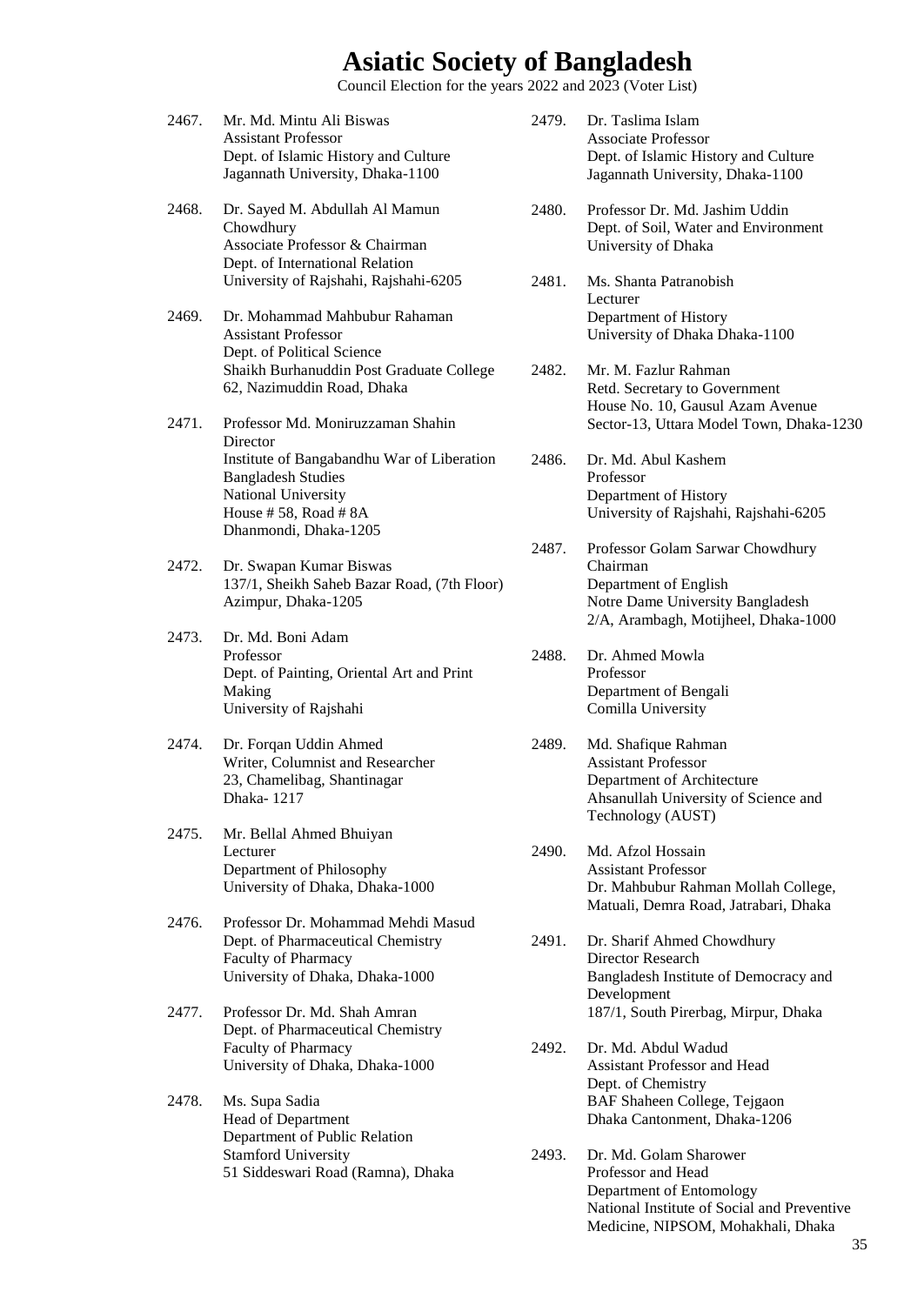- 2494. Mr. Taimur Alam Khandaker Advocade Mazlum Milonayoton, 42, Sher-e-Bangla Road, Maisder, Narayanganj
- 2495. Ms. Nakhlu Zatul Akmam Department of Islamic History and Culture, Jagannath University, Dhaka-1100
- 2496. Dr. A. T. M Shamsuzzoha Associate Professor Dept. of Islamic History and Culture University of Dhaka, Dhaka-1000
- 2497. Dr. Parvin Boby Assistant Professor (Bangla) ULAB, Dhaka 27/A/1, Dhakeshwari Road, (3rd Floor) (Opposit to Balur Math), Lalbagh, Dhaka
- 2498. Dr. Zavid Iqbal Bangalee Associate Professor Room-612, Department of Applied Math University of Dhaka, Dhaka-1000
- 2499. Professor Md. Mozammel Hoque Department of Food Engineering and Tea Technology (FET) Shahjalal University of Science and Technology (SUST), Sylhet
- 2500. Ms. Mahua Zahur Senior Lecturer Department of Law East West University Flat- 1403, Bld-13, Japan Garden City, Mohammadpur, Dhaka-1207
- 2501. Dr. S.M. Shameem Reza Professor Dept. of Mass Communication and Journalism University of Dhaka, Dhaka-1000
- 2502. Ms. Ashfara Haque 3/6, Block-B, Humayun Road, Mohammadpur, Dhaka-1207
- 2503. Dr. Ferdous Zaman Secretary University Grants Commission of Bangladesh Flat-2/A, (2nd floor), 13 Gausnagar, New Eskaton Road, Dhaka-1000
- 2504. Professor Dr. Asma Bente Iqbal Flat-2/A, (2nd floor), 13 Gausnagar, New Eskaton Road, Dhaka-1000
- 2505. Ms. Lukna Yasmin Associate Professor Department of History University of Dhaka, Dhaka-1000
- 2506. Mr. Saiful Alam Editor (Acting), Dainik Jugantor and President, National Press Club Flat  $# B-5$ 4/6, Iqbal Road, Mohammadpur, Dhaka
- 2507. Professor Dr. Abu Yousuf Md. Abdullah 6, Kamal Ataturk Avenue, Banani, Dhaka-1213 Professor, IBA, University of Dhaka and Vice Chancellor Northern University of Business and Technology, Khulna
- 2508. Mr. Sayed Mohibul Hossen Associate Professor Dept. of Statistics Mawlana Bhashani Science and Technology University, Santosh, Tangail
- 2509. Professor Dr. ATM Zafrul Azam Dept. of Pharmaceutical Chemistry University of Dhaka
- 2510. Ms. Nishat Sultana 22/1, BUET Teachers' Quarter, Red Campus, Bakshibazar, Dhaka-1000,
- 2511. Ms. Barota Chakraborty Department of Marketing Jahangirnagar University, Savar, Dhaka
- 2512. Ms. Farhana Afroze Dept. of Public Administration Jahangirnagar University, Savar, Dhaka
- 2513. Ms. Masuda Parvin Assistant professor Dept. of History Jahangirnagar University, Savar, Dhaka
- 2514. Dr. Md. Nazrul Islam Associate Professor Dept. of Islamic Studies Jagannath University, Dhaka-1100
- 2515. Dr. Md. Kamruzzaman Professor Institute of Bangladesh Studies University of Rajshahi, Rajshahi-6205
- 2516. Professor Dr. Juely Biswas Dept. of Sanskrit Rajshahi University, Rajshahi-6205
- 2517. Prof. Dr. Nikhil Ranjan Biswas Dept. of Sanskrit Rajshahi University, Rajshahi-6205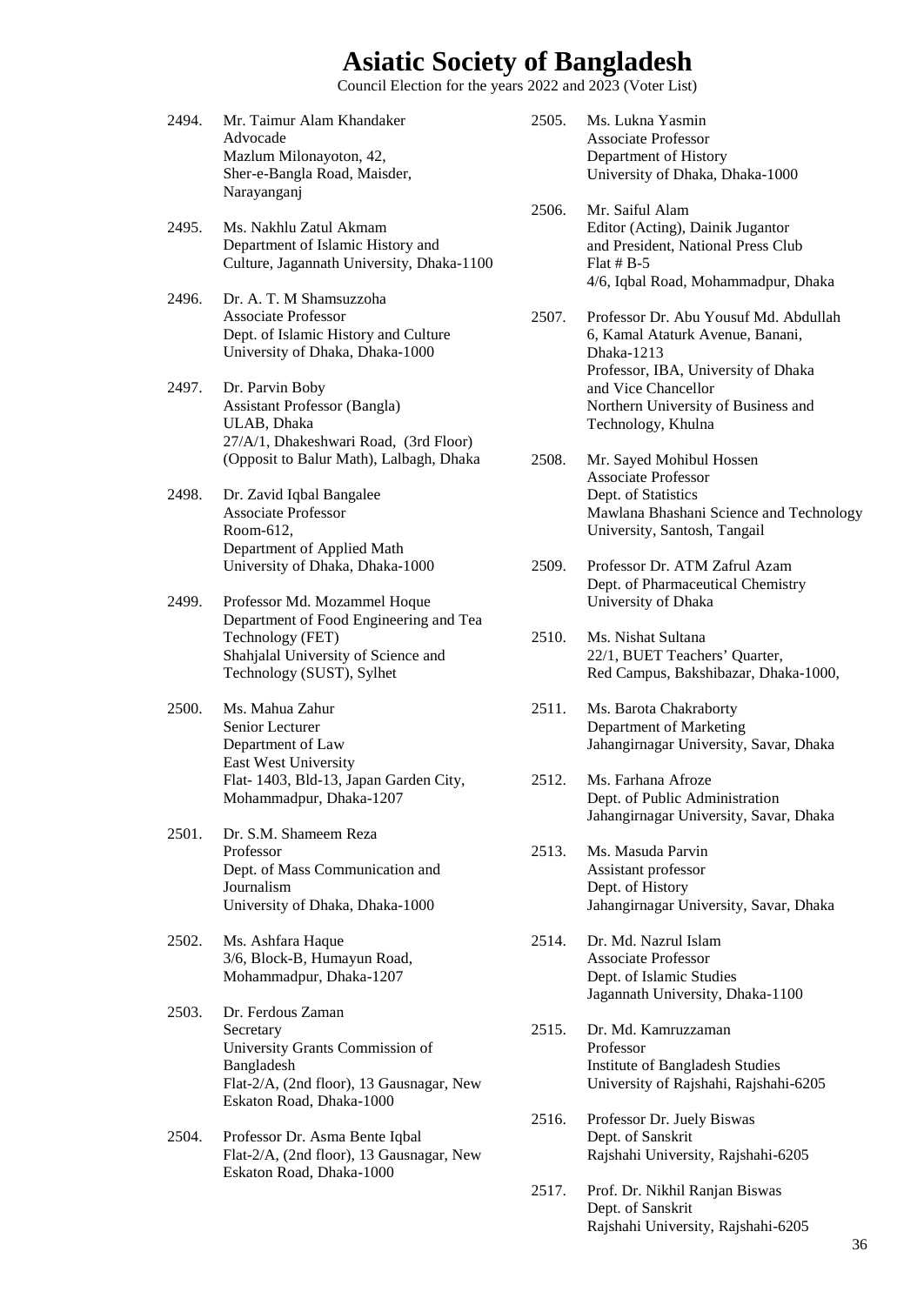- 2518. Dr. Fr. Leonard Shankar Rozario, CSC Notre Dame University Bangladesh GPO Box # 7, 2/A, Arambagh, Motijheel, Dhaka-1000
- 2519. Dr. Md. Abdus Sobahan Hira Professor Dept. of Painting Oriental Art and Print Making, Rajshahi University
- 2520. Professor Dr. Shahnaz Nasrin Ila Dept. of Music, University of Dhaka House # 34, Road # 21, Sector # 14, Uttara, Dhaka
- 2521. Professor Muhammad Mezbah-Ul-Islam Dept. of Information Science and Library Management University of Dhaka
- 2522. Barrister Mohammad Saifur Rahman Special Officer (Additional District Judge) Flat # 1001, Sarika Tower, 8, Segun Bagicha, Dhaka-1000
- 2523. Professor Nisar Hossain Dean, Faculty of Fine Arts University of Dhaka 34/E, Shaheed Minar Residential Area, University of Dhaka, Dhaka-1000
- 2524. Dr. Habibul Bari Shozib Senior Scientific Officer, Grain Quality and Nutrition Division BRRI, Gazipur-1701 House # 86, R # 16, Sector # 11, Uttara, Dhaka-1230
- 2525. Ms. Neelima Akhter Associate Professor Dept. of English University of Dhaka, Dhaka-1000
- 2526. Ms. Shamima Akhter Assistant Professor Dept. of Public Administration Jagannath University, Dhaka-1100
- 2527. Ms Shahana Akther Assistant Professor Dept. of Geography and Environment Jagannath University, Dhaka-1100
- 2528. Professor Dr. Rakha Hari Sarker Dept. of Botany University of Dhaka, Dhaka-1000
- 2529. Dr. Abul Kashem Mohammad Jahangir Hossain 6/B-5, Govt. Officers' Complex, Mirpur -2, Dhaka-1216
- 2530. Dr. Mohoshina Akter Khanom Associate Professor Dept. of Music University of Dhaka, Dhaka-1000
- 2531. Ms. Alo Arjuman Banu Assistant Professor Islamic History and Culture University Laboratory School & College, University of Dhaka, Dhaka-1000
- 2532. Dr. Bazlur Rashid Khan (Rashid Amin) Professor Dept. of Fine Arts Jagannath University, Dhaka-1100
- 2533. Dr. Sanchita Guha Associate Professor Dept. of Sanskrit University of Dhaka, Dhaka-1000
- 2534. Mr. Md. Jashim Uddin Assistant Professor Dept. of Bangla University of Dhaka, Dhaka-1000
- 2535. Ms. Afsana Ahmed Assistant Professor Dept. of History Jagannath University, Dhaka-1100
- 2536. Mr. Muhammad Abdul Mannan Howlader Assistant Professor Dept. of History Jagannath University, Dhaka-1100
- 2537. Prof. Dr. Ahmad Kamruzzaman Majumder Dept. of Environmental Science Stamford University, Dhaka
- 2538. Professor Mashrur Shahid Hossain Dept. of English Jahangirnagar University Savar, Dhaka-1342
- 2539. Dr. Md. Nasir Uddin Associate Professor Dept. of Arabic University of Dhaka, Dhaka-1000
- 2540. Prof.Dr. ABM Siddiqur Rahman Nizami Dept. of Arabic University of Dhaka, Dhaka-1000
- 2541. Prof. Dr. Mohammad Azmal Hossain Bhuiyan Dept. of Botany University of Dhaka, Dhaka-1000
- 2542. Ms. Roaksana Firdaus Nigar Lecturer Dept. of Islamic History and Culture University of Dhaka, Dhaka-1000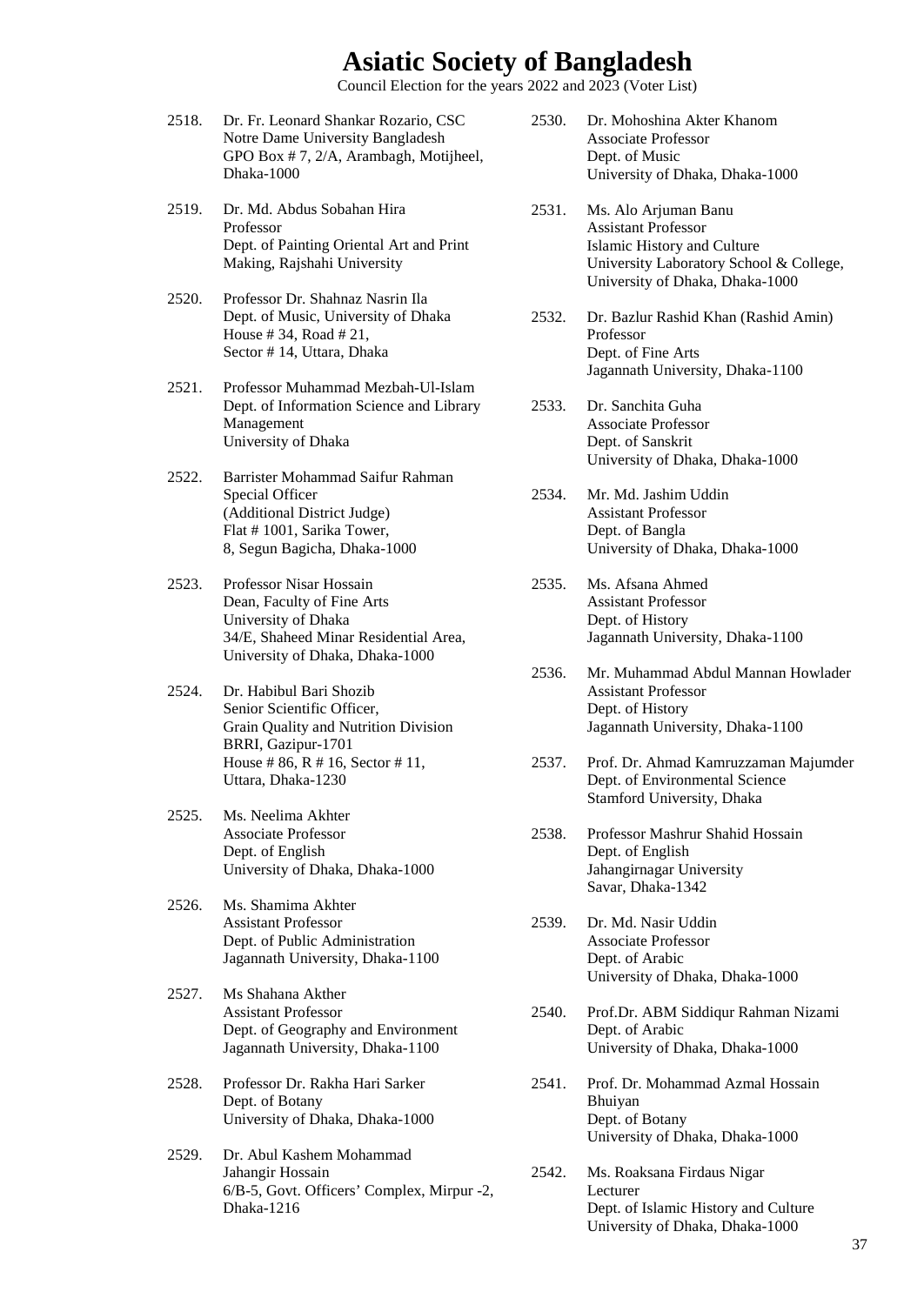- 2545. Dr. Lopamudra Malek Assistant Professor Dept. of Japanese Studies University of Dhaka, Dhaka-1000
- 2546. Dr. Sharmin Chowdhury Assistant Professor Dept. of Humanities BUET, Dhaka-1000
- 2547. Professor Md. Lutfor Rahaman Dept. of Statistics University of Dhaka, Dhaka-1000
- 2548. Ms. Sayeda Fatima Lecturer, History, National University 38/B, Isha Khan R/A, University of Dhaka, Dhaka-1000
- 2549. Ms. Ajmira Sultana Assistant Professor Dept. of Political Science Jagannath University, Dhaka-1100
- 2550. Dr. Md. Abul Kalam Azad Professor Dept. of Islamic History and Culture University of Dhaka, Dhaka-1000
- 2551. Dr. Zahid Ul Arefin Choudhury Associate Professor Dept. of Political Science University of Dhaka, Dhaka-1000
- 2552. Dr. Shamima Nasrin Assistant Professor Dept. of Pali and Buddhist Studies University of Dhaka, Dhaka-1000
- 2553. Ms. Nepa Zahan Assistant Professor Dept. of Bangla Room # 1035, Academic Building, National University, Gazipur-1704
- 2554. Professor Dr. Gobinda Chakraborty Dept. of Political Science University of Dhaka, Dhaka-1000
- 2555. Mr. Bijoy Basak Superintendent of Police (Deputy Police Commissioner) Flat # B3, House # 45/A, Road # 12/A, Dhanmondi, Dhaka
- 2556. Mr. Abu Sufian Lecturer Dept. of Political Studies, SUST, Sylhet-3114
- 2557. Mr. Shosunth Chandra Sarker Assistant Professor Dept. of English Rajdhani Mohila College, Dhaka
- 2558. Mr. Md. Saiful Islam Assistant Professor Dept. of Finance and Banking Room No. 1132, Academic Building, National University, Gazipur-1704
- 2559. Mr. Md. Sala Uddin (Emon Sala Uddin) 1032, Academic Building, National University, Gazipur-1704
- 2560. Dr. Jagannath Barua Librarian (Add. Charge) and Assistant Professor Dormitory Building, National University, Gazipur-1704
- 2561. Dr. Aditi Shams Associate Professor Dept. International Business University of Dhaka, Dhaka-1000
- 2562. Dr. Md. Rafiqul Islam Associate Professor Dept. of Peace and Conflict Studies, University of Dhaka, Dhaka-1000
- 2563. Dr. Roushon Ara Assistant Professor Dept. of Bangla Dhaka Imperial College, Aftabnagar, Badda, Dhaka-1212
- 2564. Dr. M. Munzurul Haque Professor Dept. of Islamic History and Culture, Rajshahi University, Rajshahi-6205
- 2565. Dr. Sultana Akter Associate Professor Dept. of History Jahangirnagar University, Savar, Dhaka
- 2566. Dr. Md. Jahangir Alam Additional Secretary Public Security Division, MoHA Flat # 10B, Concord Emporium, 253, Elephant Road, Dhaka-1205
- 2567. Professor Dr. Md. Giashuddin Dept. of Bangla University of Dhaka, Dhaka-1000
- 2568. Mr. Justice Md. Ruhul Quddus Judge, Supreme Court of Bangladesh Apt # 18/A, Bicharpati Bhaban, 67, Kakrail, Ramna, Dhaka-1000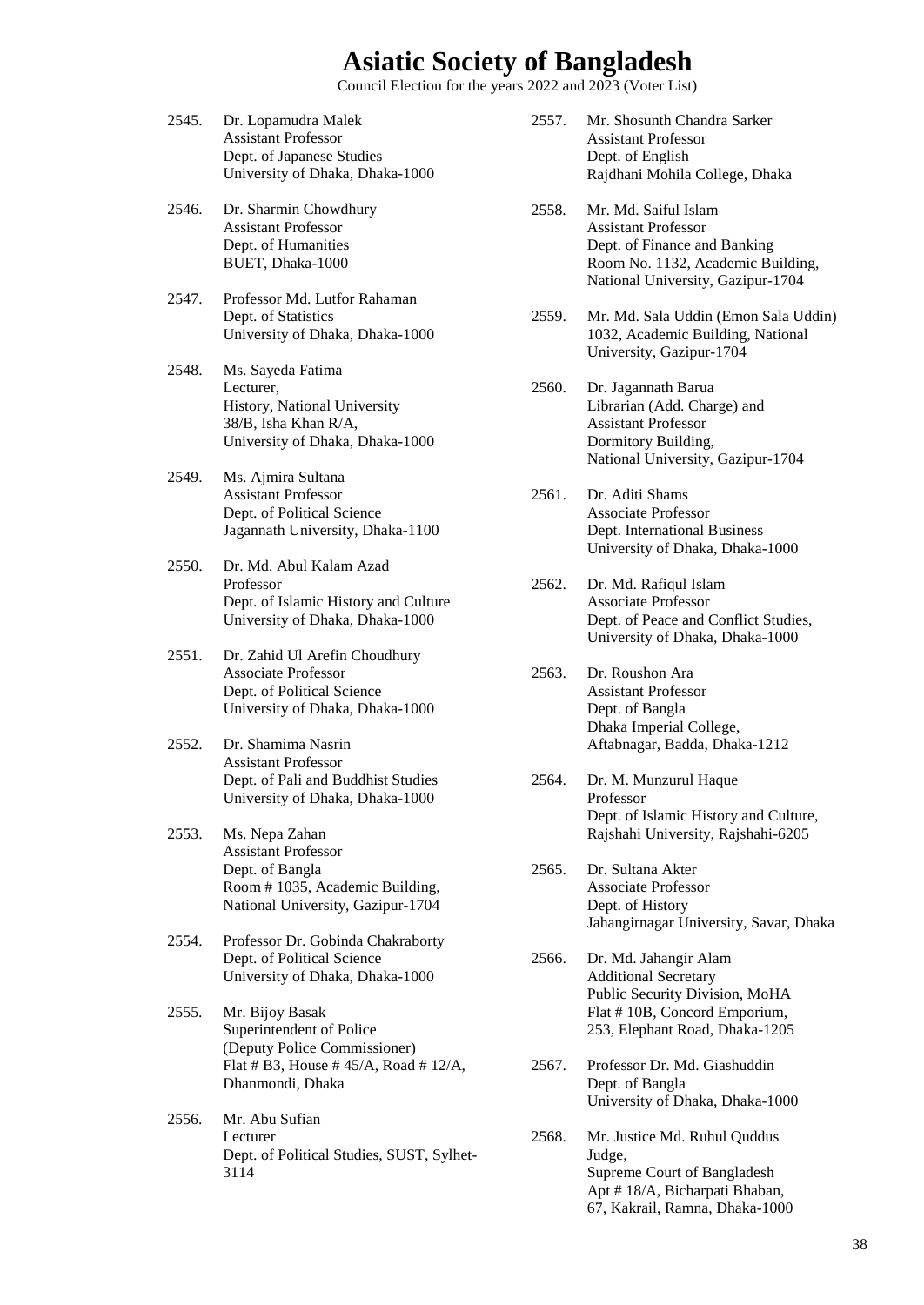- 2569. Ms. Refat-E-Rubaia Assistant Professor Dept. of Philosophy University of Dhaka, Dhaka-1000
- 2570. Mr. Abu Hossain Muhammad Ahsan Associate Professor Dept. of Public Administration University of Dhaka, Dhaka-1000
- 2571. Mr. Ahammad Ullah Assistant Professor Dept. of Philosophy, University of Dhaka, Dhaka-1000
- 2572. Ms. Monjuma Haque Associate Professor Dept. of History Govt. Titumir College, Dhaka
- 2573. Dr. Md. Ruhul Kuddus Associate Professor, Faculty of Pharmacy, Dept. of Pharmaceutical Chemistry, DU Flat E, House Tutor's Bhaban Dr. Muhammad Shahidullah Hall, University of Dhaka, Dhaka-1000
- 2574. Mr. Habibur Rahman Khan Additional DIG, Bangladesh Police 173, West Monipur, Mirpur, Dhaka-1216
- 2575. Dr. Mosaddek Hossain Kamal Professor Dept. of Computer Science and Engineering University of Dhaka, Dhaka-1000
- 2576. Professor Dr. Salma Nasrin Dept. of Linguistics University of Dhaka, Dhaka-1000 Flat # 6A, 9, Eskaton Garden Road, Dhaka-1000
- 2577. Professor Dr. Ishtiaque M Syed Dept. of Physics University of Dhaka, Dhaka-1000
- 2578. Mr. Shyamal Dutta Editor, Daily Bhorer Kagoj Karnaphuli Media Point 70, Shahid Sangbadik Selina Parveen Sarak, Malibagh, Dhaka-1217
- 2579. Ms. Naureen Rahim Coordinator, Center for the Study of Genocide and Justice, Liberation War Museum Flat G6, House # 50/B, SPL Garden, New Eskaton Garden, Dhaka-1000
- 2580. Dr. Murshida Bintey Rahman Associate Professor Dept. of History Jagannath University, Dhaka-1100
- 2581. Mr. Tapan Kumar Palit Assistant Professor Dept. of History Jagannath University, Dhaka-1100
- 2582. Dr. Md. Abdul Awal Khan Associate Professor Dept. of Law Independent University Bangladesh House # 421, Road # 16, Block # A, Basundhara R/A, Dhaka-1212
- 2583. Mr. Md. Ashikuzzaman Khan Kiron Assistant Professor Dept. of Pali and Buddhist Studies University of Dhaka, Dhaka-1000
- 2585. Dr. Munira Sultana Associate Professor Dept. of Bangla University of Dhaka, Dhaka-1000 Flat # 2/C, Prafulla Bhaban, Kabi Sufia Kamal Hall, University of Dhaka, Dhaka-1000
- 2586. Professor Dr. Md. Masud Alam Dept. of Islamic Studies University of Dhaka, Dhaka-1000
- 2587. Ms. Sharmin Rezowana Lecturer Dept. of Archaeology, Comilla University, Kotbari, Cumilla-3506
- 2588. Mr. Nurul Islam Nahid, MP House # 4, Road # 20/1, Sector # 3, Uttara, Dhaka
- 2589. Mr. Md. Nurul Amin Associate Professor Dept. of Islamic History and Culture University of Dhaka, Dhaka-1000
- 2590. Ms. Anowara Akter Assistant Professor Dept. of Islamic History and Culture Jagannath University, Dhaka-1100
- 2591. Professor Dr. Md. Roknuzzaman Dept. of Information Science and Library Management University of Dhaka, Dhaka-1000
- 2592. Mr. Md. Abusalah Sakender Assistant Professor Dept. of Islamic History and Culture Jagannath University, Dhaka-1100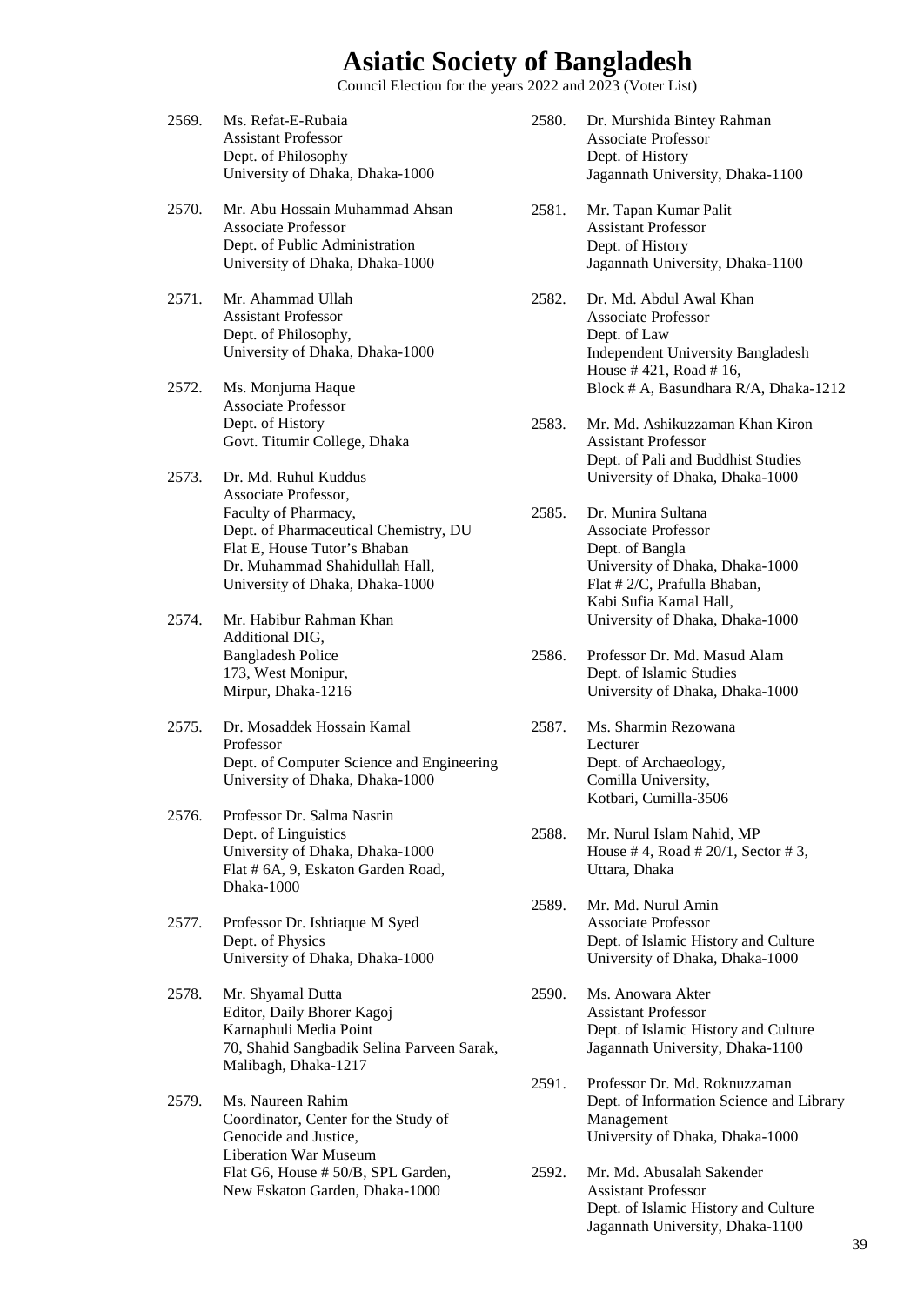- 2593. Mr. Md. Nahid Mia Assistant Professor Dept. of Management Room No. 1130, Academic Building, National University, Gazipur-1704
- 2594. Dr. Md. Alam uddin Assistant Professor, Dept. of Philosophy National University, Gazipur-1704
- 2595. Professor Dr. Mst. Khodeja Khatun Dept. of History Jagannath University, Dhaka-1100 House # 38,39, Flat # 101 Aparajita Road # 09, Monsurabad R/A, Adabor, Mohammadpur, Dhaka-1207
- 2596. Professor Dr. Md. Tanzimuddin Khan Dept. of International Relations University of Dhaka, Dhaka-1000
- 2597. Barrister Junayed Ahmed Chowdhury Managing Partner, VERTEX CHAMBERS Millenium Castle (5th Floor) House # 47, Road # 27, Block # A, Banani, Dhaka-1213
- 2598. Professor Mohammed Nazmul Ahsan Dept. of Genetic Engineering and Biotechnology University of Dhaka, Dhaka-1000
- 2599. Dr. Ahmed Ishtiaque Amin Chowdhury Assistant Professor Institute of Water and Flood Management, BUET F-7/A, Prince Tower 2/11/A, Mymensing Road, Dhaka-1000
- 2600. Dr. Syed Hadiuzzaman Assistant Professor Dept. of Islamic History and Culture Academic Bhaban, National University, Gazipur-1704
- 2601. Mr. Md. Shirazul Islam Assistant Professor Dept. of Sociology University of Rajshahi, Rajshahi-6205
- 2602. Professor Dr. Md. Anwarul Azim Akhand Dept. of Genetic Engineering and Biotechnology University of Dhaka, Dhaka-1000
- 2603. Professor Dr. Delwar Hossain Dept. of International Relations University of Dhaka, Dhaka-1000 M A Muktadir Provost Complex (1st Floor) Dhaka University Campus, Dhaka-1000
- 2604. Mr. Maruf Mia Assistant Professor Political Science School of Social Sciences Humanities and Languages (SSHL) Bangladesh Open University
- 2605. Professor A. H. M. Nurun Nabi Dept. of Biochemistry and Molecular Biology University of Dhaka, Dhaka-1000
- 2606. Ms. Shaonti Haider Associate Professor, Dept. of Mass Communication and Journalism, University of Dhaka 19/A, South Fuller Road, Dhaka University Residential Area, Dhaka
- 2607. Mr. Shah Mujahid Uddin Private Secretary to Honorable Mayor (Deputy Secretary), Dhaka North City Corporation Godhuli (2nd Floor), Dhanmondi Govt. Officers' Quarter, Road # 7, Dhanmondi, Dhaka
- 2608. Mr. Md. Monirul Islam Associate Professor Dept. of Political Science University of Dhaka, Dhaka-1000
- 2609. Dr. Md. Hashibul Alam Prodhan Professor Dept. of Law Rajshahi University, Rajshahi-6205
- 2610. Dr. Mohammad Ashaduzzaman Associate Professor Dept. of Linguistics University of Dhaka, Dhaka-1000
- 2611. Mst. Sabrina Moonajilin Assistant Professor Dept. of Public Health and Informatics Jahangirnagar University Savar, Dhaka
- 2612. Ms. Sultana Sukannya Bashar Assistant Professor Dept. of Islamic History and Culture, University of Chittagong 126, Jamal Khan Road, (Opposite of Press Club), Chattogram-4000
- 2613. Professor Mahbubul Mokaddem Dept. of Economics 11/F, Shaheed Munir Chowdhury Bhaban, Isha Khan Road, University of Dhaka, Dhaka-1000
- 2614. Professor Dr. Tahmina Begum Dept. of Persian Language and Literature University of Rajshahi, Rajshahi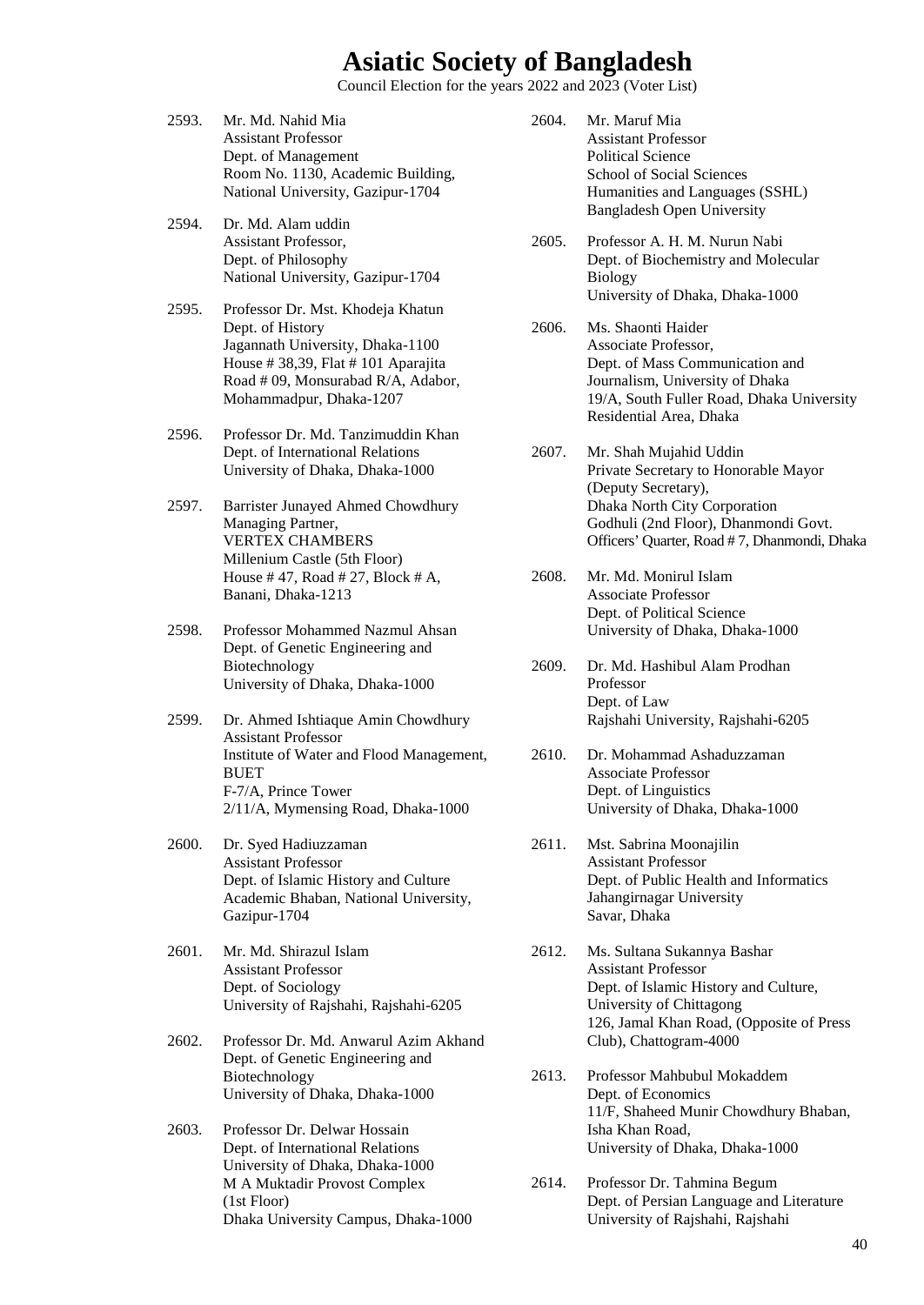- 2615. Ms. Ati-un-Nahar Senior Lecturer, Dept. of Language, Communication and Culture (Bengali), Gono Bishwabidyalay, Savar, Dhaka
- 2616. Ms. Sufia Khatun Associate Professor Dept. of Islamic History and Culture, Jagannath University, Dhaka-1100
- 2617. Professor Dr. Syaid Abu Abdullah Dept. of Persian Language and Literature University of Rajshahi, Rajshahi-6205
- 2618. Professor Dr. A. B. M. Obaidul Islam Dept. of Physics University of Dhaka, Dhaka-1000
- 2619. Ms. Monira Parveen Chairperson and Assistant Professor Dept. of Dance University of Dhaka, Dhaka-1000
- 2620. Dr. Mohammad Mohi Uddin Chowdhury Principal Scientific Officer Office of the Principal Scientific Officer On-Farm Research Division, BARI, Noakhali-3800
- 2621. Dr. Md. Akhter Hossain Khan Professor Dept. of Soil, Water and Environment University of Dhaka, Dhaka-1000
- 2622. Professor Dr. S.M. Shahinul Islam Plant Biotechnology and Genetic Engineering Lab, Institute of Biological Sciences, University of Rajshahi, Rajshahi-6205
- 2623. Professor Dr. Sarder Abdun Nayeem Chief Surgeon & Chairman Japan Bangladesh Friendship Hospital House # 55, Satmasjid Road, Dhaka-1209
- 2624. Dr. Santus Kumar Deb Associate Professor Dept. of Tourism and Hospitality Management University of Dhaka, Dhaka-1000
- 2625. Dr. Farjana Ahmed Assistant Professor, Dept. of Graphic Design, University of Dhaka, Dhaka-1000
- 2626. Ms. Rayhan Ara Zaman Lecturer Institute of Education and Research University of Dhaka, Dhaka-1000
- 2627. Professor Md. Abdul Karim BC-8, Asia Garden, 28, New Eskaton Road (Ismail Lane), Dhaka-1000 Dept. of Agronomy, Bangladesh Sheikh Mujibur Rahman Agricultural University, Gazipur
- 2628. Dr. Mohammad Ismail Associate Professor Dept. of Applied Chemistry and Chemical Engineering University of Dhaka, Dhaka-1000
- 2629. Ms. Khandker Khairunnahar Assistant Professor Dept. of Linguistics University of Dhaka, Dhaka-1000
- 2630. Dr. Neeru Barua Associate Professor Dept. of Pali and Buddhist Studies University of Dhaka, Dhaka-1000
- 2631. Professor Dr. Abdullah Al Faruque Dept. of Law University of Chittagong, Chattogram-4331
- 2632. Mr. Mohammad Jahangir Hussain Associate Professor Dept. of Islamic History and Culture Jagannath University, Dhaka-1100
- 2633. Mr. Moha. Khaled Saifullah Assistant Professor Dept. of Islamic History and Culture Jagannath University, Dhaka-1100
- 2634. Ms. Rowshon Akter Associate Professor, Dept. of Information Science and Library Management, University of Dhaka, Dhaka-1000
- 2635. Mr. Kazi Mohammad Mahbobor Rahman Associate Professor Dept. of Political Science University of Dhaka, Dhaka-1000
- 2636. Professor Dr. Md. Kamal Uddin Dept. of Persian Language and Literature University of Rajshahi, Rajshahi-6205
- 2637. Professor Dr. Md. Shafiullah Dept. of Persian Language and Literature University of Rajshahi, Rajshahi-6205
- 2638. Mr. Zahidul Islam Sana Assistant Professor Dept. of Islamic Studies University of Dhaka, Dhaka-1000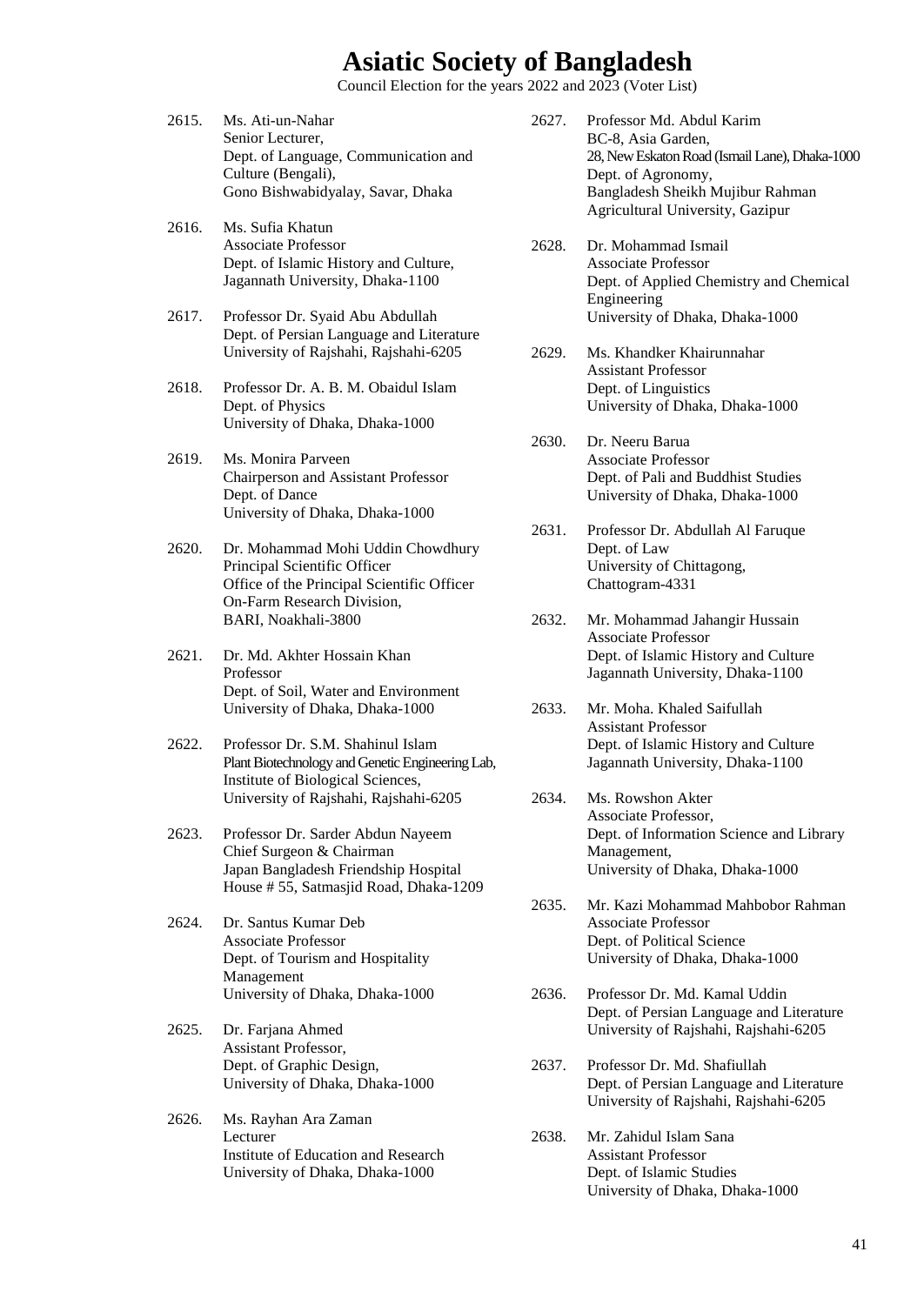- 2639. Professor Dr. Md. Abdul Mazid Dept. of Pharmaceutical Chemistry Faculty of Pharmacy University of Dhaka, Dhaka-1000
- 2640. Dr. Md. Jahangir Alam Assistant Professor, Dept. of Japanese Studies, University of Dhaka, Dhaka-1000
- 2641. Professor Dr. Dilip Kumar Barua Dept. of Pali and Buddhist Studies, University of Dhaka, Dhaka-1000
- 2642. Professor Dr. Mohammad Bahauddin Dept. of Persian Language and Literature, University of Dhaka, Dhaka-1000
- 2643. Professor Dr. A. M. Amzad Dept. of History University of Dhaka, Dhaka-1000
- 2644. Prof. Dr. Kh. Lutful Elahi Dept. of History Jahangirnagar University, Savar, Dhaka
- 2645. Dr. A. S. M. Monjur Al Hossain Assistant Professor Dept. of Pharmaceutical Technology University of Dhaka, Dhaka-1000
- 2646. Dr. Mohammed Daud Khan Associate Professor Dept. of Philosophy University of Dhaka, Dhaka-1000
- 2647. Professor Shamim Banoo Institute of Modern Language, University of Dhaka, Dhaka-1000
- 2648. Professor Dr. Farid Uddin Ahmed Dept. of Political Science University of Dhaka, Dhaka-1000
- 2649. Ms. Taslima Aktar Assistant Professor Dept. of Political Science University of Chittagong, Chattogram-4331
- 2650. Ms. Jennifar Jahan Assistant Professor Dept. of Linguistics University of Dhaka, Dhaka-1000
- 2651. Dr. Monira Begum Associate Professor Dept. of Linguistics University of Dhaka, Dhaka-1000
- 2652. Dr. Abu Md. Iqbal Rumi Shah Professor Dept. of History, National University House # 55, Road # 14, Block # F, Basundhara Residential Area, Vatara, Dhaka
- 2653. Mr. Md. Morshed Rayhan Assistant Professor Dept. of Archeology Comilla University, Cumilla
- 2654. Professor Dr. Mohammad Towhidul Islam Dept. of Law University of Dhaka, Dhaka-1000
- 2655. Ms. Kanij Fatema Assistant Professor Dept. of History University of Chittagong, Chattogram-4331
- 2656. Dr. Ahmmed Shorif Assistant Professor, Dept. of History, National University Room # 1031, Academic Building, National University, Gazipur-1704
- 2657. Dr. Md. Abdus Samad Associate Professor Dept. of History Jagannath University, Dhaka-1100
- 2658. Mr. F. M. Tunvir Shahriar Assistant Professor Peace and Conflict Studies University of Dhaka, Dhaka-1000
- 2659. Dr. Aminur Rahman Sultan Deputy Director, Bangla Academy, Dhaka 23, NAVANA, Larmini Street, Wari, Dhaka-1203
- 2660. Dr. Bilkis Jahan Lumbiny Associate Professor Dept. of Chemistry, Rajshahi University, Rajshahi-6205
- 2661. Dr. Md. Sohel Iqbal Town Manager Urban Project, UNDP Bangladesh Room # 1405, Nagar Bhaban, Dhaka South City Corporation, Dhaka-1000
- 2662. Professor Dr. Mohammad Jahirul Hoque Dept. of Political Studies SUST, Sylhet-3114
- 2663. Dr. Md. Shariful Alam Khandakar Associate Professor Dept. of Tourism and Hospitality Management University of Dhaka, Dhaka-1000
- 2664. Dr. Sarmin Sultana Assistant Professor Dept. of Business Administration, Stamford University Bangladesh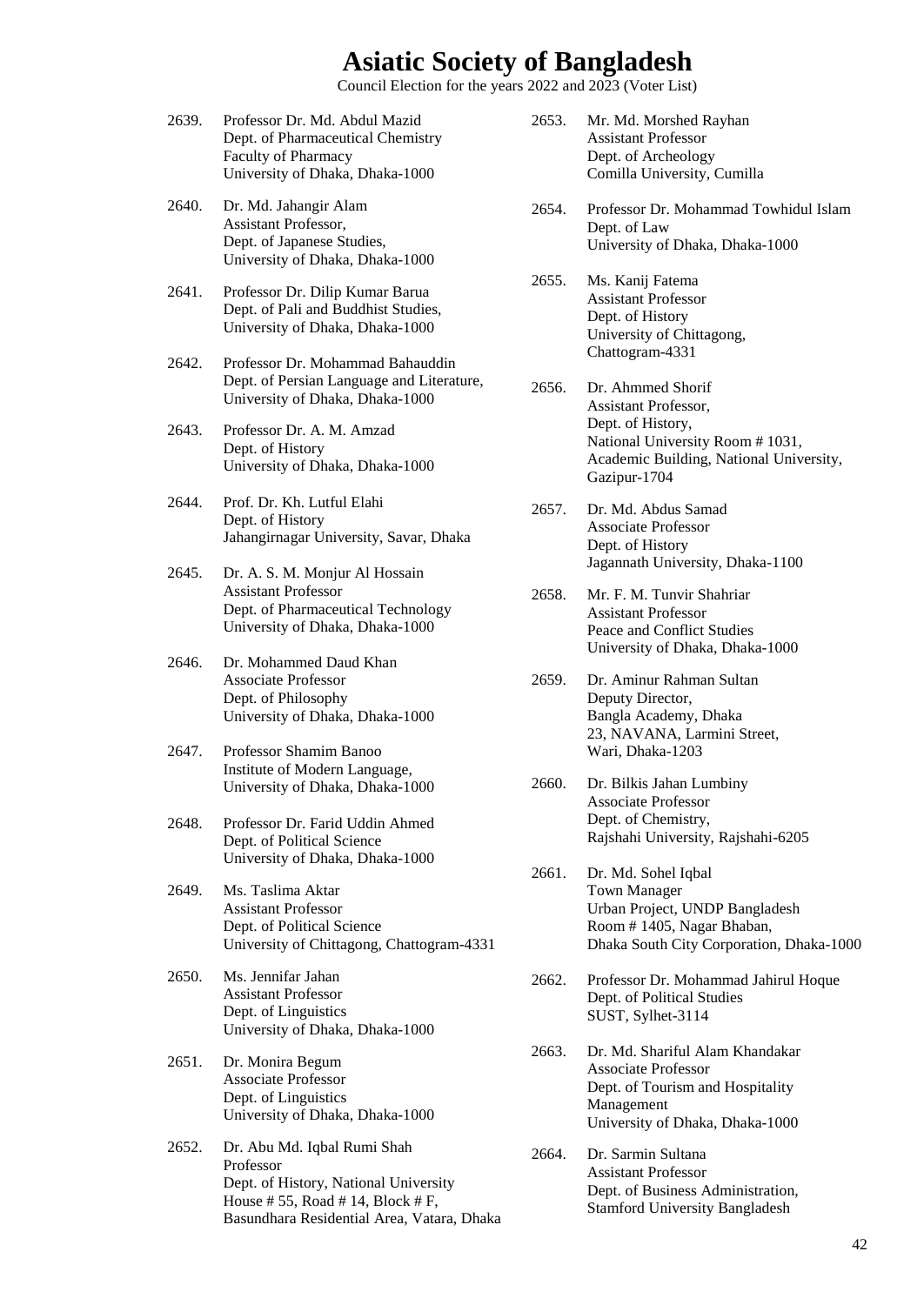- 2665. Ms. Pallabi Biswas Lecturer Dept. of International Business, University of Dhaka, Dhaka-1000
- 2666. Dr. Abul Khayer Associate Professor Dept. of International Business, University of Dhaka, Dhaka-1000
- 2667. Mr. Ekramul Huda Lecturer Dept. of International Business University of Dhaka, Dhaka-1000
- 2668. Ms. Asmina Akter Lecturer Dept. of International Business, University of Dhaka, Dhaka-1000
- 2669. Ms. Mouri Mehtaj Lecturer Dept. of International Business, University of Dhaka, Dhaka-1000
- 2670. Mr. Kazi Md. Jamshed Lecturer, Dept. of International Business, University of Dhaka, Dhaka-1000
- 2671. Professor Dr. Md. Abdul Mannan Dept. of International Relations University of Dhaka, Dhaka-1000
- 2672. Dr. Farha Fatema Assistant Professor Dept. of International Business University of Dhaka, Dhaka-1000
- 2673. Dr. Mohammad Monirul Islam Assistant Professor Dept. of International Business University of Dhaka, Dhaka-1000
- 2674. Professor Gulshan Ara Begum Dept. of Linguistics University of Dhaka, Dhaka-1000
- 2675. Dr. Jamila Ahmed Chowdhury Professor Dept. of Law University of Dhaka, Dhaka-1000
- 2676. Dr. Upama Kabir Professor Dept. of Computer Science and Engineering, University of Dhaka, Dhaka-1000
- 2677. Dr. Shaily Kabir Associate Professor Dept. of Computer Science and Engineering University of Dhaka, Dhaka-1000
- 2678. Dr. Md. Abdus Salam Professor Institute of Education and Research University of Dhaka, Dhaka-1000
- 2679. Dr. A F M Abdul Moyeen Professor Dept. of Management University of Dhaka, Dhaka-1000
- 2680. Professor Dr. Md. Mizanur Rahman Professor and Chairman Dept. of Marketing University of Dhaka, Dhaka-1000
- 2681. Ms. Fahmida Mustafiz Lecturer Dept. of International Business University of Dhaka, Dhaka-1000
- 2682. Mr. Md. Rashedur Rahman Associate Professor Dept. of Organization Strategy and Leadership University of Dhaka, Dhaka-1000
- 2683. Dr. Mansura Akter Associate Professor Dept. of International Business University of Dhaka, Dhaka
- 2684. Dr. Chowdhury Saima Ferdous Professor Dept. of International Business University of Dhaka, Dhaka-1000
- 2685. Prof. Dr. Muhammad Shariat Ullah Dept. of Organization Strategy & Leadership Faculty of Business Studies University of Dhaka, Dhaka-1000
- 2686. Dr. Shobod Deba Nath Associate Professor and Chairman Dept. of International Business University of Dhaka, Dhaka-1000
- 2687. Dr. Suborna Barua Associate Professor Dept. of International Business University of Dhaka, Dhaka-1000
- 2688. Ms. Sayeda Akther Assistant Professor Dept. of International Relations University of Dhaka, Dhaka-1000
- 2689. Mr. Mohammad Mobarak Hossain Lecturer Dept. of International Business, University of Dhaka, Dhaka-1000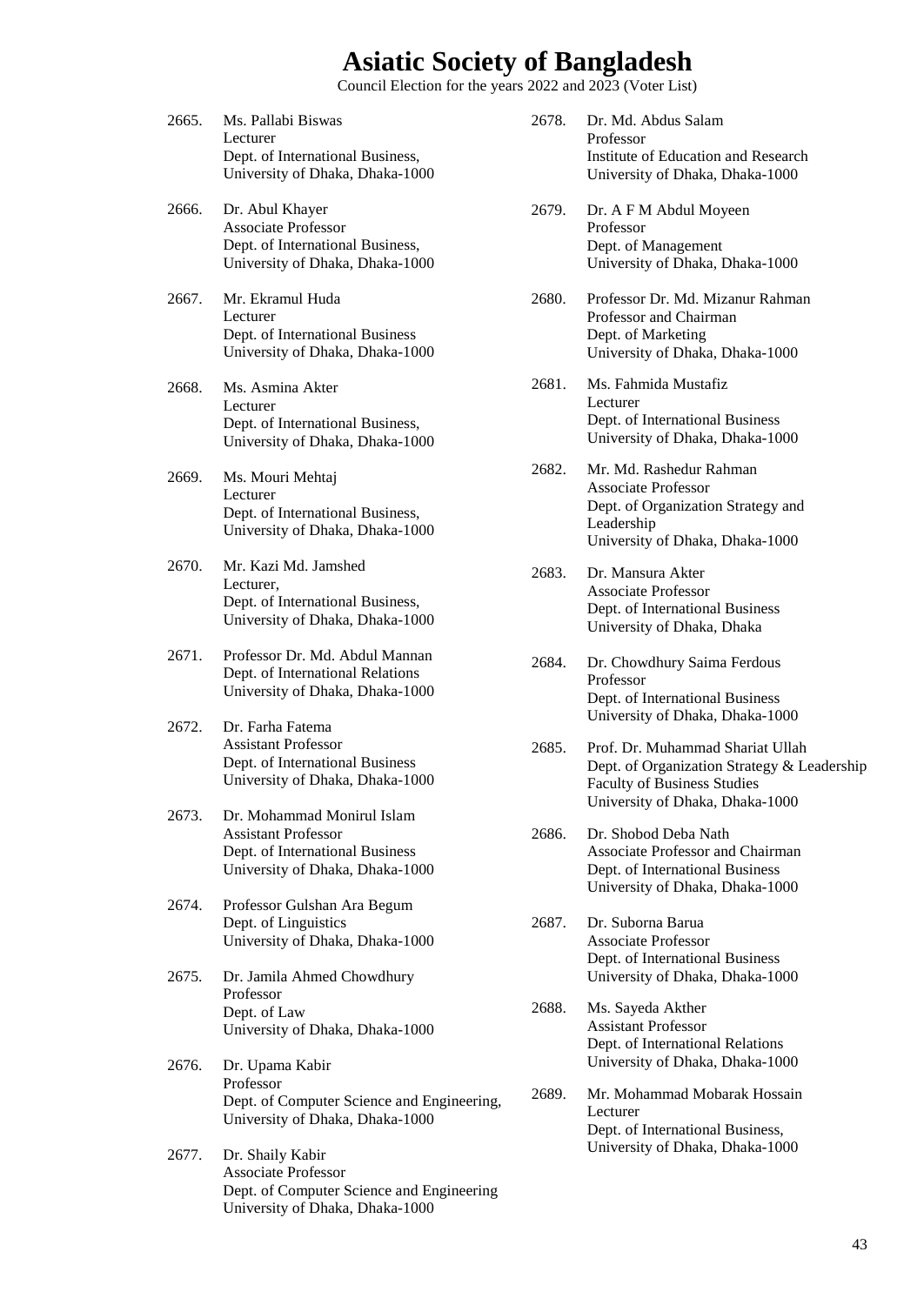- 2690. Dr. Md. Mizanur Rahman Commissioner, Bangladesh Securities and Exchange Commission Apt. # 6C, Shaheed Abul Khayer Bhaban, University of Dhaka, Dhaka-1000
- 2691. Ms. Takrima Sayeda Assistant Professor Dept. of Tourism and Hospitality Management University of Dhaka, Dhaka-1000
- 2692. Dr. Imam Abu Sayed Deputy General Manager (Research) Monetary Policy Department Bangladesh Bank Motijheel C/A, Dhaka-1000
- 2693. Dr. Md. Ezazul Islam General Manager Chief Economist's Unit Bangladesh Bank Motijheel C/A, Dhaka-1000
- 2694. Mr. Bayazid Sarker Deputy General Manager Bangladesh Bank DGM Foreign Exchange Policy Department Bangladesh Bank Motijheel C/A, Dhaka-1000
- 2695. Ms. Mst. Nurnaher Begum General Manager Research Department Bangladesh Bank Motijheel C/A, Dhaka-1000
- 2696. Dr. Md. Salim Al Mamun Deputy General Manager Bangladesh Bank Motijheel C/A, Dhaka-1000
- 2697. Dr. Md. Omor Faruq Deputy General Manager Bangladesh Bank Motijheel C/A, Dhaka-1000
- 2698. Professor Dr. Mohd Aminul Karim Former Professor University Malaya, Kualalumpur House # 176, Baridhara, DOHS, Dhaka Cantonment, Dhaka-1206
- 2699. Dr. Siddhartha Shankar Joarder Professor Dept. of Philosophy Jagannath University, Dhaka-1100
- 2700. Dr. Kamruzzaman Shamim Assistant Professor Dept. of Arabic University of Dhaka, Dhaka-1000
- 2701. Professor Dr. Mohammad Hafiz Uddin Bhuiyan Institute of Social Welfare and Research University of Dhaka, Dhaka-1000
- 2702. Dr. Md. Anwarul Islam Associate Professor Dept. of Information Science and Library Management University of Dhaka, Dhaka-1000
- 2703. Professor Dr. Kazi Mostak Gausul Hoq Dept. of Information Science and Library Management University of Dhaka, Dhaka-1000
- 2704. Dr. Bilkish Sultana Associate Professor Dept. of Political Science Shahid Begum Sheikh Fazilatun Nessa Mujib Govt. College, Hazaribag, Dhaka-1209
- 2705. Dr. Shantu Barua Associate Professor Dept. of Pali and Buddhist Studies University of Dhaka, Dhaka-1000
- 2706. Dr. Md. Syfullah Associate Professor Dept. of Islamic History and Culture University of Dhaka, Dhaka-1000
- 2707. Professor Dr. Hafiz Muztaba Riza Ahmed Dept. of Islamic Studies University of Dhaka, Dhaka-1000
- 2708. Professor Dr. Muhammad Shakhawat Hussain Dept. of Islamic History and Culture University of Chittagong, Chattogram-4331
- 2709. Dr. Maitri Talukder Senior Library Assistant, Seminar, Dept. of Pali and Buddhist Studies, University of Dhaka, Dhaka-1000
- 2710. Dr. Md. Mahmud Alam Assistant Professor History and Civilization Discipline, University of Khulna, Khulna-9208
- 2711. Mr. Mohammad Mojibur Rahman Associate Professor, Institute of Education and Research, University of Dhaka, Dhaka-1000
- 2712. Dr. Md. Harun-or-Rashid Professor Dept. of Islamic History and Culture University of Rajshahi, Rajshahi-6205